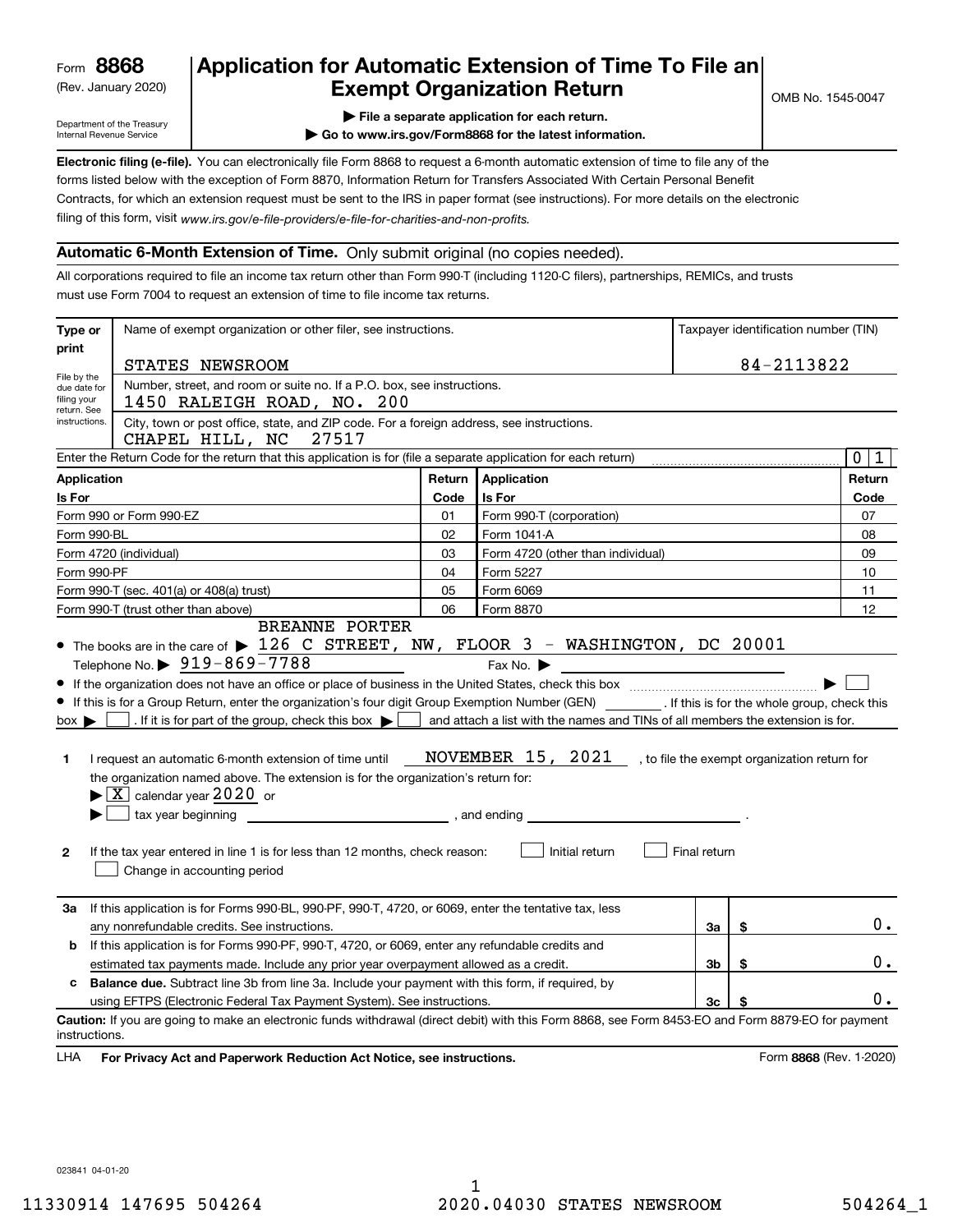| Form |
|------|
|------|

# **Return of Organization Exempt From Income Tax**

**Under section 501(c), 527, or 4947(a)(1) of the Internal Revenue Code (except private foundations) 2020**

**| Do not enter social security numbers on this form as it may be made public.**

**| Go to www.irs.gov/Form990 for instructions and the latest information. Inspection**



Department of the Treasury Internal Revenue Service

|                         |                         | A For the 2020 calendar year, or tax year beginning                                                                                                 | and ending     |                                                     |                                                           |
|-------------------------|-------------------------|-----------------------------------------------------------------------------------------------------------------------------------------------------|----------------|-----------------------------------------------------|-----------------------------------------------------------|
| В                       | Check if<br>applicable: | <b>C</b> Name of organization                                                                                                                       |                | D Employer identification number                    |                                                           |
|                         | Address<br>change       | STATES NEWSROOM                                                                                                                                     |                |                                                     |                                                           |
|                         | Name<br>change          | ARIZONA MIRROR<br>Doing business as                                                                                                                 | 84-2113822     |                                                     |                                                           |
|                         | Initial<br>return       | Number and street (or P.O. box if mail is not delivered to street address)                                                                          | Room/suite     | E Telephone number                                  |                                                           |
|                         | Final<br>return/        | 1450 RALEIGH ROAD                                                                                                                                   | 200            | $919 - 869 - 7788$                                  |                                                           |
|                         | termin-<br>ated         | City or town, state or province, country, and ZIP or foreign postal code                                                                            |                | G Gross receipts \$                                 | 9,976,227.                                                |
|                         | Amended<br>Ireturn      | 27517<br>CHAPEL HILL, NC                                                                                                                            |                | $H(a)$ is this a group return                       |                                                           |
|                         | Applica-<br>tion        | F Name and address of principal officer: CHRISTOPHER FITZSIMON                                                                                      |                | for subordinates?                                   | $\sqrt{}$ Yes $\sqrt{X}$ No                               |
|                         | pending                 | SAME AS C ABOVE                                                                                                                                     |                | $H(b)$ Are all subordinates included? $\Box$ Yes    | No                                                        |
|                         |                         | <b>I</b> Tax-exempt status: $\overline{X}$ 501(c)(3) [<br>$501(c)$ (<br>$\rightarrow$ (insert no.)<br>$4947(a)(1)$ or                               | 527            |                                                     | If "No," attach a list. See instructions                  |
|                         |                         | J Website: WWW.STATESNEWSROOM.COM                                                                                                                   |                | $H(c)$ Group exemption number $\blacktriangleright$ |                                                           |
|                         |                         | K Form of organization: $\boxed{\mathbf{X}}$ Corporation<br>Trust<br>Other $\blacktriangleright$<br>Association                                     |                |                                                     | L Year of formation: $2019$ M State of legal domicile: DC |
|                         | Part I                  | Summary                                                                                                                                             |                |                                                     |                                                           |
|                         | 1.                      | Briefly describe the organization's mission or most significant activities: STATES NEWSROOM BELIEVES THAT                                           |                |                                                     |                                                           |
|                         |                         | HIGH-QUALITY REPORTING ON THE CRUCIAL ISSUES OF OUR TIME IS                                                                                         |                |                                                     |                                                           |
| Activities & Governance | $\mathbf{2}$            | Check this box $\blacktriangleright$ $\blacksquare$ if the organization discontinued its operations or disposed of more than 25% of its net assets. |                |                                                     |                                                           |
|                         | 3                       | Number of voting members of the governing body (Part VI, line 1a)                                                                                   |                | 3                                                   | 4                                                         |
|                         | 4                       |                                                                                                                                                     |                | $\overline{\mathbf{4}}$                             | $\overline{3}$                                            |
|                         | 5                       |                                                                                                                                                     | $\overline{5}$ | $\overline{95}$                                     |                                                           |
|                         |                         |                                                                                                                                                     |                | 6                                                   | $\overline{3}$                                            |
|                         |                         |                                                                                                                                                     |                | 7a                                                  | $0$ .                                                     |
|                         |                         |                                                                                                                                                     |                | 7 <sub>b</sub>                                      | 0.                                                        |
|                         |                         |                                                                                                                                                     |                | <b>Prior Year</b>                                   | <b>Current Year</b>                                       |
|                         | 8                       | Contributions and grants (Part VIII, line 1h)                                                                                                       |                | 6,982,113.                                          | 9,951,168.                                                |
| Revenue                 | 9                       | Program service revenue (Part VIII, line 2g)                                                                                                        |                | 0.                                                  | 0.                                                        |
|                         | 10                      |                                                                                                                                                     |                | 0.                                                  | $\overline{0}$ .                                          |
|                         | 11                      | Other revenue (Part VIII, column (A), lines 5, 6d, 8c, 9c, 10c, and 11e)                                                                            |                | 0.                                                  | 25,059.                                                   |
|                         | 12                      | Total revenue - add lines 8 through 11 (must equal Part VIII, column (A), line 12)                                                                  |                | 6,982,113.                                          | 9,976,227.                                                |
|                         | 13                      | Grants and similar amounts paid (Part IX, column (A), lines 1-3)                                                                                    |                | 0.                                                  | 785,000.                                                  |
|                         | 14                      | Benefits paid to or for members (Part IX, column (A), line 4)                                                                                       |                | $0$ .                                               | 0.                                                        |
|                         | 15                      | Salaries, other compensation, employee benefits (Part IX, column (A), lines 5-10)                                                                   |                | 856,604.                                            | 6,656,374.                                                |
|                         |                         |                                                                                                                                                     |                | 0.                                                  | 0.                                                        |
| Expenses                |                         | 16,318.<br>$\blacktriangleright$ and $\blacktriangleright$<br><b>b</b> Total fundraising expenses (Part IX, column (D), line 25)                    |                |                                                     |                                                           |
|                         |                         |                                                                                                                                                     |                | 1,219,760.                                          | 2,238,623.                                                |
|                         | 18                      | Total expenses. Add lines 13-17 (must equal Part IX, column (A), line 25)                                                                           |                | 2,076,364.                                          | 9,679,997.                                                |
|                         | 19                      |                                                                                                                                                     |                | 4,905,749.                                          | 296, 230.                                                 |
| ăğ                      |                         |                                                                                                                                                     |                | <b>Beginning of Current Year</b>                    | <b>End of Year</b>                                        |
|                         | 20                      | Total assets (Part X, line 16)                                                                                                                      |                | 5,371,684.                                          | 5,387,023.                                                |
|                         | 21                      | Total liabilities (Part X, line 26)                                                                                                                 |                | 465,936.                                            | 185,045.                                                  |
|                         | 22                      |                                                                                                                                                     |                | 4,905,748.                                          | $\overline{5,201},978.$                                   |
|                         | Part II                 | <b>Signature Block</b>                                                                                                                              |                |                                                     |                                                           |

Under penalties of perjury, I declare that I have examined this return, including accompanying schedules and statements, and to the best of my knowledge and belief, it is true, correct, and complete. Declaration of preparer (other than officer) is based on all information of which preparer has any knowledge.

| Sign     | Signature of officer                                                                                               |                                     | Date     |                            |  |  |  |  |  |
|----------|--------------------------------------------------------------------------------------------------------------------|-------------------------------------|----------|----------------------------|--|--|--|--|--|
| Here     | CHRISTOPHER FITZSIMON,                                                                                             | PRESIDENT                           |          |                            |  |  |  |  |  |
|          | Type or print name and title                                                                                       |                                     |          |                            |  |  |  |  |  |
|          | Print/Type preparer's name                                                                                         | Preparer's signature                | Date     | <b>PTIN</b><br>Check       |  |  |  |  |  |
| Paid     | GRIFFITH<br>TIMOTHY                                                                                                | GRIFFITH<br>ПІМОТНҮ                 | 09/14/21 | P00299751<br>self-emploved |  |  |  |  |  |
| Preparer | NIPFLI LLP<br>Firm's name                                                                                          |                                     |          | Firm's EIN 39-0758449      |  |  |  |  |  |
| Use Only | Firm's address $\blacktriangleright$                                                                               | 100 TRI-STATE INTERNATIONAL STE 300 |          |                            |  |  |  |  |  |
|          | Phone no. $847.941.0100$<br>LINCOLNSHIRE, IL 60069                                                                 |                                     |          |                            |  |  |  |  |  |
|          | $\overline{X}$ Yes<br><b>No</b><br>May the IRS discuss this return with the preparer shown above? See instructions |                                     |          |                            |  |  |  |  |  |
|          | Form 990 (2020)<br>LHA For Paperwork Reduction Act Notice, see the separate instructions.<br>032001 12-23-20       |                                     |          |                            |  |  |  |  |  |

SEE SCHEDULE O FOR ORGANIZATION MISSION STATEMENT CONTINUATION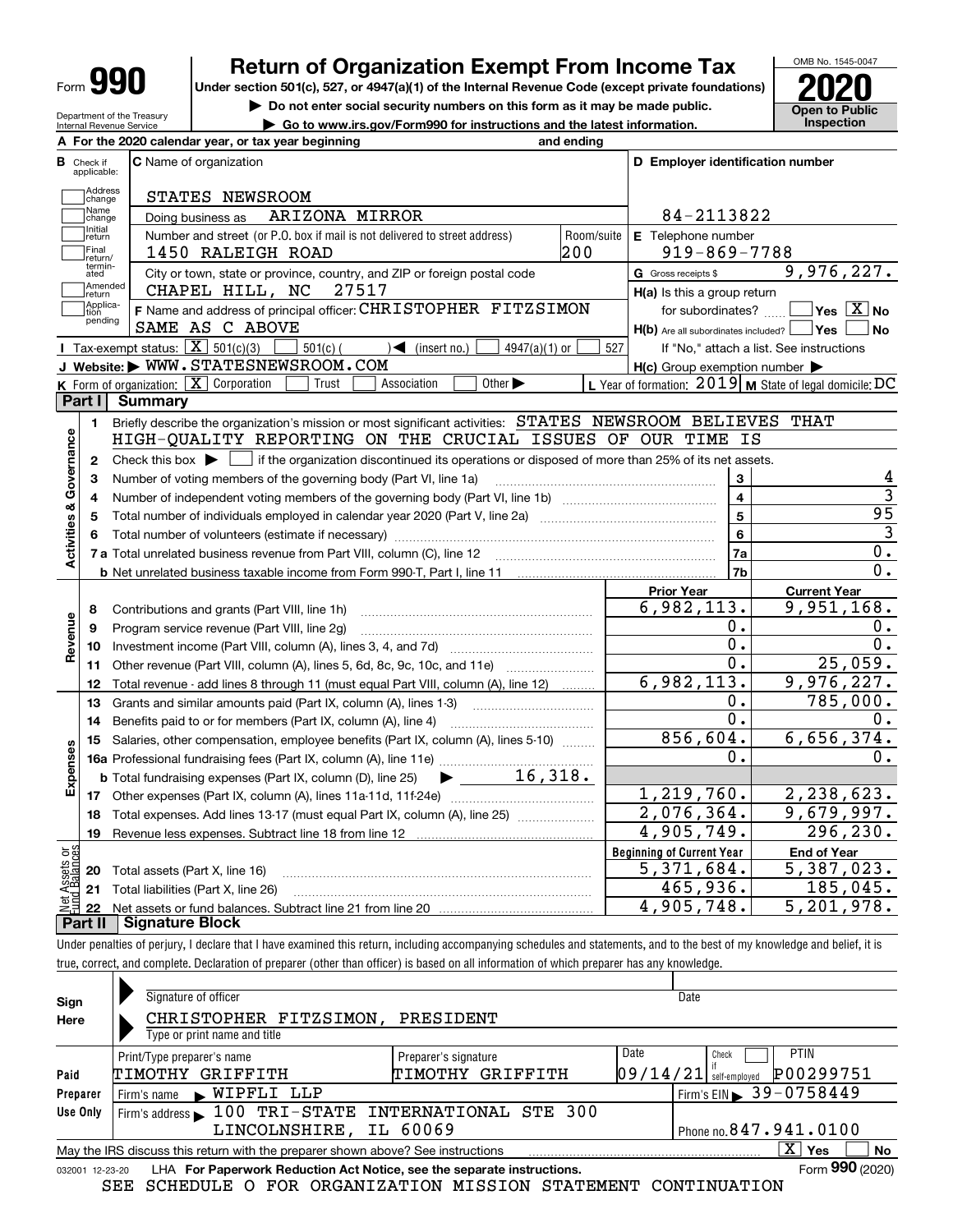|              | STATES NEWSROOM<br>Form 990 (2020)                                                                                                                                                                  | 84-2113822                                                                                                           | Page 2                                          |
|--------------|-----------------------------------------------------------------------------------------------------------------------------------------------------------------------------------------------------|----------------------------------------------------------------------------------------------------------------------|-------------------------------------------------|
|              | <b>Statement of Program Service Accomplishments</b><br>Part III                                                                                                                                     |                                                                                                                      |                                                 |
|              |                                                                                                                                                                                                     |                                                                                                                      | $\overline{\mathbf{x}}$                         |
| 1            | Briefly describe the organization's mission:<br>STATES NEWSROOM IS A NETWORK OF AFFILIATES WHICH CONSIST OF                                                                                         |                                                                                                                      |                                                 |
|              | INDEPENDENT PARTNER NEWS SITES. EVERY NEWSROOM IS LED BY A VETERAN                                                                                                                                  |                                                                                                                      |                                                 |
|              | LOCAL JOURNALIST WITH DEEP KNOWLEDGE OF THE STATE'S POLITICAL HISTORY                                                                                                                               |                                                                                                                      |                                                 |
|              | AND MEDIA LANDSCAPE WHO OVERSEES A STAFF OF EXPERIENCED CAPITAL                                                                                                                                     |                                                                                                                      |                                                 |
| $\mathbf{2}$ | Did the organization undertake any significant program services during the year which were not listed on the<br>prior Form 990 or 990-EZ?                                                           |                                                                                                                      | $\overline{\ }$ Yes $\overline{\phantom{X}}$ No |
|              | If "Yes," describe these new services on Schedule O.                                                                                                                                                |                                                                                                                      |                                                 |
| 3            | Did the organization cease conducting, or make significant changes in how it conducts, any program services?<br>If "Yes," describe these changes on Schedule O.                                     |                                                                                                                      | $\sqrt{}$ Yes $\sqrt{}$ X $\sqrt{}$ No          |
| 4            | Describe the organization's program service accomplishments for each of its three largest program services, as measured by expenses.                                                                |                                                                                                                      |                                                 |
|              | Section 501(c)(3) and 501(c)(4) organizations are required to report the amount of grants and allocations to others, the total expenses, and<br>revenue, if any, for each program service reported. |                                                                                                                      |                                                 |
| 4a           | 785,000. ) (Revenue \$<br>$7,885,228.$ including grants of \$<br>(Expenses \$<br>(Code:                                                                                                             |                                                                                                                      |                                                 |
|              | STATES NEWSROOM SUPPORTS STATE-LEVEL MEDIA OPERATIONS THAT USE                                                                                                                                      |                                                                                                                      |                                                 |
|              | HARD-HITTING REPORTING AND COMMENTARY TO CHANGE THE POLITICAL DEBATE,                                                                                                                               |                                                                                                                      |                                                 |
|              | SHINING A SPOTLIGHT ON STATE-LEVEL DECISION MAKING AND ITS IMPACT ON                                                                                                                                |                                                                                                                      |                                                 |
|              | THEIR READERS. STATES NEWSROOM HAS LAUNCHED TWENTY NEW STATE NEWS                                                                                                                                   |                                                                                                                      |                                                 |
|              | OUTLETS, INCLUDING A BUREAU IN WASHINGTON, DC. THESE OUTLETS HAVE OVER                                                                                                                              |                                                                                                                      |                                                 |
|              | 90 MILLION PAGE VIEWS, COMBINED AND THEIR CONTENT IS FREQUENTLY CITED                                                                                                                               |                                                                                                                      |                                                 |
|              | IN MAINSTREAM PUBLICATIONS.                                                                                                                                                                         |                                                                                                                      |                                                 |
|              |                                                                                                                                                                                                     |                                                                                                                      |                                                 |
|              |                                                                                                                                                                                                     |                                                                                                                      |                                                 |
|              |                                                                                                                                                                                                     |                                                                                                                      |                                                 |
|              |                                                                                                                                                                                                     |                                                                                                                      |                                                 |
| 4b           |                                                                                                                                                                                                     | $\overline{\phantom{a}}$ $\overline{\phantom{a}}$ $\overline{\phantom{a}}$ $\overline{\phantom{a}}$<br>) (Revenue \$ |                                                 |
|              |                                                                                                                                                                                                     |                                                                                                                      |                                                 |
|              |                                                                                                                                                                                                     |                                                                                                                      |                                                 |
|              |                                                                                                                                                                                                     |                                                                                                                      |                                                 |
|              |                                                                                                                                                                                                     |                                                                                                                      |                                                 |
|              |                                                                                                                                                                                                     |                                                                                                                      |                                                 |
|              |                                                                                                                                                                                                     |                                                                                                                      |                                                 |
|              |                                                                                                                                                                                                     |                                                                                                                      |                                                 |
|              |                                                                                                                                                                                                     |                                                                                                                      |                                                 |
|              |                                                                                                                                                                                                     |                                                                                                                      |                                                 |
|              |                                                                                                                                                                                                     |                                                                                                                      |                                                 |
|              |                                                                                                                                                                                                     |                                                                                                                      |                                                 |
| 4c           | (Code: ) (Expenses \$<br>including grants of \$                                                                                                                                                     | $($ Revenue \$ $\qquad \qquad$                                                                                       |                                                 |
|              |                                                                                                                                                                                                     |                                                                                                                      |                                                 |
|              |                                                                                                                                                                                                     |                                                                                                                      |                                                 |
|              |                                                                                                                                                                                                     |                                                                                                                      |                                                 |
|              |                                                                                                                                                                                                     |                                                                                                                      |                                                 |
|              |                                                                                                                                                                                                     |                                                                                                                      |                                                 |
|              |                                                                                                                                                                                                     |                                                                                                                      |                                                 |
|              |                                                                                                                                                                                                     |                                                                                                                      |                                                 |
|              |                                                                                                                                                                                                     |                                                                                                                      |                                                 |
|              |                                                                                                                                                                                                     |                                                                                                                      |                                                 |
|              |                                                                                                                                                                                                     |                                                                                                                      |                                                 |
|              |                                                                                                                                                                                                     |                                                                                                                      |                                                 |
| 4d           | Other program services (Describe on Schedule O.)                                                                                                                                                    |                                                                                                                      |                                                 |
|              | (Expenses \$<br>(Revenue \$<br>including grants of \$                                                                                                                                               |                                                                                                                      |                                                 |
| 4е           | 7,885,228.<br>Total program service expenses                                                                                                                                                        |                                                                                                                      |                                                 |
|              | 032002 12-23-20                                                                                                                                                                                     |                                                                                                                      | Form 990 (2020)                                 |

3 11330914 147695 504264 2020.04030 STATES NEWSROOM 504264\_1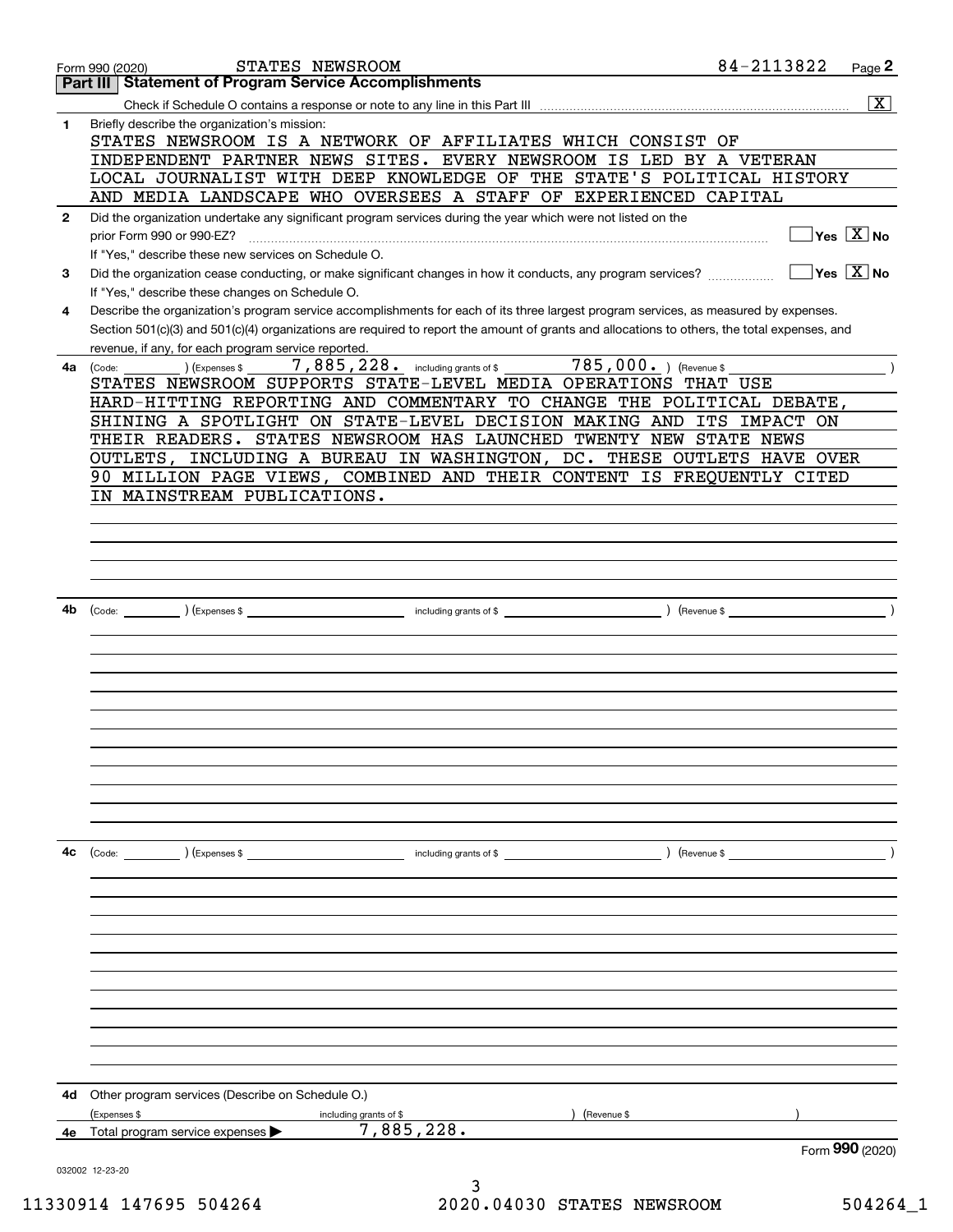|  | Form 990 (2020) |
|--|-----------------|
|  |                 |

|     |                                                                                                                                             |                 | Yes | No              |
|-----|---------------------------------------------------------------------------------------------------------------------------------------------|-----------------|-----|-----------------|
| 1.  | Is the organization described in section $501(c)(3)$ or $4947(a)(1)$ (other than a private foundation)?                                     |                 |     |                 |
|     |                                                                                                                                             | 1               | х   |                 |
| 2   |                                                                                                                                             | $\mathbf{2}$    | X   |                 |
| 3   | Did the organization engage in direct or indirect political campaign activities on behalf of or in opposition to candidates for             |                 |     |                 |
|     |                                                                                                                                             | 3               |     | х               |
| 4   | Section 501(c)(3) organizations. Did the organization engage in lobbying activities, or have a section 501(h) election in effect            |                 |     |                 |
|     |                                                                                                                                             | 4               |     | х               |
| 5   | Is the organization a section 501(c)(4), 501(c)(5), or 501(c)(6) organization that receives membership dues, assessments, or                |                 |     |                 |
|     |                                                                                                                                             | 5               |     | х               |
| 6   | Did the organization maintain any donor advised funds or any similar funds or accounts for which donors have the right to                   |                 |     |                 |
|     | provide advice on the distribution or investment of amounts in such funds or accounts? If "Yes," complete Schedule D, Part I                | 6               |     | х               |
| 7   | Did the organization receive or hold a conservation easement, including easements to preserve open space,                                   |                 |     |                 |
|     |                                                                                                                                             | 7               |     | х               |
| 8   | Did the organization maintain collections of works of art, historical treasures, or other similar assets? If "Yes," complete                |                 |     |                 |
|     |                                                                                                                                             | 8               |     | x               |
| 9   | Did the organization report an amount in Part X, line 21, for escrow or custodial account liability, serve as a custodian for               |                 |     |                 |
|     | amounts not listed in Part X; or provide credit counseling, debt management, credit repair, or debt negotiation services?                   |                 |     |                 |
|     |                                                                                                                                             | 9               |     | x               |
| 10  | Did the organization, directly or through a related organization, hold assets in donor-restricted endowments                                |                 |     |                 |
|     |                                                                                                                                             | 10              |     | х               |
| 11  | If the organization's answer to any of the following questions is "Yes," then complete Schedule D, Parts VI, VII, VIII, IX, or X            |                 |     |                 |
|     | as applicable.                                                                                                                              |                 |     |                 |
|     | a Did the organization report an amount for land, buildings, and equipment in Part X, line 10? If "Yes," complete Schedule D,               |                 | x   |                 |
|     |                                                                                                                                             | 11a             |     |                 |
|     | <b>b</b> Did the organization report an amount for investments - other securities in Part X, line 12, that is 5% or more of its total       | 11b             |     | х               |
|     | c Did the organization report an amount for investments - program related in Part X, line 13, that is 5% or more of its total               |                 |     |                 |
|     |                                                                                                                                             | 11c             |     | х               |
|     | d Did the organization report an amount for other assets in Part X, line 15, that is 5% or more of its total assets reported in             |                 |     |                 |
|     |                                                                                                                                             | 11d             |     | x               |
|     |                                                                                                                                             | 11e             |     | X               |
| f   | Did the organization's separate or consolidated financial statements for the tax year include a footnote that addresses                     |                 |     |                 |
|     | the organization's liability for uncertain tax positions under FIN 48 (ASC 740)? If "Yes," complete Schedule D, Part X                      | 11f             | х   |                 |
|     | 12a Did the organization obtain separate, independent audited financial statements for the tax year? If "Yes," complete                     |                 |     |                 |
|     |                                                                                                                                             | 12a             | х   |                 |
|     | <b>b</b> Was the organization included in consolidated, independent audited financial statements for the tax year?                          |                 |     |                 |
|     | If "Yes," and if the organization answered "No" to line 12a, then completing Schedule D, Parts XI and XII is optional ( <i>merrominim</i> ) | 12 <sub>b</sub> |     |                 |
| 13  | Is the organization a school described in section $170(b)(1)(A)(ii)?$ If "Yes," complete Schedule E                                         | 13              |     | X               |
| 14a | Did the organization maintain an office, employees, or agents outside of the United States?                                                 | 14a             |     | x               |
|     | <b>b</b> Did the organization have aggregate revenues or expenses of more than \$10,000 from grantmaking, fundraising, business,            |                 |     |                 |
|     | investment, and program service activities outside the United States, or aggregate foreign investments valued at \$100,000                  |                 |     |                 |
|     |                                                                                                                                             | 14b             |     | x               |
| 15  | Did the organization report on Part IX, column (A), line 3, more than \$5,000 of grants or other assistance to or for any                   |                 |     |                 |
|     |                                                                                                                                             | 15              |     | x               |
| 16  | Did the organization report on Part IX, column (A), line 3, more than \$5,000 of aggregate grants or other assistance to                    |                 |     |                 |
|     |                                                                                                                                             | 16              |     | x               |
| 17  | Did the organization report a total of more than \$15,000 of expenses for professional fundraising services on Part IX,                     |                 |     |                 |
|     |                                                                                                                                             | 17              |     | x               |
| 18  | Did the organization report more than \$15,000 total of fundraising event gross income and contributions on Part VIII, lines                |                 |     |                 |
|     |                                                                                                                                             | 18              |     | x               |
| 19  | Did the organization report more than \$15,000 of gross income from gaming activities on Part VIII, line 9a? If "Yes."                      |                 |     |                 |
|     |                                                                                                                                             | 19              |     | х               |
|     |                                                                                                                                             | 20a             |     | X               |
|     | b If "Yes" to line 20a, did the organization attach a copy of its audited financial statements to this return?                              | 20 <sub>b</sub> |     |                 |
| 21  | Did the organization report more than \$5,000 of grants or other assistance to any domestic organization or                                 |                 |     |                 |
|     |                                                                                                                                             | 21              | x   |                 |
|     | 032003 12-23-20                                                                                                                             |                 |     | Form 990 (2020) |

032003 12-23-20

4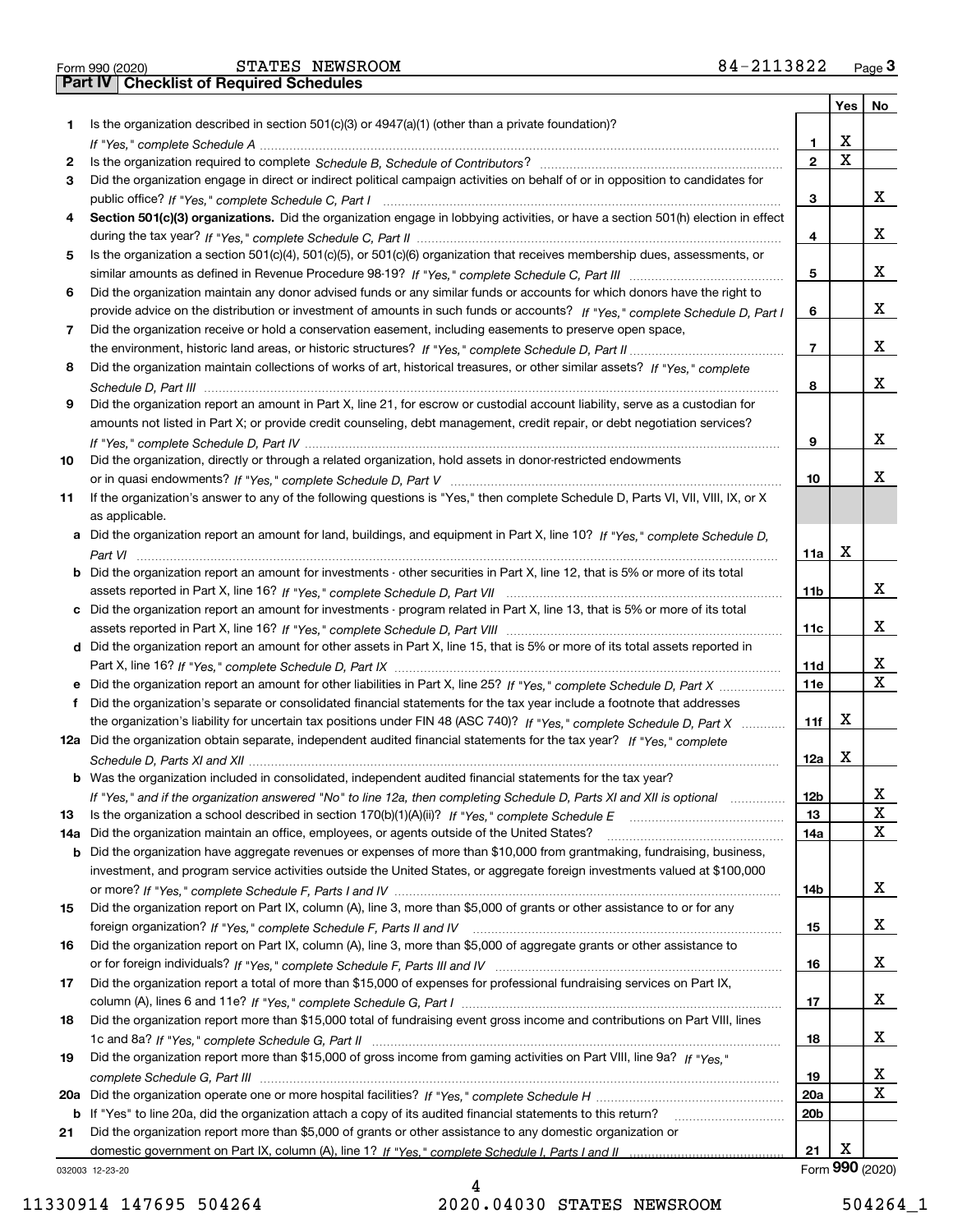|  | Form 990 (2020) |
|--|-----------------|
|  |                 |

*(continued)*

|               |                                                                                                                                                                                                                                                       |            | Yes | No              |
|---------------|-------------------------------------------------------------------------------------------------------------------------------------------------------------------------------------------------------------------------------------------------------|------------|-----|-----------------|
| 22            | Did the organization report more than \$5,000 of grants or other assistance to or for domestic individuals on                                                                                                                                         |            |     |                 |
|               |                                                                                                                                                                                                                                                       | 22         |     | х               |
| 23            | Did the organization answer "Yes" to Part VII, Section A, line 3, 4, or 5 about compensation of the organization's current                                                                                                                            |            |     |                 |
|               | and former officers, directors, trustees, key employees, and highest compensated employees? If "Yes," complete                                                                                                                                        |            |     |                 |
|               |                                                                                                                                                                                                                                                       | 23         | x   |                 |
|               | 24a Did the organization have a tax-exempt bond issue with an outstanding principal amount of more than \$100,000 as of the                                                                                                                           |            |     |                 |
|               | last day of the year, that was issued after December 31, 2002? If "Yes," answer lines 24b through 24d and complete                                                                                                                                    |            |     |                 |
|               |                                                                                                                                                                                                                                                       | 24a        |     | х               |
|               | b Did the organization invest any proceeds of tax-exempt bonds beyond a temporary period exception?                                                                                                                                                   | 24b        |     |                 |
|               | c Did the organization maintain an escrow account other than a refunding escrow at any time during the year to defease                                                                                                                                |            |     |                 |
|               |                                                                                                                                                                                                                                                       | 24c        |     |                 |
|               |                                                                                                                                                                                                                                                       | 24d        |     |                 |
|               | 25a Section 501(c)(3), 501(c)(4), and 501(c)(29) organizations. Did the organization engage in an excess benefit                                                                                                                                      |            |     | х               |
|               |                                                                                                                                                                                                                                                       | 25a        |     |                 |
|               | b Is the organization aware that it engaged in an excess benefit transaction with a disqualified person in a prior year, and<br>that the transaction has not been reported on any of the organization's prior Forms 990 or 990-EZ? If "Yes," complete |            |     |                 |
|               |                                                                                                                                                                                                                                                       | 25b        |     | х               |
| 26            | Schedule L, Part I<br>Did the organization report any amount on Part X, line 5 or 22, for receivables from or payables to any current                                                                                                                 |            |     |                 |
|               | or former officer, director, trustee, key employee, creator or founder, substantial contributor, or 35%                                                                                                                                               |            |     |                 |
|               |                                                                                                                                                                                                                                                       | 26         |     | х               |
| 27            | Did the organization provide a grant or other assistance to any current or former officer, director, trustee, key employee,                                                                                                                           |            |     |                 |
|               | creator or founder, substantial contributor or employee thereof, a grant selection committee member, or to a 35% controlled                                                                                                                           |            |     |                 |
|               | entity (including an employee thereof) or family member of any of these persons? If "Yes," complete Schedule L, Part III                                                                                                                              | 27         |     | x               |
| 28            | Was the organization a party to a business transaction with one of the following parties (see Schedule L, Part IV                                                                                                                                     |            |     |                 |
|               | instructions, for applicable filing thresholds, conditions, and exceptions):                                                                                                                                                                          |            |     |                 |
|               | a A current or former officer, director, trustee, key employee, creator or founder, or substantial contributor? If                                                                                                                                    |            |     |                 |
|               |                                                                                                                                                                                                                                                       | 28a        |     | х               |
|               |                                                                                                                                                                                                                                                       | 28b        |     | $\mathbf x$     |
|               | c A 35% controlled entity of one or more individuals and/or organizations described in lines 28a or 28b? If                                                                                                                                           |            |     |                 |
|               |                                                                                                                                                                                                                                                       | 28c        |     | х               |
| 29            |                                                                                                                                                                                                                                                       | 29         |     | X               |
| 30            | Did the organization receive contributions of art, historical treasures, or other similar assets, or qualified conservation                                                                                                                           |            |     |                 |
|               |                                                                                                                                                                                                                                                       | 30         |     | х               |
| 31            | Did the organization liquidate, terminate, or dissolve and cease operations? If "Yes," complete Schedule N, Part I                                                                                                                                    | 31         |     | X               |
| 32            | Did the organization sell, exchange, dispose of, or transfer more than 25% of its net assets? If "Yes," complete                                                                                                                                      |            |     |                 |
|               |                                                                                                                                                                                                                                                       | 32         |     | х               |
| 33            | Did the organization own 100% of an entity disregarded as separate from the organization under Regulations                                                                                                                                            |            |     |                 |
|               |                                                                                                                                                                                                                                                       | 33         |     | х               |
| 34            | Was the organization related to any tax-exempt or taxable entity? If "Yes," complete Schedule R, Part II, III, or IV, and                                                                                                                             |            |     |                 |
|               |                                                                                                                                                                                                                                                       | 34         |     | х               |
|               | 35a Did the organization have a controlled entity within the meaning of section 512(b)(13)?                                                                                                                                                           | <b>35a</b> |     | X               |
|               | <b>b</b> If "Yes" to line 35a, did the organization receive any payment from or engage in any transaction with a controlled entity                                                                                                                    |            |     |                 |
|               |                                                                                                                                                                                                                                                       | 35b        |     |                 |
| 36            | Section 501(c)(3) organizations. Did the organization make any transfers to an exempt non-charitable related organization?                                                                                                                            |            |     |                 |
|               |                                                                                                                                                                                                                                                       | 36         |     | x               |
| 37            | Did the organization conduct more than 5% of its activities through an entity that is not a related organization                                                                                                                                      |            |     | x               |
|               | and that is treated as a partnership for federal income tax purposes? If "Yes," complete Schedule R, Part VI                                                                                                                                          | 37         |     |                 |
| 38            | Did the organization complete Schedule O and provide explanations in Schedule O for Part VI, lines 11b and 19?<br>Note: All Form 990 filers are required to complete Schedule O                                                                       | 38         | х   |                 |
| <b>Part V</b> | <b>Statements Regarding Other IRS Filings and Tax Compliance</b>                                                                                                                                                                                      |            |     |                 |
|               | Check if Schedule O contains a response or note to any line in this Part V                                                                                                                                                                            |            |     |                 |
|               |                                                                                                                                                                                                                                                       |            | Yes | No              |
|               | 124<br>1a Enter the number reported in Box 3 of Form 1096. Enter -0- if not applicable<br>1a                                                                                                                                                          |            |     |                 |
|               | 0<br>1b                                                                                                                                                                                                                                               |            |     |                 |
|               | c Did the organization comply with backup withholding rules for reportable payments to vendors and reportable gaming                                                                                                                                  |            |     |                 |
|               | (gambling) winnings to prize winners?                                                                                                                                                                                                                 | 1c         | х   |                 |
|               | 032004 12-23-20                                                                                                                                                                                                                                       |            |     | Form 990 (2020) |
|               |                                                                                                                                                                                                                                                       |            |     |                 |

5 11330914 147695 504264 2020.04030 STATES NEWSROOM 504264\_1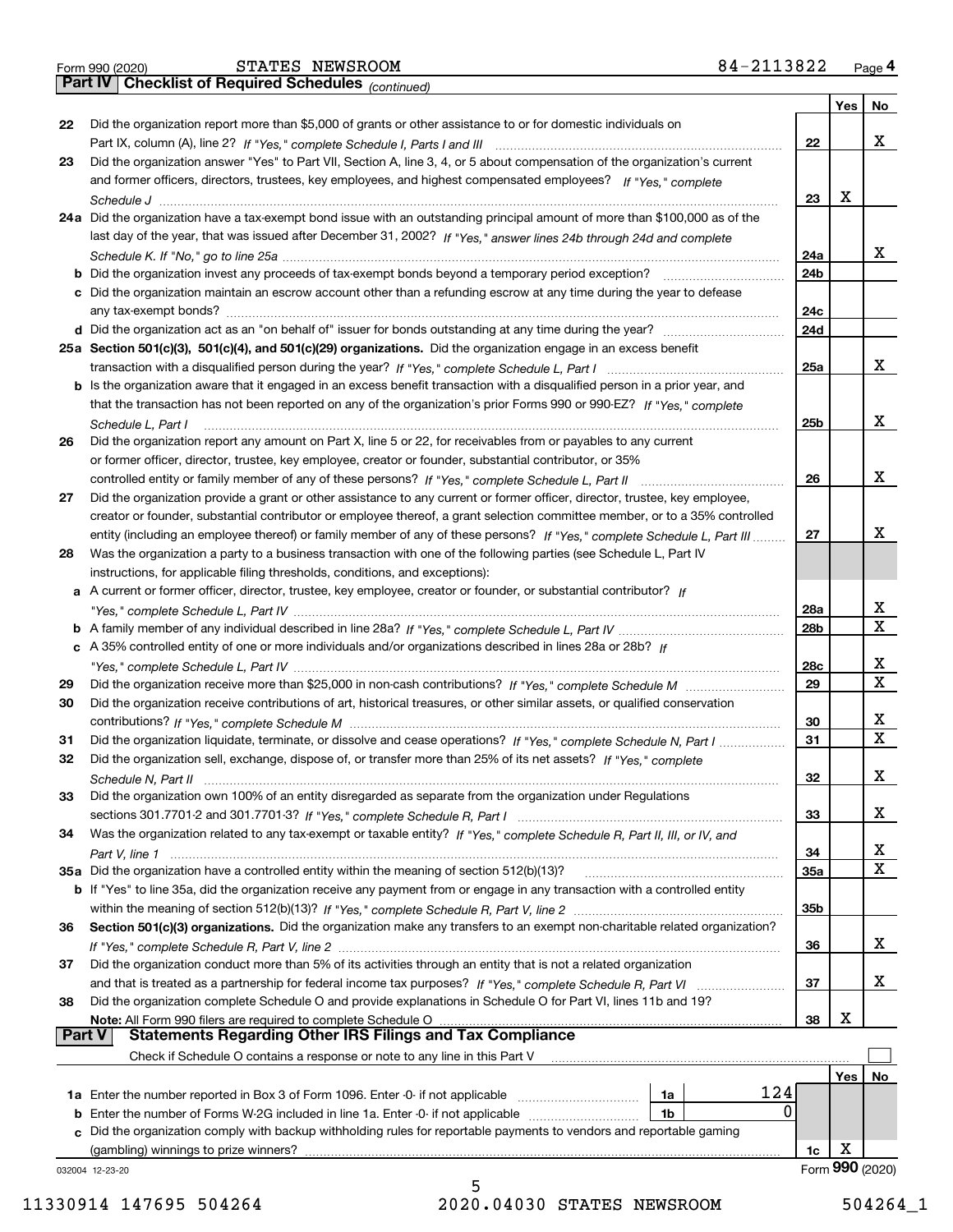|               | 84-2113822<br>STATES NEWSROOM<br>Form 990 (2020)                                                                                                                                                                                     |                |         | <u>Page</u> 5 |
|---------------|--------------------------------------------------------------------------------------------------------------------------------------------------------------------------------------------------------------------------------------|----------------|---------|---------------|
| <b>Part V</b> | Statements Regarding Other IRS Filings and Tax Compliance (continued)                                                                                                                                                                |                |         |               |
|               |                                                                                                                                                                                                                                      |                | Yes $ $ | No            |
|               | 2a Enter the number of employees reported on Form W-3, Transmittal of Wage and Tax Statements,                                                                                                                                       |                |         |               |
|               | 95<br>filed for the calendar year ending with or within the year covered by this return <i>manumumumum</i><br>2a                                                                                                                     |                |         |               |
|               |                                                                                                                                                                                                                                      | 2 <sub>b</sub> | х       |               |
|               |                                                                                                                                                                                                                                      |                |         |               |
|               | 3a Did the organization have unrelated business gross income of \$1,000 or more during the year?                                                                                                                                     | 3a             |         | x             |
|               |                                                                                                                                                                                                                                      | 3b             |         |               |
|               | 4a At any time during the calendar year, did the organization have an interest in, or a signature or other authority over, a                                                                                                         |                |         |               |
|               |                                                                                                                                                                                                                                      | 4a             |         | х             |
|               | <b>b</b> If "Yes," enter the name of the foreign country $\blacktriangleright$                                                                                                                                                       |                |         |               |
|               | See instructions for filing requirements for FinCEN Form 114, Report of Foreign Bank and Financial Accounts (FBAR).                                                                                                                  |                |         |               |
|               | 5a Was the organization a party to a prohibited tax shelter transaction at any time during the tax year?                                                                                                                             | 5a             |         | X             |
| b             |                                                                                                                                                                                                                                      | 5 <sub>b</sub> |         | х             |
|               |                                                                                                                                                                                                                                      | 5c             |         |               |
|               | 6a Does the organization have annual gross receipts that are normally greater than \$100,000, and did the organization solicit                                                                                                       |                |         |               |
|               |                                                                                                                                                                                                                                      | 6a             |         | х             |
|               | <b>b</b> If "Yes," did the organization include with every solicitation an express statement that such contributions or gifts                                                                                                        |                |         |               |
|               | were not tax deductible?                                                                                                                                                                                                             | 6b             |         |               |
| 7             | Organizations that may receive deductible contributions under section 170(c).                                                                                                                                                        |                |         |               |
| а             | Did the organization receive a payment in excess of \$75 made partly as a contribution and partly for goods and services provided to the payor?                                                                                      | 7a             |         | х             |
|               | <b>b</b> If "Yes," did the organization notify the donor of the value of the goods or services provided?                                                                                                                             | 7b             |         |               |
|               | c Did the organization sell, exchange, or otherwise dispose of tangible personal property for which it was required                                                                                                                  |                |         |               |
|               |                                                                                                                                                                                                                                      | 7с             |         | х             |
|               | 7d<br>d If "Yes," indicate the number of Forms 8282 filed during the year [11] [11] No. 2010 [12] Henry Marian Marian Marian Marian Marian Marian Marian Marian Marian Marian Marian Marian Marian Marian Marian Marian Marian Maria |                |         |               |
| е             | Did the organization receive any funds, directly or indirectly, to pay premiums on a personal benefit contract?                                                                                                                      | 7e             |         | х             |
| f             | Did the organization, during the year, pay premiums, directly or indirectly, on a personal benefit contract?                                                                                                                         |                |         |               |
| g             | If the organization received a contribution of qualified intellectual property, did the organization file Form 8899 as required?                                                                                                     |                |         |               |
| h.            | If the organization received a contribution of cars, boats, airplanes, or other vehicles, did the organization file a Form 1098-C?                                                                                                   | 7h             |         |               |
| 8             | Sponsoring organizations maintaining donor advised funds. Did a donor advised fund maintained by the                                                                                                                                 |                |         |               |
|               | sponsoring organization have excess business holdings at any time during the year?                                                                                                                                                   | 8              |         |               |
| 9             | Sponsoring organizations maintaining donor advised funds.                                                                                                                                                                            |                |         |               |
| а             | Did the sponsoring organization make any taxable distributions under section 4966?                                                                                                                                                   | 9а             |         |               |
|               | <b>b</b> Did the sponsoring organization make a distribution to a donor, donor advisor, or related person?                                                                                                                           | 9b             |         |               |
| 10            | Section 501(c)(7) organizations. Enter:                                                                                                                                                                                              |                |         |               |
|               | 10a                                                                                                                                                                                                                                  |                |         |               |
|               | 10b <br>Gross receipts, included on Form 990, Part VIII, line 12, for public use of club facilities                                                                                                                                  |                |         |               |
| 11            | Section 501(c)(12) organizations. Enter:                                                                                                                                                                                             |                |         |               |
|               | <b>a</b> Gross income from members or shareholders<br>11a                                                                                                                                                                            |                |         |               |
|               | b Gross income from other sources (Do not net amounts due or paid to other sources against                                                                                                                                           |                |         |               |
|               | 11b                                                                                                                                                                                                                                  |                |         |               |
|               | 12a Section 4947(a)(1) non-exempt charitable trusts. Is the organization filing Form 990 in lieu of Form 1041?                                                                                                                       | 12a            |         |               |
|               | 12b<br><b>b</b> If "Yes," enter the amount of tax-exempt interest received or accrued during the year <i>manument</i>                                                                                                                |                |         |               |
| 13            | Section 501(c)(29) qualified nonprofit health insurance issuers.                                                                                                                                                                     |                |         |               |
|               | a Is the organization licensed to issue qualified health plans in more than one state?                                                                                                                                               | 13а            |         |               |
|               | Note: See the instructions for additional information the organization must report on Schedule O.                                                                                                                                    |                |         |               |
|               | <b>b</b> Enter the amount of reserves the organization is required to maintain by the states in which the                                                                                                                            |                |         |               |
|               | 13b                                                                                                                                                                                                                                  |                |         |               |
|               | 13с                                                                                                                                                                                                                                  |                |         |               |
| 14a           | Did the organization receive any payments for indoor tanning services during the tax year?                                                                                                                                           | 14a            |         | x             |
|               | <b>b</b> If "Yes," has it filed a Form 720 to report these payments? If "No," provide an explanation on Schedule O                                                                                                                   | 14b            |         |               |
| 15            | Is the organization subject to the section 4960 tax on payment(s) of more than \$1,000,000 in remuneration or                                                                                                                        |                |         |               |
|               |                                                                                                                                                                                                                                      | 15             |         | x             |
|               | If "Yes," see instructions and file Form 4720, Schedule N.                                                                                                                                                                           |                |         |               |
| 16            | Is the organization an educational institution subject to the section 4968 excise tax on net investment income?                                                                                                                      | 16             |         | х             |
|               | If "Yes," complete Form 4720, Schedule O.                                                                                                                                                                                            |                |         |               |

Form (2020) **990**

032005 12-23-20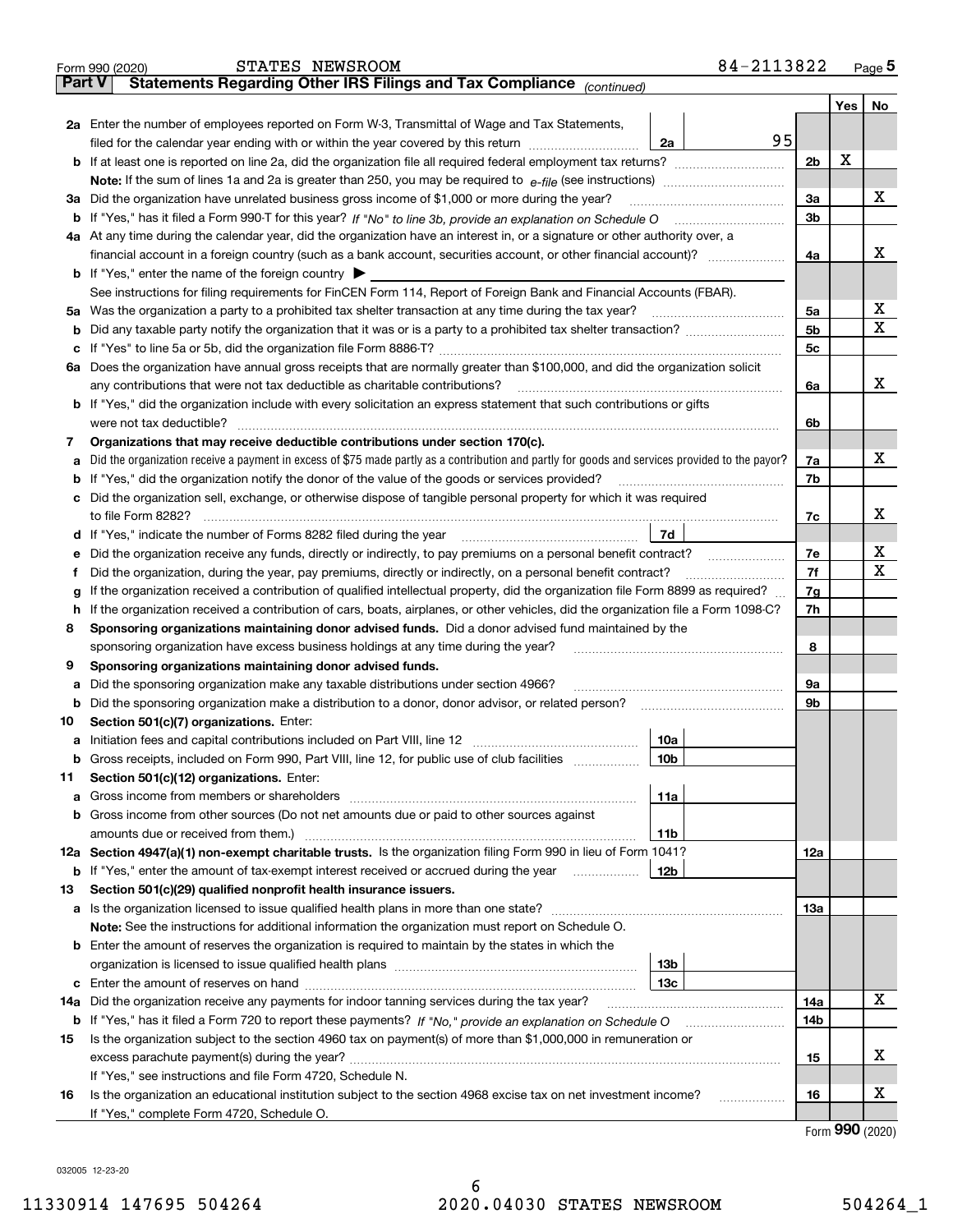|    |                                                                                                                                                                                                                                |                 |                 | $\mathbf{X}$            |
|----|--------------------------------------------------------------------------------------------------------------------------------------------------------------------------------------------------------------------------------|-----------------|-----------------|-------------------------|
|    | <b>Section A. Governing Body and Management</b>                                                                                                                                                                                |                 |                 |                         |
|    | 4                                                                                                                                                                                                                              |                 | Yes             | No.                     |
|    | 1a Enter the number of voting members of the governing body at the end of the tax year<br>1a                                                                                                                                   |                 |                 |                         |
|    | If there are material differences in voting rights among members of the governing body, or if the governing                                                                                                                    |                 |                 |                         |
|    | body delegated broad authority to an executive committee or similar committee, explain on Schedule O.                                                                                                                          |                 |                 |                         |
|    | 3<br><b>b</b> Enter the number of voting members included on line 1a, above, who are independent <i>manumum</i><br>1b                                                                                                          |                 |                 |                         |
| 2  | Did any officer, director, trustee, or key employee have a family relationship or a business relationship with any other                                                                                                       |                 |                 |                         |
|    | officer, director, trustee, or key employee?                                                                                                                                                                                   | $\mathbf{2}$    |                 | X                       |
| З  | Did the organization delegate control over management duties customarily performed by or under the direct supervision                                                                                                          |                 |                 |                         |
|    |                                                                                                                                                                                                                                | 3               |                 | X                       |
| 4  | Did the organization make any significant changes to its governing documents since the prior Form 990 was filed?                                                                                                               | 4               |                 | $\overline{\mathtt{x}}$ |
| 5  |                                                                                                                                                                                                                                | 5               |                 | $\overline{\mathbf{x}}$ |
| 6  | Did the organization have members or stockholders?                                                                                                                                                                             | 6               |                 | $\overline{\mathbf{x}}$ |
|    | 7a Did the organization have members, stockholders, or other persons who had the power to elect or appoint one or                                                                                                              |                 |                 |                         |
|    |                                                                                                                                                                                                                                |                 |                 | X                       |
|    | more members of the governing body?                                                                                                                                                                                            | 7a              |                 |                         |
|    | b Are any governance decisions of the organization reserved to (or subject to approval by) members, stockholders, or                                                                                                           |                 |                 |                         |
|    | persons other than the governing body?                                                                                                                                                                                         | 7b              |                 | х                       |
| 8  | Did the organization contemporaneously document the meetings held or written actions undertaken during the year by the following:                                                                                              |                 |                 |                         |
| a  |                                                                                                                                                                                                                                | 8а              | X               |                         |
|    |                                                                                                                                                                                                                                | 8b              |                 | X                       |
| 9  | Is there any officer, director, trustee, or key employee listed in Part VII, Section A, who cannot be reached at the                                                                                                           |                 |                 |                         |
|    |                                                                                                                                                                                                                                | 9               |                 | X                       |
|    | Section B. Policies (This Section B requests information about policies not required by the Internal Revenue Code.)                                                                                                            |                 |                 |                         |
|    |                                                                                                                                                                                                                                |                 | Yes             | No                      |
|    |                                                                                                                                                                                                                                | 10a             |                 | X                       |
|    | <b>b</b> If "Yes," did the organization have written policies and procedures governing the activities of such chapters, affiliates,                                                                                            |                 |                 |                         |
|    |                                                                                                                                                                                                                                | 10 <sub>b</sub> |                 |                         |
|    | 11a Has the organization provided a complete copy of this Form 990 to all members of its governing body before filing the form?                                                                                                | 11a             | x               |                         |
|    |                                                                                                                                                                                                                                |                 |                 |                         |
|    | <b>b</b> Describe in Schedule O the process, if any, used by the organization to review this Form 990.                                                                                                                         |                 | X               |                         |
|    |                                                                                                                                                                                                                                | 12a             | X               |                         |
|    | <b>b</b> Were officers, directors, or trustees, and key employees required to disclose annually interests that could give rise to conflicts?                                                                                   | 12 <sub>b</sub> |                 |                         |
|    | c Did the organization regularly and consistently monitor and enforce compliance with the policy? If "Yes." describe                                                                                                           |                 |                 |                         |
|    | in Schedule O how this was done manufactured and continuum control of the Schedule O how this was done manufactured and control of the Schedule O how this was done                                                            | 12c             | X               |                         |
| 13 |                                                                                                                                                                                                                                | 13              | $\mathbf X$     |                         |
| 14 | Did the organization have a written document retention and destruction policy?                                                                                                                                                 | 14              |                 | $\mathbf X$             |
| 15 | Did the process for determining compensation of the following persons include a review and approval by independent                                                                                                             |                 |                 |                         |
|    | persons, comparability data, and contemporaneous substantiation of the deliberation and decision?                                                                                                                              |                 |                 |                         |
|    | a The organization's CEO, Executive Director, or top management official [11] [12] The organization's CEO, Executive Director, or top management official [12] [12] [12] [12] The organization's CEO, Executive Director, or t | 15a             |                 | Х                       |
|    |                                                                                                                                                                                                                                | 15b             |                 | X                       |
|    | If "Yes" to line 15a or 15b, describe the process in Schedule O (see instructions).                                                                                                                                            |                 |                 |                         |
|    | 16a Did the organization invest in, contribute assets to, or participate in a joint venture or similar arrangement with a                                                                                                      |                 |                 |                         |
|    | taxable entity during the year?                                                                                                                                                                                                | 16a             |                 | х                       |
|    | <b>b</b> If "Yes," did the organization follow a written policy or procedure requiring the organization to evaluate its participation                                                                                          |                 |                 |                         |
|    | in joint venture arrangements under applicable federal tax law, and take steps to safeguard the organization's                                                                                                                 |                 |                 |                         |
|    |                                                                                                                                                                                                                                | 16b             |                 |                         |
|    | <b>Section C. Disclosure</b>                                                                                                                                                                                                   |                 |                 |                         |
| 17 | List the states with which a copy of this Form 990 is required to be filed $\blacktriangleright$ PA, MN                                                                                                                        |                 |                 |                         |
|    | Section 6104 requires an organization to make its Forms 1023 (1024 or 1024-A, if applicable), 990, and 990-T (Section 501(c)(3)s only) available                                                                               |                 |                 |                         |
| 18 |                                                                                                                                                                                                                                |                 |                 |                         |
|    | for public inspection. Indicate how you made these available. Check all that apply.                                                                                                                                            |                 |                 |                         |
|    | $X$ Upon request<br>$X$ Own website<br>Another's website<br>Other (explain on Schedule O)                                                                                                                                      |                 |                 |                         |
| 19 | Describe on Schedule O whether (and if so, how) the organization made its governing documents, conflict of interest policy, and financial                                                                                      |                 |                 |                         |
|    | statements available to the public during the tax year.                                                                                                                                                                        |                 |                 |                         |
| 20 | State the name, address, and telephone number of the person who possesses the organization's books and records                                                                                                                 |                 |                 |                         |
|    | BREANNE PORTER - 919-869-7788                                                                                                                                                                                                  |                 |                 |                         |
|    | 20001<br>126 C STREET, NW, FLOOR 3, WASHINGTON, DC                                                                                                                                                                             |                 |                 |                         |
|    |                                                                                                                                                                                                                                |                 | Form 990 (2020) |                         |

| Form 990 (2020) | STATES NEWSROOM | 84-2113822                                                                                                              | Page |
|-----------------|-----------------|-------------------------------------------------------------------------------------------------------------------------|------|
|                 |                 | <b>Part VI Governance Management and Disclosure</b> France West weepers to live 2 through 7h below and fave HAG weepers |      |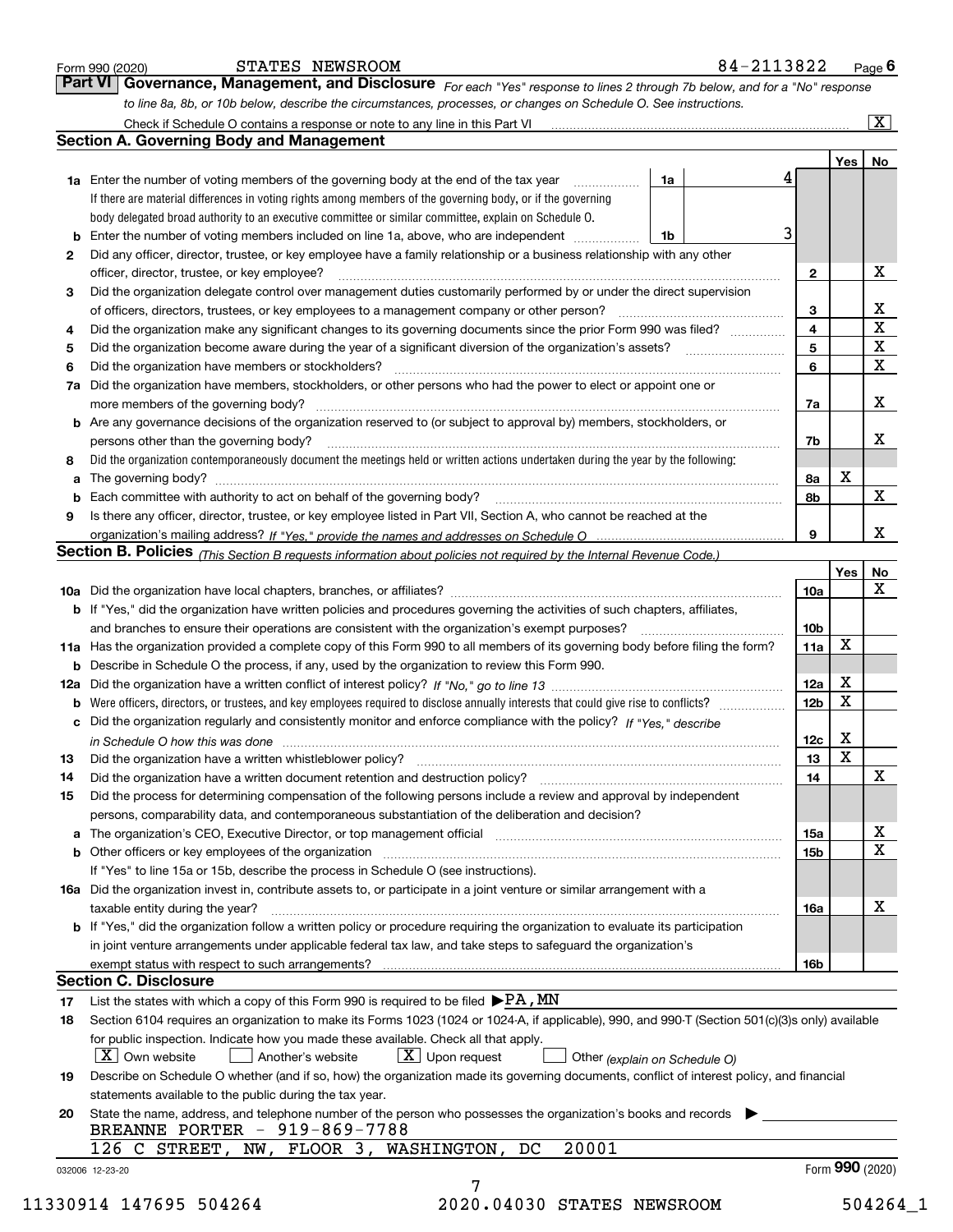| Form 990 (2020) | STATES NEWSROOM                                                                                                                                            | 84-2113822 | Page |  |  |  |  |  |  |  |
|-----------------|------------------------------------------------------------------------------------------------------------------------------------------------------------|------------|------|--|--|--|--|--|--|--|
|                 | Part VII Compensation of Officers, Directors, Trustees, Key Employees, Highest Compensated                                                                 |            |      |  |  |  |  |  |  |  |
|                 | <b>Employees, and Independent Contractors</b>                                                                                                              |            |      |  |  |  |  |  |  |  |
|                 | Check if Schedule O contains a response or note to any line in this Part VII                                                                               |            |      |  |  |  |  |  |  |  |
| Section A.      | Officers, Directors, Trustees, Key Employees, and Highest Compensated Employees                                                                            |            |      |  |  |  |  |  |  |  |
|                 | 1a Complete this table for all persons required to be listed. Report compensation for the calendar year ending with or within the organization's tay year. |            |      |  |  |  |  |  |  |  |

**1a •** List all of the organization's current officers, directors, trustees (whether individuals or organizations), regardless of amount of compensation. all persons required to be listed. Report compensation for the calendar year ending with or within the orga Enter -0- in columns (D), (E), and (F) if no compensation was paid.

 $\bullet$  List all of the organization's  $\,$ current key employees, if any. See instructions for definition of "key employee."

**•** List the organization's five current highest compensated employees (other than an officer, director, trustee, or key employee) who received reportable compensation (Box 5 of Form W-2 and/or Box 7 of Form 1099-MISC) of more than \$100,000 from the organization and any related organizations.

**•** List all of the organization's former officers, key employees, and highest compensated employees who received more than \$100,000 of reportable compensation from the organization and any related organizations.

**former directors or trustees**  ¥ List all of the organization's that received, in the capacity as a former director or trustee of the organization, more than \$10,000 of reportable compensation from the organization and any related organizations.

See instructions for the order in which to list the persons above.

Check this box if neither the organization nor any related organization compensated any current officer, director, or trustee.  $\mathcal{L}^{\text{max}}$ 

| (A)                                  | (B)                    |                                |                       |             | (C)          |                                                                  |        | (D)             | (E)                              | (F)                      |
|--------------------------------------|------------------------|--------------------------------|-----------------------|-------------|--------------|------------------------------------------------------------------|--------|-----------------|----------------------------------|--------------------------|
| Name and title                       | Average                |                                |                       | Position    |              | (do not check more than one                                      |        | Reportable      | Reportable                       | Estimated                |
|                                      | hours per              |                                |                       |             |              | box, unless person is both an<br>officer and a director/trustee) |        | compensation    | compensation                     | amount of                |
|                                      | week                   |                                |                       |             |              |                                                                  |        | from<br>the     | from related                     | other                    |
|                                      | (list any<br>hours for | Individual trustee or director |                       |             |              |                                                                  |        | organization    | organizations<br>(W-2/1099-MISC) | compensation<br>from the |
|                                      | related                |                                |                       |             |              |                                                                  |        | (W-2/1099-MISC) |                                  | organization             |
|                                      | organizations          |                                |                       |             |              |                                                                  |        |                 |                                  | and related              |
|                                      | below                  |                                |                       |             |              |                                                                  |        |                 |                                  | organizations            |
|                                      | line)                  |                                | Institutional trustee | Officer     | Key employee | Highest compensated<br>employee                                  | Former |                 |                                  |                          |
| (1) CHRISTOPHER FITZSIMON            | 40.00                  |                                |                       |             |              |                                                                  |        |                 |                                  |                          |
| PRESIDENT & DIRECTOR                 |                        | $\mathbf X$                    |                       | $\mathbf X$ |              |                                                                  |        | 183,500.        | $\mathbf 0$ .                    | 25, 260.                 |
| (2) JOHN MICEK                       | 40.00                  |                                |                       |             |              |                                                                  |        |                 |                                  |                          |
| PA EDITOR-IN-CHIEF                   |                        |                                |                       |             |              | $\mathbf X$                                                      |        | 104,040.        | $0$ .                            | 33,437.                  |
| (3) COURTNEY CUFF                    | 1.00                   |                                |                       |             |              |                                                                  |        |                 |                                  |                          |
| TREASURER & DIRECTOR (TERM APRIL-202 |                        | $\mathbf X$                    |                       |             |              |                                                                  |        | $\mathbf 0$ .   | 0.                               | 0.                       |
| (4) ADAM SEARING                     | 1.00                   |                                |                       |             |              |                                                                  |        |                 |                                  |                          |
| TREASURER & DIRECTOR                 |                        | $\mathbf X$                    |                       |             |              |                                                                  |        | $\mathbf 0$ .   | 0.                               | 0.                       |
| (5) DAVID HUDSON                     | 1.00                   |                                |                       |             |              |                                                                  |        |                 |                                  |                          |
| <b>DIRECTOR</b>                      |                        | $\mathbf X$                    |                       |             |              |                                                                  |        | $\mathbf 0$ .   | 0.                               | 0.                       |
|                                      |                        |                                |                       |             |              |                                                                  |        |                 |                                  |                          |
|                                      |                        |                                |                       |             |              |                                                                  |        |                 |                                  |                          |
|                                      |                        |                                |                       |             |              |                                                                  |        |                 |                                  |                          |
|                                      |                        |                                |                       |             |              |                                                                  |        |                 |                                  |                          |
|                                      |                        |                                |                       |             |              |                                                                  |        |                 |                                  |                          |
|                                      |                        |                                |                       |             |              |                                                                  |        |                 |                                  |                          |
|                                      |                        |                                |                       |             |              |                                                                  |        |                 |                                  |                          |
|                                      |                        |                                |                       |             |              |                                                                  |        |                 |                                  |                          |
|                                      |                        |                                |                       |             |              |                                                                  |        |                 |                                  |                          |
|                                      |                        |                                |                       |             |              |                                                                  |        |                 |                                  |                          |
|                                      |                        |                                |                       |             |              |                                                                  |        |                 |                                  |                          |
|                                      |                        |                                |                       |             |              |                                                                  |        |                 |                                  |                          |
|                                      |                        |                                |                       |             |              |                                                                  |        |                 |                                  |                          |
|                                      |                        |                                |                       |             |              |                                                                  |        |                 |                                  |                          |
|                                      |                        |                                |                       |             |              |                                                                  |        |                 |                                  |                          |
|                                      |                        |                                |                       |             |              |                                                                  |        |                 |                                  |                          |
|                                      |                        |                                |                       |             |              |                                                                  |        |                 |                                  |                          |
|                                      |                        |                                |                       |             |              |                                                                  |        |                 |                                  |                          |
|                                      |                        |                                |                       |             |              |                                                                  |        |                 |                                  |                          |
|                                      |                        |                                |                       |             |              |                                                                  |        |                 |                                  |                          |
|                                      |                        |                                |                       |             |              |                                                                  |        |                 |                                  |                          |
|                                      |                        |                                |                       |             |              |                                                                  |        |                 |                                  |                          |
|                                      |                        |                                |                       |             |              |                                                                  |        |                 |                                  |                          |
|                                      |                        |                                |                       |             |              |                                                                  |        |                 |                                  |                          |

8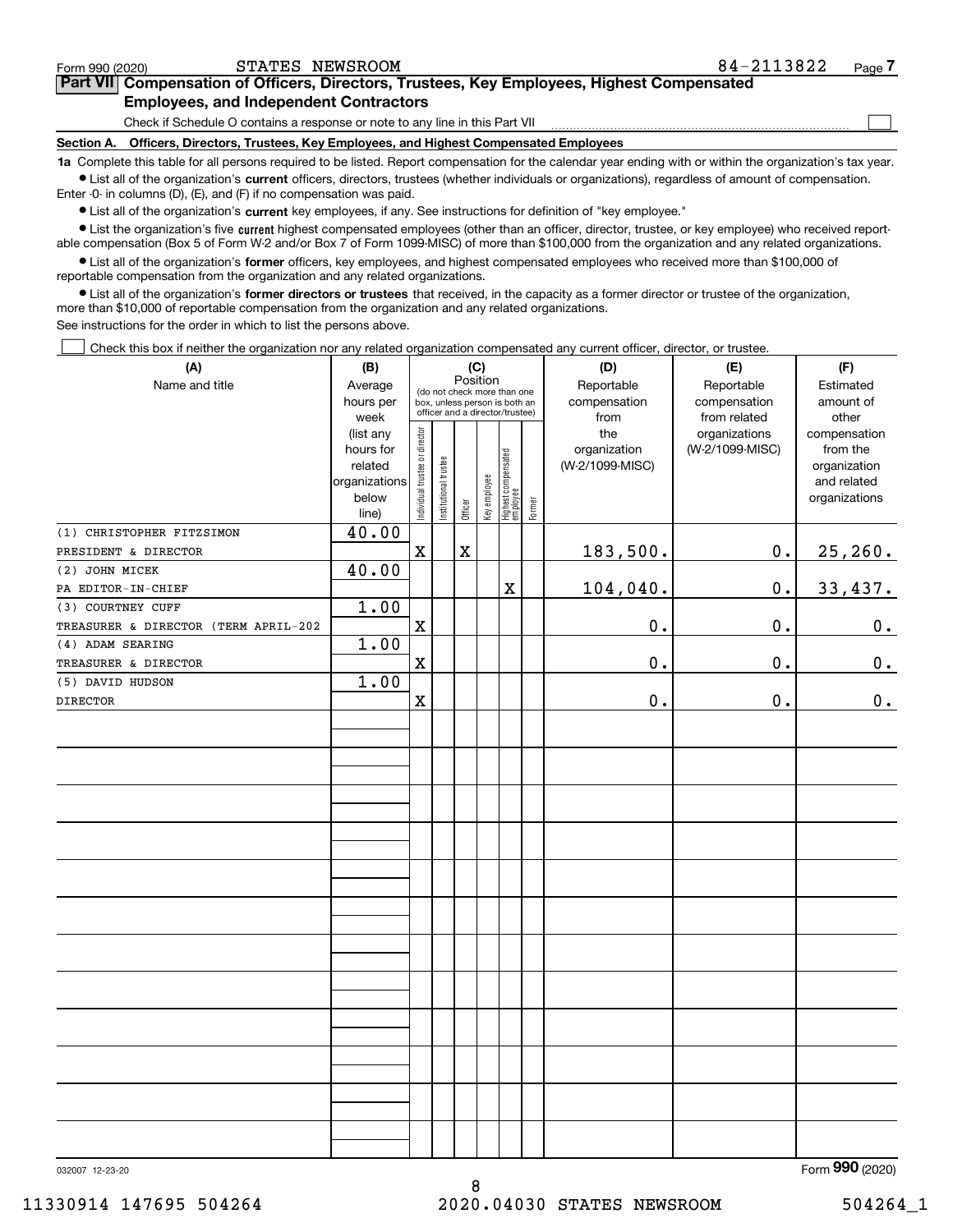|                 | STATES NEWSROOM<br>Form 990 (2020)                                                                                                                                                                                                                                       |                                                                      |                                |                       |          |              |                                                                                                 |        |                                           | 84-2113822                                        |                        |                     |                                                                          | Page 8  |
|-----------------|--------------------------------------------------------------------------------------------------------------------------------------------------------------------------------------------------------------------------------------------------------------------------|----------------------------------------------------------------------|--------------------------------|-----------------------|----------|--------------|-------------------------------------------------------------------------------------------------|--------|-------------------------------------------|---------------------------------------------------|------------------------|---------------------|--------------------------------------------------------------------------|---------|
| <b>Part VII</b> | Section A. Officers, Directors, Trustees, Key Employees, and Highest Compensated Employees (continued)                                                                                                                                                                   |                                                                      |                                |                       |          |              |                                                                                                 |        |                                           |                                                   |                        |                     |                                                                          |         |
|                 | (A)<br>Name and title                                                                                                                                                                                                                                                    | (B)<br>Average<br>hours per<br>week                                  |                                |                       | Position | (C)          | (do not check more than one<br>box, unless person is both an<br>officer and a director/trustee) |        | (D)<br>Reportable<br>compensation<br>from | (E)<br>Reportable<br>compensation<br>from related |                        |                     | (F)<br>Estimated<br>amount of<br>other                                   |         |
|                 |                                                                                                                                                                                                                                                                          | (list any<br>hours for<br>related<br>organizations<br>below<br>line) | Individual trustee or director | Institutional trustee | Officer  | Key employee | Highest compensated<br>  employee                                                               | Former | the<br>organization<br>(W-2/1099-MISC)    | organizations<br>(W-2/1099-MISC)                  |                        |                     | compensation<br>from the<br>organization<br>and related<br>organizations |         |
|                 |                                                                                                                                                                                                                                                                          |                                                                      |                                |                       |          |              |                                                                                                 |        |                                           |                                                   |                        |                     |                                                                          |         |
|                 |                                                                                                                                                                                                                                                                          |                                                                      |                                |                       |          |              |                                                                                                 |        |                                           |                                                   |                        |                     |                                                                          |         |
|                 |                                                                                                                                                                                                                                                                          |                                                                      |                                |                       |          |              |                                                                                                 |        |                                           |                                                   |                        |                     |                                                                          |         |
|                 |                                                                                                                                                                                                                                                                          |                                                                      |                                |                       |          |              |                                                                                                 |        |                                           |                                                   |                        |                     |                                                                          |         |
|                 | 1b Subtotal                                                                                                                                                                                                                                                              |                                                                      |                                |                       |          |              |                                                                                                 |        | 287,540.                                  |                                                   | $0$ .                  |                     | 58,697.                                                                  |         |
| $\mathbf{2}$    | c Total from continuation sheets to Part VII, Section A<br>Total number of individuals (including but not limited to those listed above) who received more than \$100,000 of reportable                                                                                  |                                                                      |                                |                       |          |              |                                                                                                 |        | 0.<br>287,540.                            |                                                   | $\overline{0}$ .<br>0. |                     | 58,697.                                                                  | $0$ .   |
|                 | compensation from the organization                                                                                                                                                                                                                                       |                                                                      |                                |                       |          |              |                                                                                                 |        |                                           |                                                   |                        |                     | Yes                                                                      | 2<br>No |
| 3               | Did the organization list any former officer, director, trustee, key employee, or highest compensated employee on<br>line 1a? If "Yes," complete Schedule J for such individual manumanamental communities and the 1a? If "Yes," complete Schedule J for such individual |                                                                      |                                |                       |          |              |                                                                                                 |        |                                           |                                                   |                        | 3                   |                                                                          | x       |
|                 | For any individual listed on line 1a, is the sum of reportable compensation and other compensation from the organization                                                                                                                                                 |                                                                      |                                |                       |          |              |                                                                                                 |        |                                           |                                                   |                        | 4                   | X                                                                        |         |
| 5               | Did any person listed on line 1a receive or accrue compensation from any unrelated organization or individual for services                                                                                                                                               |                                                                      |                                |                       |          |              |                                                                                                 |        |                                           |                                                   |                        |                     |                                                                          |         |
|                 | <b>Section B. Independent Contractors</b>                                                                                                                                                                                                                                |                                                                      |                                |                       |          |              |                                                                                                 |        |                                           |                                                   |                        | 5                   |                                                                          | X       |
| 1               | Complete this table for your five highest compensated independent contractors that received more than \$100,000 of compensation from<br>the organization. Report compensation for the calendar year ending with or within the organization's tax year.                   |                                                                      |                                |                       |          |              |                                                                                                 |        |                                           |                                                   |                        |                     |                                                                          |         |
|                 | (A)<br>Name and business address                                                                                                                                                                                                                                         |                                                                      |                                |                       |          |              |                                                                                                 |        | (B)<br>Description of services            |                                                   |                        | (C)<br>Compensation |                                                                          |         |
|                 | <b>ACTIONSPROUT INC</b><br>633 17TH ST STE 2150, DENVER, CO 80293                                                                                                                                                                                                        |                                                                      |                                |                       |          |              |                                                                                                 |        | ADVERTISING &<br>AUDIENCE DEVELOPMENT     |                                                   |                        |                     | 465, 100.                                                                |         |
|                 | CAPITOL OPERATIONS<br>5706 NEVADA AVE NW, WASHINGTON, DC 20015                                                                                                                                                                                                           |                                                                      |                                |                       |          |              |                                                                                                 |        | FINANCE, HR &<br><b>OPERATIONS</b>        |                                                   |                        |                     | 300,000.                                                                 |         |
|                 | SKDKNICKERBOCKER LLC, 1150 18TH ST, NW,<br>SUITE 800, WASHINGTON, DC 20036                                                                                                                                                                                               |                                                                      |                                |                       |          |              |                                                                                                 |        | STRATEGIC<br>COMMUNICATIONS & PR          |                                                   |                        |                     | 143,750.                                                                 |         |
|                 |                                                                                                                                                                                                                                                                          |                                                                      |                                |                       |          |              |                                                                                                 |        |                                           |                                                   |                        |                     |                                                                          |         |
| 2               | Total number of independent contractors (including but not limited to those listed above) who received more than<br>\$100,000 of compensation from the organization                                                                                                      |                                                                      |                                |                       |          |              | 3                                                                                               |        |                                           |                                                   |                        |                     |                                                                          |         |
|                 |                                                                                                                                                                                                                                                                          |                                                                      |                                |                       |          |              |                                                                                                 |        |                                           |                                                   |                        | Form 990 (2020)     |                                                                          |         |

032008 12-23-20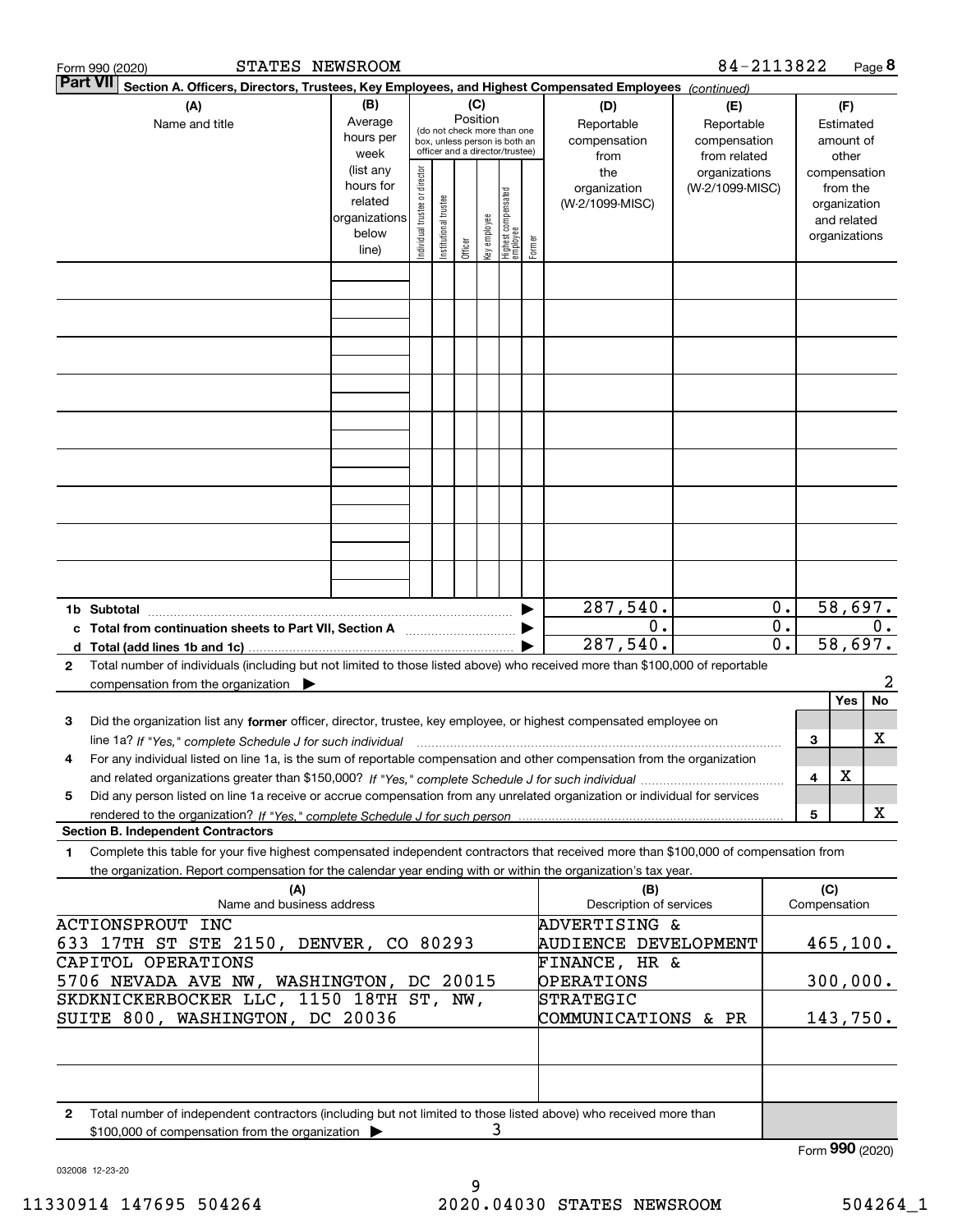|                                                           |                  | STATES NEWSROOM<br>Form 990 (2020)                                                                                                                                                                                                   |                       |                                  |                                              | 84-2113822                                      | Page 9                                                          |
|-----------------------------------------------------------|------------------|--------------------------------------------------------------------------------------------------------------------------------------------------------------------------------------------------------------------------------------|-----------------------|----------------------------------|----------------------------------------------|-------------------------------------------------|-----------------------------------------------------------------|
|                                                           | <b>Part VIII</b> | <b>Statement of Revenue</b>                                                                                                                                                                                                          |                       |                                  |                                              |                                                 |                                                                 |
|                                                           |                  | Check if Schedule O contains a response or note to any line in this Part VIII                                                                                                                                                        |                       |                                  |                                              |                                                 |                                                                 |
|                                                           |                  |                                                                                                                                                                                                                                      |                       | (A)<br>Total revenue             | (B)<br>Related or exempt<br>function revenue | $\overline{C}$<br>Unrelated<br>business revenue | (D)<br>Revenue excluded<br>from tax under<br>sections 512 - 514 |
|                                                           |                  | 1a<br>1 a Federated campaigns                                                                                                                                                                                                        |                       |                                  |                                              |                                                 |                                                                 |
| Contributions, Gifts, Grants<br>and Other Similar Amounts | b                | 1 <sub>b</sub><br>Membership dues<br>$\overline{\phantom{a}}$                                                                                                                                                                        |                       |                                  |                                              |                                                 |                                                                 |
|                                                           | c                | 1 <sub>c</sub><br>Fundraising events                                                                                                                                                                                                 |                       |                                  |                                              |                                                 |                                                                 |
|                                                           | d                | 1 <sub>d</sub><br>Related organizations <i>manuming</i>                                                                                                                                                                              |                       |                                  |                                              |                                                 |                                                                 |
|                                                           | е                | 1e<br>Government grants (contributions)                                                                                                                                                                                              |                       |                                  |                                              |                                                 |                                                                 |
|                                                           | f                | All other contributions, gifts, grants, and                                                                                                                                                                                          |                       |                                  |                                              |                                                 |                                                                 |
|                                                           |                  | 1f<br>similar amounts not included above                                                                                                                                                                                             | 9,951,168.            |                                  |                                              |                                                 |                                                                 |
|                                                           | a                | $1g$ \$<br>Noncash contributions included in lines 1a-1f                                                                                                                                                                             |                       |                                  |                                              |                                                 |                                                                 |
|                                                           |                  |                                                                                                                                                                                                                                      |                       | <u>p,951,168.</u>                |                                              |                                                 |                                                                 |
|                                                           |                  |                                                                                                                                                                                                                                      | <b>Business Code</b>  |                                  |                                              |                                                 |                                                                 |
|                                                           | 2 a              | <u> 2008 - An Dùbhlachd ann an Dùbhlachd ann an Dùbhlachd ann an Dùbhlachd ann an Dùbhlachd ann an Dùbhlachd ann an Dùbhlachd ann an Dùbhlachd ann an Dùbhlachd ann an Dùbhlachd ann an Dùbhlachd ann an Dùbhlachd ann an Dùbhla</u> |                       |                                  |                                              |                                                 |                                                                 |
|                                                           | b                | <u> 1980 - John Stone, Amerikaansk politiker (</u>                                                                                                                                                                                   |                       |                                  |                                              |                                                 |                                                                 |
|                                                           | c                | <u> 2000 - Jan Barbara (j. 1918)</u>                                                                                                                                                                                                 |                       |                                  |                                              |                                                 |                                                                 |
| Program Service<br>Revenue                                | d                | <u> 1989 - Johann Barn, amerikansk politiker (d. 1989)</u>                                                                                                                                                                           |                       |                                  |                                              |                                                 |                                                                 |
|                                                           | е                |                                                                                                                                                                                                                                      |                       |                                  |                                              |                                                 |                                                                 |
|                                                           |                  | f All other program service revenue                                                                                                                                                                                                  |                       |                                  |                                              |                                                 |                                                                 |
|                                                           | g                |                                                                                                                                                                                                                                      |                       |                                  |                                              |                                                 |                                                                 |
|                                                           | 3                | Investment income (including dividends, interest, and                                                                                                                                                                                |                       |                                  |                                              |                                                 |                                                                 |
|                                                           |                  |                                                                                                                                                                                                                                      | ▶                     |                                  |                                              |                                                 |                                                                 |
|                                                           | 4                | Income from investment of tax-exempt bond proceeds                                                                                                                                                                                   | ▶                     |                                  |                                              |                                                 |                                                                 |
|                                                           | 5                |                                                                                                                                                                                                                                      |                       |                                  |                                              |                                                 |                                                                 |
|                                                           |                  | (i) Real                                                                                                                                                                                                                             | (ii) Personal         |                                  |                                              |                                                 |                                                                 |
|                                                           | 6а               | 6a<br>Gross rents                                                                                                                                                                                                                    |                       |                                  |                                              |                                                 |                                                                 |
|                                                           | b                | 6b<br>Less: rental expenses                                                                                                                                                                                                          |                       |                                  |                                              |                                                 |                                                                 |
|                                                           | c                | <b>6c</b><br>Rental income or (loss)                                                                                                                                                                                                 |                       |                                  |                                              |                                                 |                                                                 |
|                                                           |                  | d Net rental income or (loss)                                                                                                                                                                                                        |                       |                                  |                                              |                                                 |                                                                 |
|                                                           |                  | (i) Securities<br>7 a Gross amount from sales of                                                                                                                                                                                     | (ii) Other            |                                  |                                              |                                                 |                                                                 |
|                                                           |                  | assets other than inventory<br>7a                                                                                                                                                                                                    |                       |                                  |                                              |                                                 |                                                                 |
|                                                           |                  | <b>b</b> Less: cost or other basis                                                                                                                                                                                                   |                       |                                  |                                              |                                                 |                                                                 |
|                                                           |                  | 7b<br>and sales expenses                                                                                                                                                                                                             |                       |                                  |                                              |                                                 |                                                                 |
| evenue                                                    |                  | 7c<br>c Gain or (loss)                                                                                                                                                                                                               |                       |                                  |                                              |                                                 |                                                                 |
| Œ                                                         |                  |                                                                                                                                                                                                                                      |                       |                                  |                                              |                                                 |                                                                 |
| Other                                                     |                  | 8 a Gross income from fundraising events (not                                                                                                                                                                                        |                       |                                  |                                              |                                                 |                                                                 |
|                                                           |                  |                                                                                                                                                                                                                                      |                       |                                  |                                              |                                                 |                                                                 |
|                                                           |                  | contributions reported on line 1c). See                                                                                                                                                                                              |                       |                                  |                                              |                                                 |                                                                 |
|                                                           |                  |                                                                                                                                                                                                                                      | 8a                    |                                  |                                              |                                                 |                                                                 |
|                                                           |                  | <b>b</b> Less: direct expenses <b>constants b</b>                                                                                                                                                                                    | 8b                    |                                  |                                              |                                                 |                                                                 |
|                                                           |                  | c Net income or (loss) from fundraising events                                                                                                                                                                                       |                       |                                  |                                              |                                                 |                                                                 |
|                                                           |                  | 9 a Gross income from gaming activities. See                                                                                                                                                                                         |                       |                                  |                                              |                                                 |                                                                 |
|                                                           |                  |                                                                                                                                                                                                                                      | 9а                    |                                  |                                              |                                                 |                                                                 |
|                                                           |                  |                                                                                                                                                                                                                                      | 9 <sub>b</sub>        |                                  |                                              |                                                 |                                                                 |
|                                                           |                  | c Net income or (loss) from gaming activities                                                                                                                                                                                        |                       |                                  |                                              |                                                 |                                                                 |
|                                                           |                  | 10 a Gross sales of inventory, less returns                                                                                                                                                                                          |                       |                                  |                                              |                                                 |                                                                 |
|                                                           |                  |                                                                                                                                                                                                                                      | 10a                   |                                  |                                              |                                                 |                                                                 |
|                                                           |                  | <b>b</b> Less: cost of goods sold                                                                                                                                                                                                    | 10 <sub>b</sub>       |                                  |                                              |                                                 |                                                                 |
|                                                           |                  | c Net income or (loss) from sales of inventory                                                                                                                                                                                       |                       |                                  |                                              |                                                 |                                                                 |
|                                                           |                  |                                                                                                                                                                                                                                      | <b>Business Code</b>  |                                  |                                              |                                                 |                                                                 |
|                                                           |                  | 11 a MISCELLANEOUS REVENUE                                                                                                                                                                                                           | 900099                | 25,059.                          | 25,059.                                      |                                                 |                                                                 |
| Revenue                                                   | b                |                                                                                                                                                                                                                                      |                       |                                  |                                              |                                                 |                                                                 |
|                                                           | c                |                                                                                                                                                                                                                                      |                       |                                  |                                              |                                                 |                                                                 |
| Miscellaneous                                             |                  |                                                                                                                                                                                                                                      |                       |                                  |                                              |                                                 |                                                                 |
|                                                           |                  |                                                                                                                                                                                                                                      | $\blacktriangleright$ | 25,059.                          |                                              |                                                 |                                                                 |
|                                                           | 12               |                                                                                                                                                                                                                                      |                       | $\blacktriangleright$ 9,976,227. | 25,059.                                      | 0.                                              | 0.                                                              |
|                                                           | 032009 12-23-20  |                                                                                                                                                                                                                                      |                       |                                  |                                              |                                                 | Form 990 (2020)                                                 |

032009 12-23-20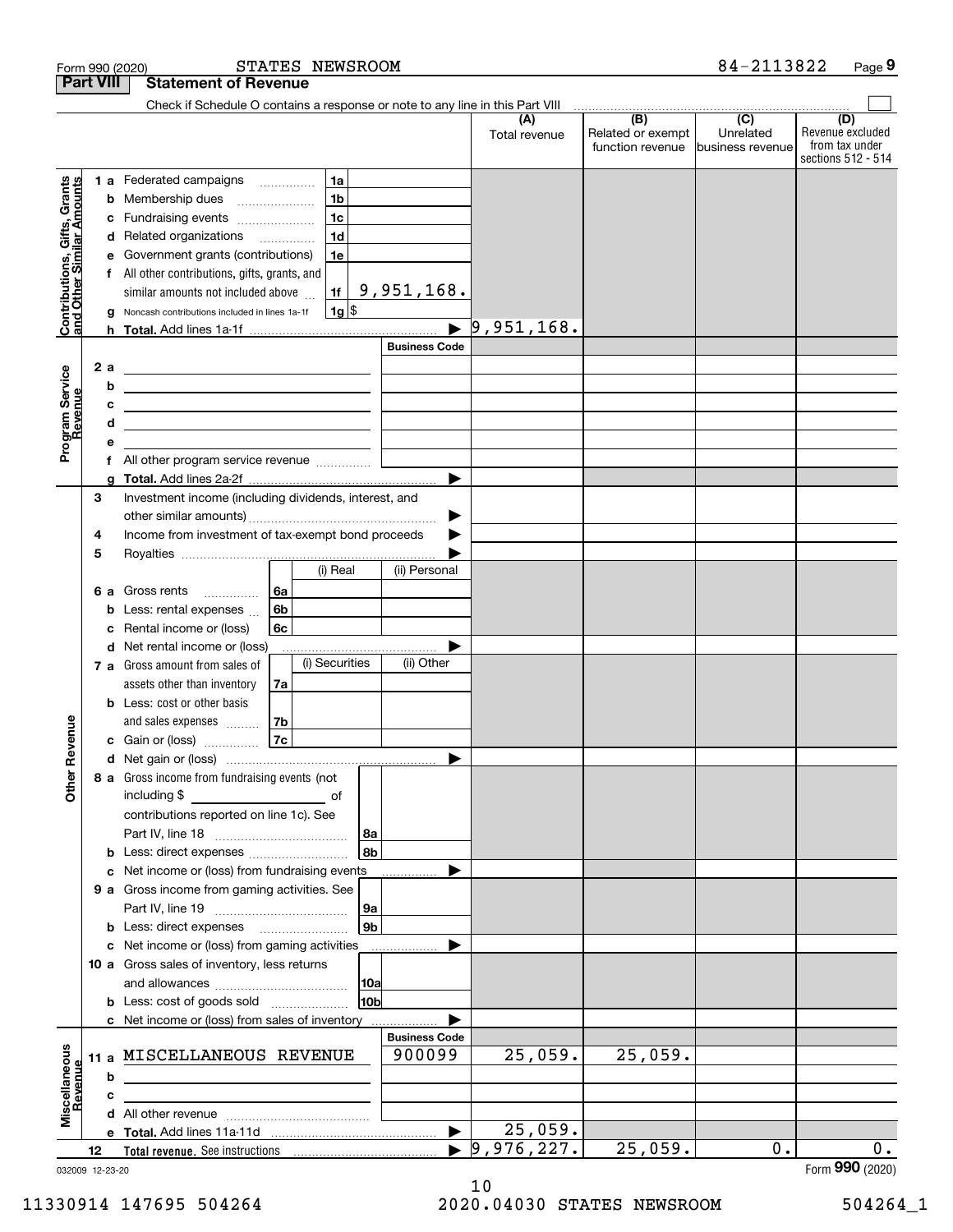Form 990 (2020) STATES NEWSROOM 8 4-2113822 <sub>Page</sub> **Part IX Statement of Functional Expenses**

|    | Section 501(c)(3) and 501(c)(4) organizations must complete all columns. All other organizations must complete column (A).                                                                                 |                            |                                    |                                           |                                |
|----|------------------------------------------------------------------------------------------------------------------------------------------------------------------------------------------------------------|----------------------------|------------------------------------|-------------------------------------------|--------------------------------|
|    | Check if Schedule O contains a response or note to any line in this Part IX                                                                                                                                |                            |                                    |                                           |                                |
|    | Do not include amounts reported on lines 6b,<br>7b, 8b, 9b, and 10b of Part VIII.                                                                                                                          | (A)<br>Total expenses      | (B)<br>Program service<br>expenses | (C)<br>Management and<br>general expenses | (D)<br>Fundraising<br>expenses |
| 1. | Grants and other assistance to domestic organizations                                                                                                                                                      |                            |                                    |                                           |                                |
|    | and domestic governments. See Part IV, line 21                                                                                                                                                             | 785,000.                   | 785,000.                           |                                           |                                |
| 2  | Grants and other assistance to domestic                                                                                                                                                                    |                            |                                    |                                           |                                |
|    | individuals. See Part IV, line 22                                                                                                                                                                          |                            |                                    |                                           |                                |
| 3  | Grants and other assistance to foreign                                                                                                                                                                     |                            |                                    |                                           |                                |
|    | organizations, foreign governments, and foreign                                                                                                                                                            |                            |                                    |                                           |                                |
|    | individuals. See Part IV, lines 15 and 16                                                                                                                                                                  |                            |                                    |                                           |                                |
| 4  | Benefits paid to or for members                                                                                                                                                                            |                            |                                    |                                           |                                |
| 5  | Compensation of current officers, directors,                                                                                                                                                               |                            |                                    |                                           |                                |
|    |                                                                                                                                                                                                            | 287,540.                   | 103,546.                           | 182,611.                                  | 1,383.                         |
| 6  | Compensation not included above to disqualified                                                                                                                                                            |                            |                                    |                                           |                                |
|    | persons (as defined under section 4958(f)(1)) and                                                                                                                                                          |                            |                                    |                                           |                                |
|    | persons described in section 4958(c)(3)(B)                                                                                                                                                                 |                            |                                    |                                           |                                |
| 7  |                                                                                                                                                                                                            | 4,587,625.                 | 4,063,454.                         | 519, 877.                                 | 4,294.                         |
| 8  | Pension plan accruals and contributions (include                                                                                                                                                           |                            |                                    |                                           |                                |
|    | section 401(k) and 403(b) employer contributions)                                                                                                                                                          |                            |                                    |                                           |                                |
| 9  |                                                                                                                                                                                                            | 1,406,935.                 | 1,228,632.                         | $\frac{176,707.}{53,931.}$                | 1,596.                         |
| 10 |                                                                                                                                                                                                            | 374, 274.                  | 319,907.                           |                                           | 436.                           |
| 11 | Fees for services (nonemployees):                                                                                                                                                                          |                            |                                    |                                           |                                |
| а  |                                                                                                                                                                                                            | 17,302.                    | 278.                               |                                           |                                |
| b  |                                                                                                                                                                                                            | 10,555.                    | $\overline{169}$ .                 | $\frac{17,024}{10,386}$ .                 |                                |
| c  |                                                                                                                                                                                                            | 300,064.                   | 4,815.                             | 295, 249.                                 |                                |
| d  |                                                                                                                                                                                                            |                            |                                    |                                           |                                |
|    | Professional fundraising services. See Part IV, line 17                                                                                                                                                    |                            |                                    |                                           |                                |
| f  |                                                                                                                                                                                                            |                            |                                    |                                           |                                |
| g  | Other. (If line 11g amount exceeds 10% of line 25,                                                                                                                                                         |                            |                                    |                                           |                                |
|    | column (A) amount, list line 11g expenses on Sch O.)                                                                                                                                                       | 612,891.                   | 462,983.                           | 149,908.                                  |                                |
| 12 |                                                                                                                                                                                                            | 503,766.                   | 503,766.                           |                                           |                                |
| 13 |                                                                                                                                                                                                            |                            | $\overline{58,295}$ .              | 7,557.                                    |                                |
| 14 |                                                                                                                                                                                                            | $\frac{65,852.}{111,505.}$ | 2,741.                             | 108, 764.                                 |                                |
| 15 |                                                                                                                                                                                                            |                            |                                    |                                           |                                |
| 16 |                                                                                                                                                                                                            | 361,478.                   | 280,107.                           | 81,371.                                   |                                |
| 17 |                                                                                                                                                                                                            | 40, 250.                   | 19,956.                            | 20, 294.                                  |                                |
| 18 | Payments of travel or entertainment expenses                                                                                                                                                               |                            |                                    |                                           |                                |
|    | for any federal, state, or local public officials                                                                                                                                                          |                            |                                    |                                           |                                |
| 19 | Conferences, conventions, and meetings                                                                                                                                                                     | 16,430.                    | 4,131.                             | 12,299.                                   |                                |
| 20 | Interest                                                                                                                                                                                                   |                            |                                    |                                           |                                |
| 21 |                                                                                                                                                                                                            |                            |                                    |                                           |                                |
| 22 | Depreciation, depletion, and amortization                                                                                                                                                                  | 8,872.                     | 6,025.                             | 2,847.                                    |                                |
| 23 | Insurance                                                                                                                                                                                                  | 42,694.                    |                                    | 42,694.                                   |                                |
| 24 | Other expenses. Itemize expenses not covered<br>above (List miscellaneous expenses on line 24e. If<br>line 24e amount exceeds 10% of line 25, column (A)<br>amount, list line 24e expenses on Schedule O.) |                            |                                    |                                           |                                |
| a  | DUES & SUBSCRIPTIONS                                                                                                                                                                                       | 87,770.                    | 35,327.                            | 52,443.                                   |                                |
| b  | FEES                                                                                                                                                                                                       | 49,025.                    | 916.                               | 39,500.                                   | 8,609.                         |
| C  | <b>MEALS</b>                                                                                                                                                                                               | $\overline{5,386}$ .       | 2,419.                             | 2,967.                                    |                                |
| d  | LICENSES & PERMITS                                                                                                                                                                                         | 4,624.                     | 2,602.                             | 2,022.                                    |                                |
|    | e All other expenses                                                                                                                                                                                       | 159.                       | $\overline{159}$ .                 |                                           |                                |
| 25 | Total functional expenses. Add lines 1 through 24e                                                                                                                                                         | 9,679,997.                 | 7,885,228.                         | 1,778,451.                                | 16,318.                        |
| 26 | Joint costs. Complete this line only if the organization                                                                                                                                                   |                            |                                    |                                           |                                |
|    | reported in column (B) joint costs from a combined                                                                                                                                                         |                            |                                    |                                           |                                |
|    | educational campaign and fundraising solicitation.                                                                                                                                                         |                            |                                    |                                           |                                |

032010 12-23-20

Check here

 $\mathcal{L}^{\text{max}}$ 

if following SOP 98-2 (ASC 958-720)

Form (2020) **990**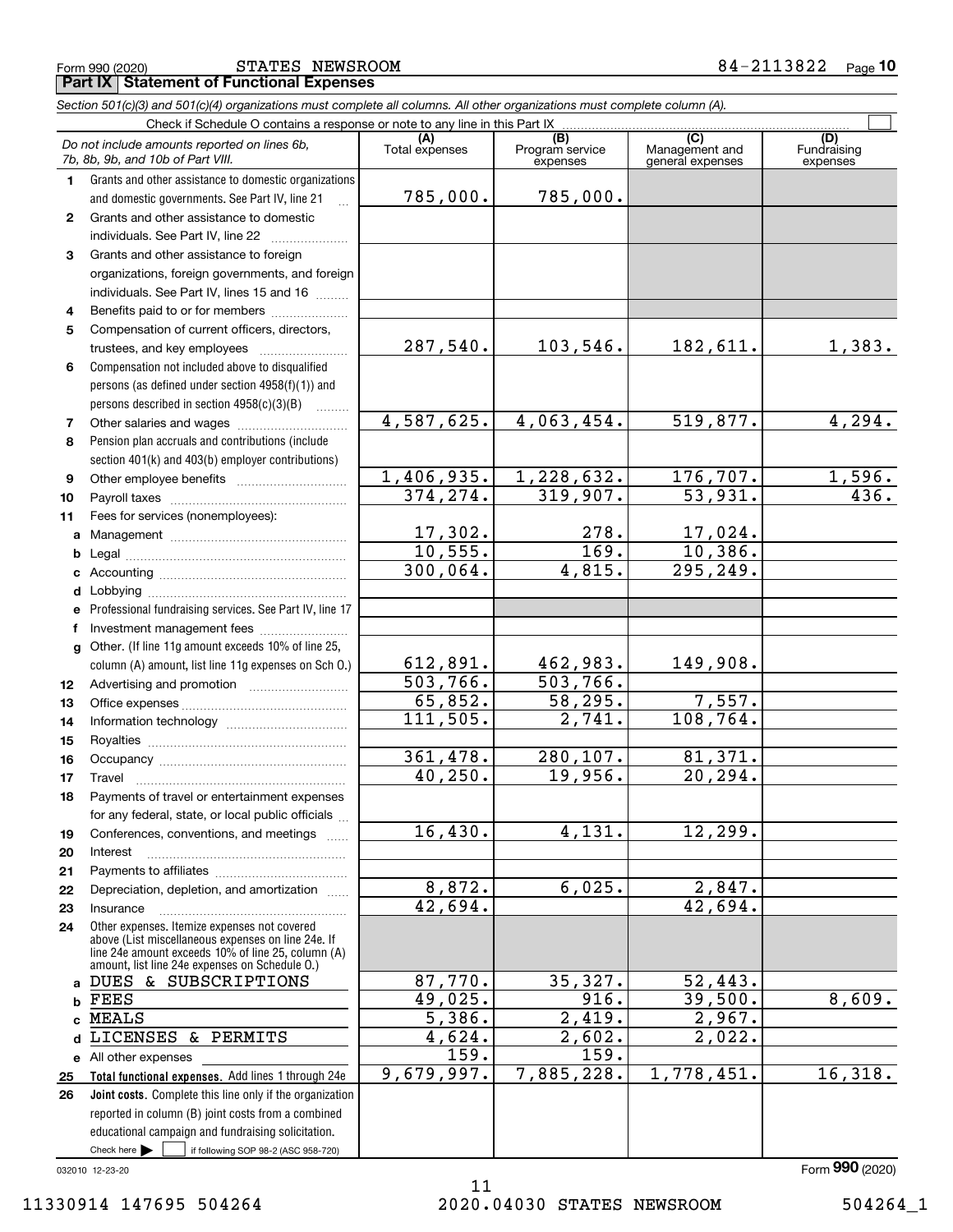#### Form 990 (2020) **STATES** NEWSROOM 8 4-2113822 <sub>Page</sub> 11 STATES NEWSROOM

**Part X Balance Sheet**

Check if Schedule O contains a response or note to any line in this Part X

|                             |    |                                                                                                                                                                                                                               |  |                           | (A)<br>Beginning of year |                  | (B)<br>End of year            |
|-----------------------------|----|-------------------------------------------------------------------------------------------------------------------------------------------------------------------------------------------------------------------------------|--|---------------------------|--------------------------|------------------|-------------------------------|
|                             | 1  |                                                                                                                                                                                                                               |  |                           | 5,309,417.               | $\mathbf{1}$     | 5,227,416.                    |
|                             | 2  |                                                                                                                                                                                                                               |  |                           |                          | 2                |                               |
|                             | з  |                                                                                                                                                                                                                               |  |                           |                          | 3                |                               |
|                             | 4  |                                                                                                                                                                                                                               |  |                           | 0.                       | 4                | 568.                          |
|                             | 5  | Loans and other receivables from any current or former officer, director,                                                                                                                                                     |  |                           |                          |                  |                               |
|                             |    | trustee, key employee, creator or founder, substantial contributor, or 35%                                                                                                                                                    |  |                           |                          |                  |                               |
|                             |    | controlled entity or family member of any of these persons                                                                                                                                                                    |  |                           |                          | 5                |                               |
|                             | 6  | Loans and other receivables from other disqualified persons (as defined                                                                                                                                                       |  |                           |                          |                  |                               |
|                             |    | under section $4958(f)(1)$ , and persons described in section $4958(c)(3)(B)$                                                                                                                                                 |  | 1.1.1.1                   |                          | 6                |                               |
|                             | 7  |                                                                                                                                                                                                                               |  |                           |                          | $\overline{7}$   |                               |
| Assets                      | 8  |                                                                                                                                                                                                                               |  |                           |                          | 8                |                               |
|                             | 9  | Prepaid expenses and deferred charges                                                                                                                                                                                         |  |                           | 13,567.                  | 9                | 54,920.                       |
|                             |    | 10a Land, buildings, and equipment: cost or other                                                                                                                                                                             |  |                           |                          |                  |                               |
|                             |    | basis. Complete Part VI of Schedule D  10a                                                                                                                                                                                    |  | $\frac{77,999}{10,033}$ . |                          |                  |                               |
|                             |    | <u>  1</u> 0b  <br><b>b</b> Less: accumulated depreciation                                                                                                                                                                    |  |                           | 30,558.                  | 10 <sub>c</sub>  | 67,966.                       |
|                             | 11 |                                                                                                                                                                                                                               |  | 11                        |                          |                  |                               |
|                             | 12 |                                                                                                                                                                                                                               |  |                           | 12                       |                  |                               |
|                             | 13 | Investments - program-related. See Part IV, line 11                                                                                                                                                                           |  | 13                        |                          |                  |                               |
|                             | 14 |                                                                                                                                                                                                                               |  |                           |                          | 14               |                               |
|                             | 15 |                                                                                                                                                                                                                               |  |                           | 18,142.                  | 15               | 36, 153.                      |
|                             | 16 |                                                                                                                                                                                                                               |  |                           | 5,371,684.               | 16               | 5,387,023.                    |
|                             | 17 |                                                                                                                                                                                                                               |  |                           | 465,936.                 | 17               | 185,045.                      |
|                             | 18 |                                                                                                                                                                                                                               |  |                           |                          | 18               |                               |
|                             | 19 | Deferred revenue manual contracts and contracts are all the manual contracts and contracts are all the contracts of the contracts of the contracts of the contracts of the contracts of the contracts of the contracts of the |  |                           |                          | 19               |                               |
|                             | 20 |                                                                                                                                                                                                                               |  |                           |                          | 20               |                               |
|                             | 21 | Escrow or custodial account liability. Complete Part IV of Schedule D                                                                                                                                                         |  | 1.1.1.1.1.1.1.1.1.1       |                          | 21               |                               |
|                             | 22 | Loans and other payables to any current or former officer, director,                                                                                                                                                          |  |                           |                          |                  |                               |
| abilities                   |    | trustee, key employee, creator or founder, substantial contributor, or 35%                                                                                                                                                    |  |                           |                          |                  |                               |
|                             |    | controlled entity or family member of any of these persons                                                                                                                                                                    |  |                           |                          | 22               |                               |
|                             | 23 | Secured mortgages and notes payable to unrelated third parties                                                                                                                                                                |  |                           |                          | 23               |                               |
|                             | 24 |                                                                                                                                                                                                                               |  |                           |                          | 24               |                               |
|                             | 25 | Other liabilities (including federal income tax, payables to related third                                                                                                                                                    |  |                           |                          |                  |                               |
|                             |    | parties, and other liabilities not included on lines 17-24). Complete Part X                                                                                                                                                  |  |                           |                          |                  |                               |
|                             |    | of Schedule D                                                                                                                                                                                                                 |  |                           |                          | 25               |                               |
|                             | 26 |                                                                                                                                                                                                                               |  |                           | 465,936.                 | 26               | 185,045.                      |
|                             |    | Organizations that follow FASB ASC 958, check here $\blacktriangleright \boxed{\text{X}}$                                                                                                                                     |  |                           |                          |                  |                               |
|                             |    | and complete lines 27, 28, 32, and 33.                                                                                                                                                                                        |  |                           | 4,655,598.               |                  |                               |
|                             | 27 | Net assets without donor restrictions                                                                                                                                                                                         |  |                           | 250, 150.                | ${\bf 27}$<br>28 | $\frac{4,891,135.}{310,843.}$ |
|                             | 28 | Organizations that do not follow FASB ASC 958, check here $\blacktriangleright$                                                                                                                                               |  |                           |                          |                  |                               |
|                             |    | and complete lines 29 through 33.                                                                                                                                                                                             |  |                           |                          |                  |                               |
| Net Assets or Fund Balances | 29 |                                                                                                                                                                                                                               |  |                           |                          | 29               |                               |
|                             | 30 | Paid-in or capital surplus, or land, building, or equipment fund                                                                                                                                                              |  |                           |                          | 30               |                               |
|                             | 31 | Retained earnings, endowment, accumulated income, or other funds                                                                                                                                                              |  |                           |                          | 31               |                               |
|                             | 32 |                                                                                                                                                                                                                               |  |                           | 4,905,748.               | 32               | 5, 201, 978.                  |
|                             | 33 |                                                                                                                                                                                                                               |  |                           | 5,371,684.               | 33               | 5,387,023.                    |
|                             |    |                                                                                                                                                                                                                               |  |                           |                          |                  |                               |

 $\mathcal{L}^{\text{max}}$ 

Form (2020) **990**

$$
f_{\rm{max}}(x)=\frac{1}{2}x
$$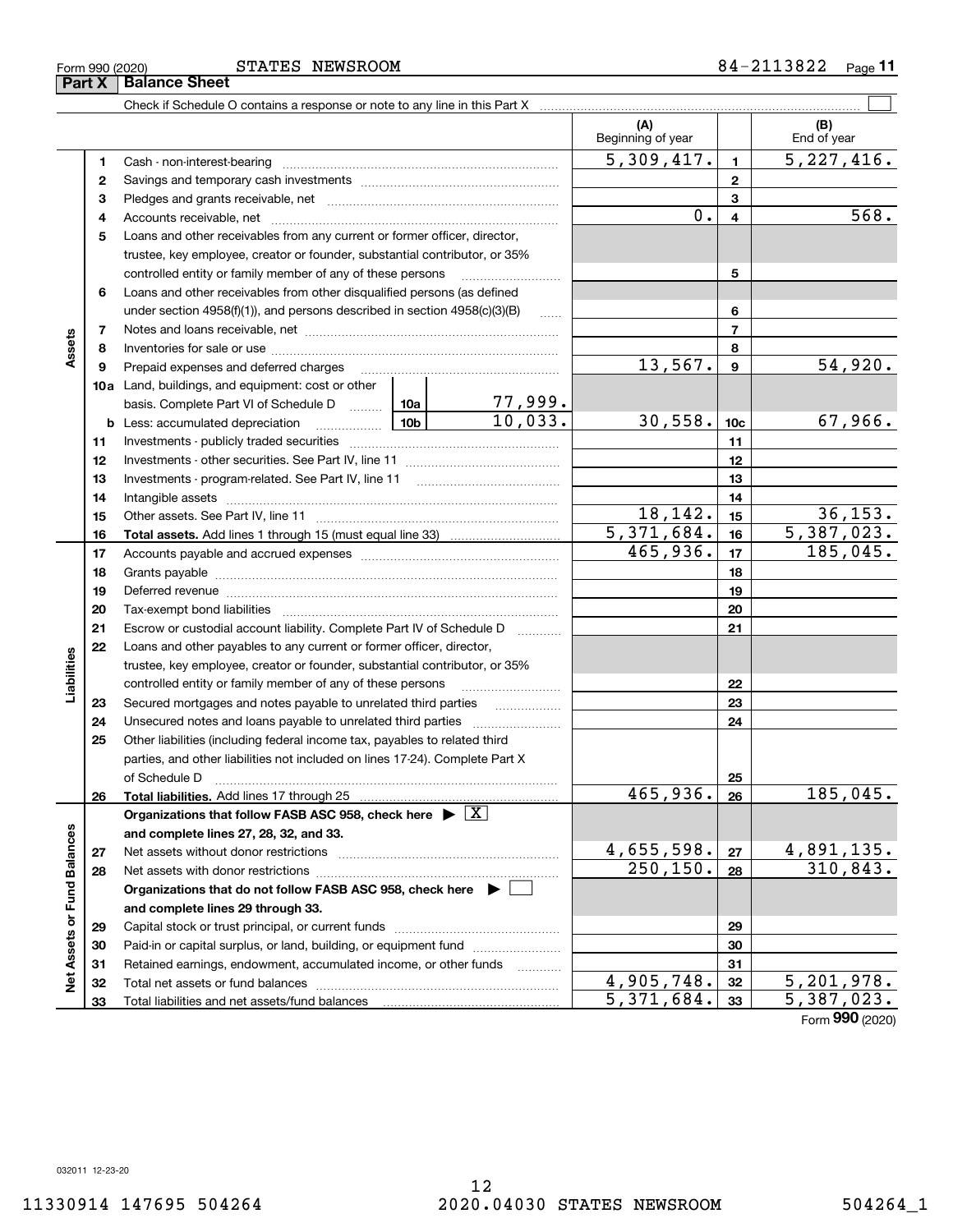| Part XI<br><b>Reconciliation of Net Assets</b><br>9,976,227.<br>1.<br>1<br>9,679,997.<br>$\mathbf{2}$<br>2<br>296, 230.<br>Revenue less expenses. Subtract line 2 from line 1<br>3<br>з |              |
|-----------------------------------------------------------------------------------------------------------------------------------------------------------------------------------------|--------------|
|                                                                                                                                                                                         |              |
|                                                                                                                                                                                         |              |
|                                                                                                                                                                                         |              |
|                                                                                                                                                                                         |              |
|                                                                                                                                                                                         |              |
|                                                                                                                                                                                         |              |
| 4,905,748.<br>4<br>4                                                                                                                                                                    |              |
| 5<br>5<br>Net unrealized gains (losses) on investments                                                                                                                                  |              |
| 6<br>6                                                                                                                                                                                  |              |
| $\overline{7}$<br>Investment expenses<br>7                                                                                                                                              |              |
| 8<br>8                                                                                                                                                                                  |              |
| 9<br>Other changes in net assets or fund balances (explain on Schedule O)<br>9                                                                                                          | 0.           |
| Net assets or fund balances at end of year. Combine lines 3 through 9 (must equal Part X, line 32,<br>10                                                                                |              |
| 5,201,978.<br>10                                                                                                                                                                        |              |
| Part XII Financial Statements and Reporting                                                                                                                                             |              |
|                                                                                                                                                                                         | $\mathbf{X}$ |
| Yes                                                                                                                                                                                     | <b>No</b>    |
| $\boxed{\mathbf{X}}$ Accrual<br>Accounting method used to prepare the Form 990: <u>June</u> Cash<br>Other<br>1                                                                          |              |
| If the organization changed its method of accounting from a prior year or checked "Other," explain in Schedule O.                                                                       |              |
| 2a Were the organization's financial statements compiled or reviewed by an independent accountant?<br>2a                                                                                | x            |
| If "Yes," check a box below to indicate whether the financial statements for the year were compiled or reviewed on a                                                                    |              |
| separate basis, consolidated basis, or both:                                                                                                                                            |              |
| Both consolidated and separate basis<br>Separate basis<br>Consolidated basis                                                                                                            |              |
| Х<br><b>b</b> Were the organization's financial statements audited by an independent accountant?<br>2 <sub>b</sub>                                                                      |              |
| If "Yes," check a box below to indicate whether the financial statements for the year were audited on a separate basis,                                                                 |              |
| consolidated basis, or both:                                                                                                                                                            |              |
| $\boxed{\textbf{X}}$ Separate basis<br>Consolidated basis<br>Both consolidated and separate basis                                                                                       |              |
| c If "Yes" to line 2a or 2b, does the organization have a committee that assumes responsibility for oversight of the audit,                                                             |              |
| х<br>2c                                                                                                                                                                                 |              |
| If the organization changed either its oversight process or selection process during the tax year, explain on Schedule O.                                                               |              |
| 3a As a result of a federal award, was the organization required to undergo an audit or audits as set forth in the Single Audit                                                         |              |
| За                                                                                                                                                                                      | x            |
| b If "Yes," did the organization undergo the required audit or audits? If the organization did not undergo the required audit                                                           |              |
| 3b<br>nnn.                                                                                                                                                                              |              |

Form (2020) **990**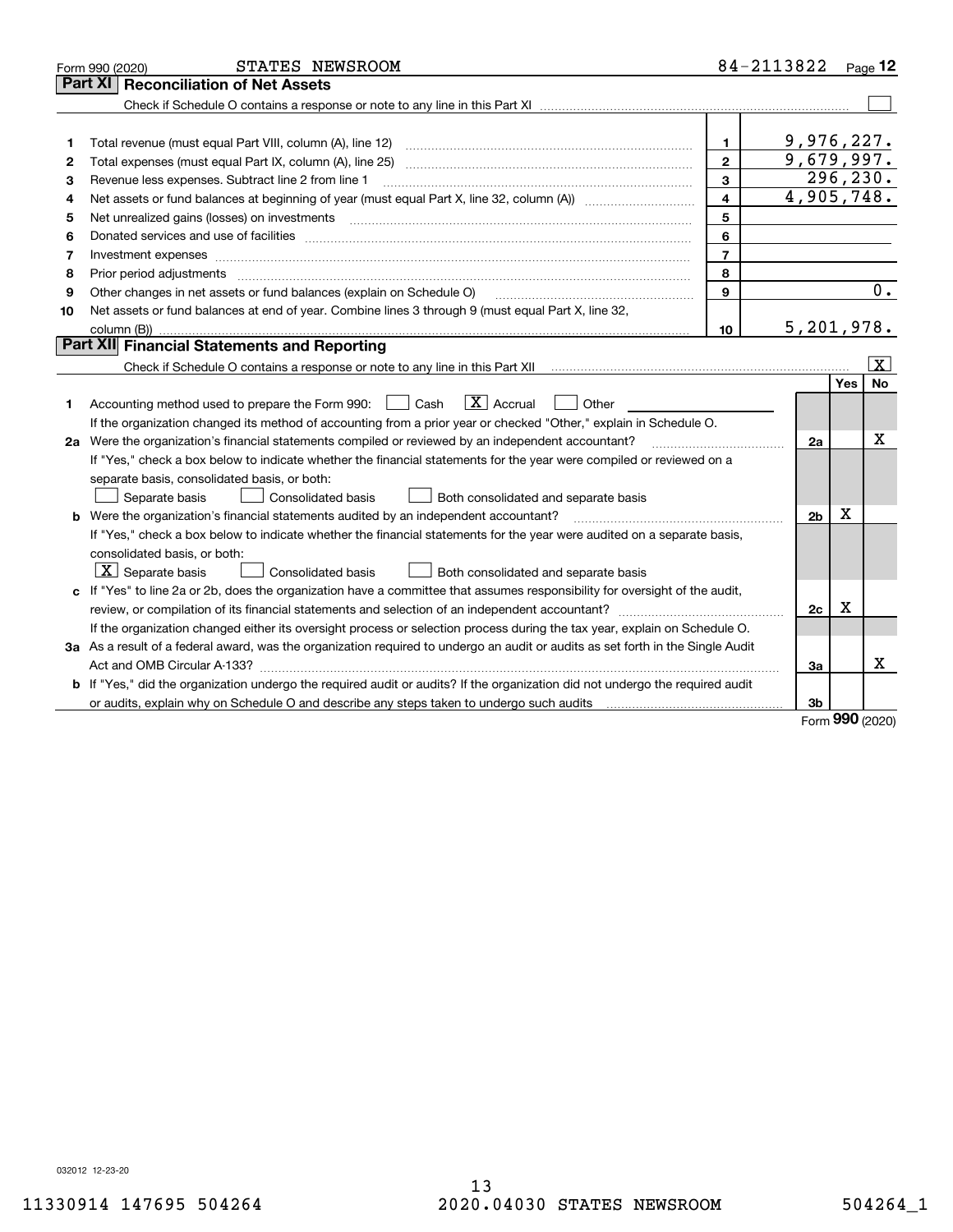| <b>SCHEDULE A</b> |  |
|-------------------|--|
|-------------------|--|

Department of the Treasury Internal Revenue Service

**(Form 990 or 990-EZ)**

# **Public Charity Status and Public Support**

**Complete if the organization is a section 501(c)(3) organization or a section 4947(a)(1) nonexempt charitable trust. | Attach to Form 990 or Form 990-EZ.** 

| $\blacktriangleright$ and a control of the set of the set of the set of $\blacktriangleright$ |
|-----------------------------------------------------------------------------------------------|
| ▶ Go to www.irs.gov/Form990 for instructions and the latest information.                      |
|                                                                                               |

| OMB No. 1545-0047                   |
|-------------------------------------|
| 112<br>W                            |
| <b>Open to Public</b><br>Inspection |

|       | Name of the organization<br><b>Employer identification number</b> |                                                                                                                                                                                       |                 |                                                        |                             |                                 |                            |  |                            |  |  |
|-------|-------------------------------------------------------------------|---------------------------------------------------------------------------------------------------------------------------------------------------------------------------------------|-----------------|--------------------------------------------------------|-----------------------------|---------------------------------|----------------------------|--|----------------------------|--|--|
|       | Part I                                                            |                                                                                                                                                                                       | STATES NEWSROOM |                                                        |                             |                                 |                            |  | 84-2113822                 |  |  |
|       |                                                                   | Reason for Public Charity Status. (All organizations must complete this part.) See instructions.                                                                                      |                 |                                                        |                             |                                 |                            |  |                            |  |  |
|       |                                                                   | The organization is not a private foundation because it is: (For lines 1 through 12, check only one box.)                                                                             |                 |                                                        |                             |                                 |                            |  |                            |  |  |
| 1     |                                                                   | A church, convention of churches, or association of churches described in section 170(b)(1)(A)(i).                                                                                    |                 |                                                        |                             |                                 |                            |  |                            |  |  |
| 2     |                                                                   | A school described in section 170(b)(1)(A)(ii). (Attach Schedule E (Form 990 or 990-EZ).)                                                                                             |                 |                                                        |                             |                                 |                            |  |                            |  |  |
| 3     |                                                                   | A hospital or a cooperative hospital service organization described in section $170(b)(1)(A)(iii)$ .                                                                                  |                 |                                                        |                             |                                 |                            |  |                            |  |  |
|       |                                                                   | A medical research organization operated in conjunction with a hospital described in section 170(b)(1)(A)(iii). Enter the hospital's name,                                            |                 |                                                        |                             |                                 |                            |  |                            |  |  |
|       |                                                                   | city, and state:                                                                                                                                                                      |                 |                                                        |                             |                                 |                            |  |                            |  |  |
| 5     |                                                                   | An organization operated for the benefit of a college or university owned or operated by a governmental unit described in<br>section 170(b)(1)(A)(iv). (Complete Part II.)            |                 |                                                        |                             |                                 |                            |  |                            |  |  |
| 6     |                                                                   | A federal, state, or local government or governmental unit described in section 170(b)(1)(A)(v).                                                                                      |                 |                                                        |                             |                                 |                            |  |                            |  |  |
| 7     | $\lfloor x \rfloor$                                               | An organization that normally receives a substantial part of its support from a governmental unit or from the general public described in                                             |                 |                                                        |                             |                                 |                            |  |                            |  |  |
|       |                                                                   | section 170(b)(1)(A)(vi). (Complete Part II.)                                                                                                                                         |                 |                                                        |                             |                                 |                            |  |                            |  |  |
| 8     |                                                                   | A community trust described in section 170(b)(1)(A)(vi). (Complete Part II.)                                                                                                          |                 |                                                        |                             |                                 |                            |  |                            |  |  |
| 9     |                                                                   | An agricultural research organization described in section 170(b)(1)(A)(ix) operated in conjunction with a land-grant college                                                         |                 |                                                        |                             |                                 |                            |  |                            |  |  |
|       |                                                                   | or university or a non-land-grant college of agriculture (see instructions). Enter the name, city, and state of the college or                                                        |                 |                                                        |                             |                                 |                            |  |                            |  |  |
|       |                                                                   | university:                                                                                                                                                                           |                 |                                                        |                             |                                 |                            |  |                            |  |  |
| 10    |                                                                   | An organization that normally receives (1) more than 33 1/3% of its support from contributions, membership fees, and gross receipts from                                              |                 |                                                        |                             |                                 |                            |  |                            |  |  |
|       |                                                                   | activities related to its exempt functions, subject to certain exceptions; and (2) no more than 33 1/3% of its support from gross investment                                          |                 |                                                        |                             |                                 |                            |  |                            |  |  |
|       |                                                                   | income and unrelated business taxable income (less section 511 tax) from businesses acquired by the organization after June 30, 1975.                                                 |                 |                                                        |                             |                                 |                            |  |                            |  |  |
|       |                                                                   | See section 509(a)(2). (Complete Part III.)                                                                                                                                           |                 |                                                        |                             |                                 |                            |  |                            |  |  |
| 11    |                                                                   | An organization organized and operated exclusively to test for public safety. See section 509(a)(4).                                                                                  |                 |                                                        |                             |                                 |                            |  |                            |  |  |
| 12    |                                                                   | An organization organized and operated exclusively for the benefit of, to perform the functions of, or to carry out the purposes of one or                                            |                 |                                                        |                             |                                 |                            |  |                            |  |  |
|       |                                                                   | more publicly supported organizations described in section 509(a)(1) or section 509(a)(2). See section 509(a)(3). Check the box in                                                    |                 |                                                        |                             |                                 |                            |  |                            |  |  |
|       |                                                                   | lines 12a through 12d that describes the type of supporting organization and complete lines 12e, 12f, and 12g.                                                                        |                 |                                                        |                             |                                 |                            |  |                            |  |  |
| a     |                                                                   | Type I. A supporting organization operated, supervised, or controlled by its supported organization(s), typically by giving                                                           |                 |                                                        |                             |                                 |                            |  |                            |  |  |
|       |                                                                   | the supported organization(s) the power to regularly appoint or elect a majority of the directors or trustees of the supporting                                                       |                 |                                                        |                             |                                 |                            |  |                            |  |  |
|       |                                                                   | organization. You must complete Part IV, Sections A and B.                                                                                                                            |                 |                                                        |                             |                                 |                            |  |                            |  |  |
| b     |                                                                   | Type II. A supporting organization supervised or controlled in connection with its supported organization(s), by having                                                               |                 |                                                        |                             |                                 |                            |  |                            |  |  |
|       |                                                                   | control or management of the supporting organization vested in the same persons that control or manage the supported<br>organization(s). You must complete Part IV, Sections A and C. |                 |                                                        |                             |                                 |                            |  |                            |  |  |
| c     |                                                                   | Type III functionally integrated. A supporting organization operated in connection with, and functionally integrated with,                                                            |                 |                                                        |                             |                                 |                            |  |                            |  |  |
|       |                                                                   | its supported organization(s) (see instructions). You must complete Part IV, Sections A, D, and E.                                                                                    |                 |                                                        |                             |                                 |                            |  |                            |  |  |
| d     |                                                                   | Type III non-functionally integrated. A supporting organization operated in connection with its supported organization(s)                                                             |                 |                                                        |                             |                                 |                            |  |                            |  |  |
|       |                                                                   | that is not functionally integrated. The organization generally must satisfy a distribution requirement and an attentiveness                                                          |                 |                                                        |                             |                                 |                            |  |                            |  |  |
|       |                                                                   | requirement (see instructions). You must complete Part IV, Sections A and D, and Part V.                                                                                              |                 |                                                        |                             |                                 |                            |  |                            |  |  |
|       |                                                                   | Check this box if the organization received a written determination from the IRS that it is a Type I, Type II, Type III                                                               |                 |                                                        |                             |                                 |                            |  |                            |  |  |
|       |                                                                   | functionally integrated, or Type III non-functionally integrated supporting organization.                                                                                             |                 |                                                        |                             |                                 |                            |  |                            |  |  |
|       |                                                                   | f Enter the number of supported organizations                                                                                                                                         |                 |                                                        |                             |                                 |                            |  |                            |  |  |
|       |                                                                   | g Provide the following information about the supported organization(s).                                                                                                              |                 |                                                        |                             |                                 |                            |  |                            |  |  |
|       |                                                                   | (i) Name of supported                                                                                                                                                                 | (ii) EIN        | (iii) Type of organization<br>(described on lines 1-10 | in your governing document? | (iv) Is the organization listed | (v) Amount of monetary     |  | (vi) Amount of other       |  |  |
|       |                                                                   | organization                                                                                                                                                                          |                 | above (see instructions))                              | Yes                         | No                              | support (see instructions) |  | support (see instructions) |  |  |
|       |                                                                   |                                                                                                                                                                                       |                 |                                                        |                             |                                 |                            |  |                            |  |  |
|       |                                                                   |                                                                                                                                                                                       |                 |                                                        |                             |                                 |                            |  |                            |  |  |
|       |                                                                   |                                                                                                                                                                                       |                 |                                                        |                             |                                 |                            |  |                            |  |  |
|       |                                                                   |                                                                                                                                                                                       |                 |                                                        |                             |                                 |                            |  |                            |  |  |
|       |                                                                   |                                                                                                                                                                                       |                 |                                                        |                             |                                 |                            |  |                            |  |  |
|       |                                                                   |                                                                                                                                                                                       |                 |                                                        |                             |                                 |                            |  |                            |  |  |
|       |                                                                   |                                                                                                                                                                                       |                 |                                                        |                             |                                 |                            |  |                            |  |  |
|       |                                                                   |                                                                                                                                                                                       |                 |                                                        |                             |                                 |                            |  |                            |  |  |
|       |                                                                   |                                                                                                                                                                                       |                 |                                                        |                             |                                 |                            |  |                            |  |  |
| Total |                                                                   |                                                                                                                                                                                       |                 |                                                        |                             |                                 |                            |  |                            |  |  |

LHA For Paperwork Reduction Act Notice, see the Instructions for Form 990 or 990-EZ. <sub>032021</sub> o1-25-21 Schedule A (Form 990 or 990-EZ) 2020 14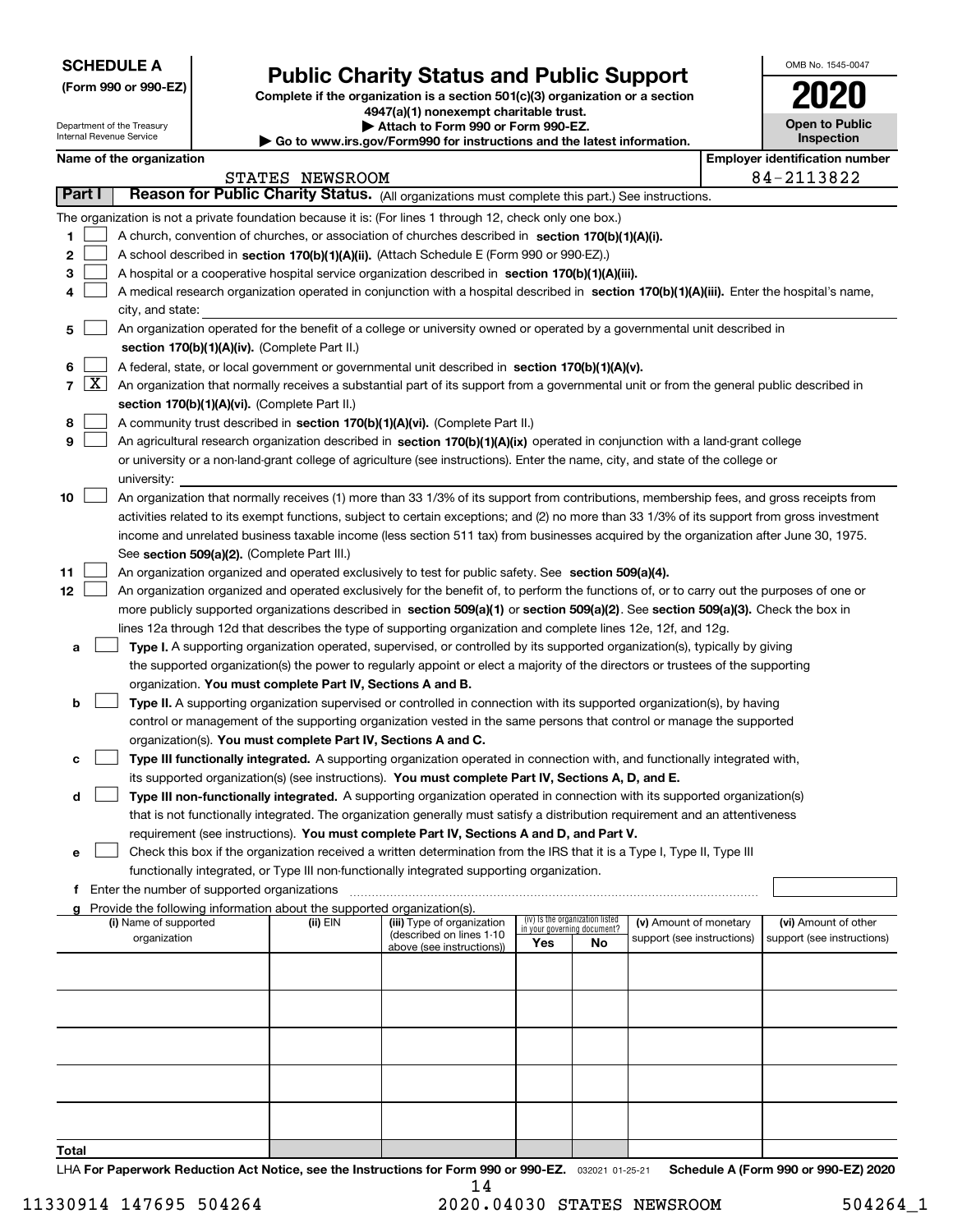#### Schedule A (Form 990 or 990-EZ) 2020 Page STATES NEWSROOM 84-2113822

**2**

(Complete only if you checked the box on line 5, 7, or 8 of Part I or if the organization failed to qualify under Part III. If the organization fails to qualify under the tests listed below, please complete Part III.) **Part II** Support Schedule for Organizations Described in Sections 170(b)(1)(A)(iv) and 170(b)(1)(A)(vi)

|    | <b>Section A. Public Support</b>                                                                                                               |          |          |            |                        |          |                                |
|----|------------------------------------------------------------------------------------------------------------------------------------------------|----------|----------|------------|------------------------|----------|--------------------------------|
|    | Calendar year (or fiscal year beginning in) $\blacktriangleright$                                                                              | (a) 2016 | (b) 2017 | $(c)$ 2018 | $(d)$ 2019             | (e) 2020 | (f) Total                      |
|    | <b>1</b> Gifts, grants, contributions, and                                                                                                     |          |          |            |                        |          |                                |
|    | membership fees received. (Do not                                                                                                              |          |          |            |                        |          |                                |
|    | include any "unusual grants.")                                                                                                                 |          |          |            | 6982113.               |          | 9976227.16958340.              |
|    | 2 Tax revenues levied for the organ-                                                                                                           |          |          |            |                        |          |                                |
|    | ization's benefit and either paid to                                                                                                           |          |          |            |                        |          |                                |
|    | or expended on its behalf                                                                                                                      |          |          |            |                        |          |                                |
|    | 3 The value of services or facilities                                                                                                          |          |          |            |                        |          |                                |
|    | furnished by a governmental unit to                                                                                                            |          |          |            |                        |          |                                |
|    | the organization without charge                                                                                                                |          |          |            |                        |          |                                |
|    | 4 Total. Add lines 1 through 3                                                                                                                 |          |          |            | 6982113.               |          | 9976227.16958340.              |
| 5  | The portion of total contributions                                                                                                             |          |          |            |                        |          |                                |
|    | by each person (other than a                                                                                                                   |          |          |            |                        |          |                                |
|    | governmental unit or publicly                                                                                                                  |          |          |            |                        |          |                                |
|    | supported organization) included                                                                                                               |          |          |            |                        |          |                                |
|    | on line 1 that exceeds 2% of the                                                                                                               |          |          |            |                        |          |                                |
|    |                                                                                                                                                |          |          |            |                        |          |                                |
|    | amount shown on line 11,                                                                                                                       |          |          |            |                        |          |                                |
|    | column (f)                                                                                                                                     |          |          |            |                        |          | 660,833.                       |
|    | 6 Public support. Subtract line 5 from line 4.                                                                                                 |          |          |            |                        |          | 16297507.                      |
|    | <b>Section B. Total Support</b>                                                                                                                |          |          |            |                        |          |                                |
|    | Calendar year (or fiscal year beginning in) $\blacktriangleright$                                                                              | (a) 2016 | (b) 2017 | $(c)$ 2018 | $(d)$ 2019<br>6982113. | (e) 2020 | (f) Total<br>9976227.16958340. |
|    | 7 Amounts from line 4                                                                                                                          |          |          |            |                        |          |                                |
| 8  | Gross income from interest.                                                                                                                    |          |          |            |                        |          |                                |
|    | dividends, payments received on                                                                                                                |          |          |            |                        |          |                                |
|    | securities loans, rents, royalties,                                                                                                            |          |          |            |                        |          |                                |
|    | and income from similar sources                                                                                                                |          |          |            |                        |          |                                |
| 9  | Net income from unrelated business                                                                                                             |          |          |            |                        |          |                                |
|    | activities, whether or not the                                                                                                                 |          |          |            |                        |          |                                |
|    | business is regularly carried on                                                                                                               |          |          |            |                        |          |                                |
|    | <b>10</b> Other income. Do not include gain                                                                                                    |          |          |            |                        |          |                                |
|    | or loss from the sale of capital                                                                                                               |          |          |            |                        |          |                                |
|    | assets (Explain in Part VI.)                                                                                                                   |          |          |            |                        |          |                                |
|    | 11 Total support. Add lines 7 through 10                                                                                                       |          |          |            |                        |          | 16958340.                      |
|    | 12 Gross receipts from related activities, etc. (see instructions)                                                                             |          |          |            |                        | 12       |                                |
|    | 13 First 5 years. If the Form 990 is for the organization's first, second, third, fourth, or fifth tax year as a section 501(c)(3)             |          |          |            |                        |          |                                |
|    |                                                                                                                                                |          |          |            |                        |          | $\overline{\mathbf{x}}$        |
|    | <b>Section C. Computation of Public Support Percentage</b>                                                                                     |          |          |            |                        |          |                                |
|    | 14 Public support percentage for 2020 (line 6, column (f), divided by line 11, column (f) <i>mummumumum</i>                                    |          |          |            |                        | 14       | %                              |
|    | 15 Public support percentage from 2019 Schedule A, Part II, line 14                                                                            |          |          |            |                        | 15       | %                              |
|    | 16a 33 1/3% support test - 2020. If the organization did not check the box on line 13, and line 14 is 33 1/3% or more, check this box and      |          |          |            |                        |          |                                |
|    | stop here. The organization qualifies as a publicly supported organization                                                                     |          |          |            |                        |          |                                |
|    | b 33 1/3% support test - 2019. If the organization did not check a box on line 13 or 16a, and line 15 is 33 1/3% or more, check this box       |          |          |            |                        |          |                                |
|    | and stop here. The organization qualifies as a publicly supported organization                                                                 |          |          |            |                        |          |                                |
|    | 17a 10% -facts-and-circumstances test - 2020. If the organization did not check a box on line 13, 16a, or 16b, and line 14 is 10% or more,     |          |          |            |                        |          |                                |
|    | and if the organization meets the facts-and-circumstances test, check this box and stop here. Explain in Part VI how the organization          |          |          |            |                        |          |                                |
|    | meets the facts-and-circumstances test. The organization qualifies as a publicly supported organization                                        |          |          |            |                        |          |                                |
|    | <b>b 10% -facts-and-circumstances test - 2019.</b> If the organization did not check a box on line 13, 16a, 16b, or 17a, and line 15 is 10% or |          |          |            |                        |          |                                |
|    | more, and if the organization meets the facts-and-circumstances test, check this box and stop here. Explain in Part VI how the                 |          |          |            |                        |          |                                |
|    | organization meets the facts-and-circumstances test. The organization qualifies as a publicly supported organization                           |          |          |            |                        |          |                                |
| 18 | Private foundation. If the organization did not check a box on line 13, 16a, 16b, 17a, or 17b, check this box and see instructions             |          |          |            |                        |          |                                |
|    |                                                                                                                                                |          |          |            |                        |          |                                |

**Schedule A (Form 990 or 990-EZ) 2020**

032022 01-25-21

15 11330914 147695 504264 2020.04030 STATES NEWSROOM 504264\_1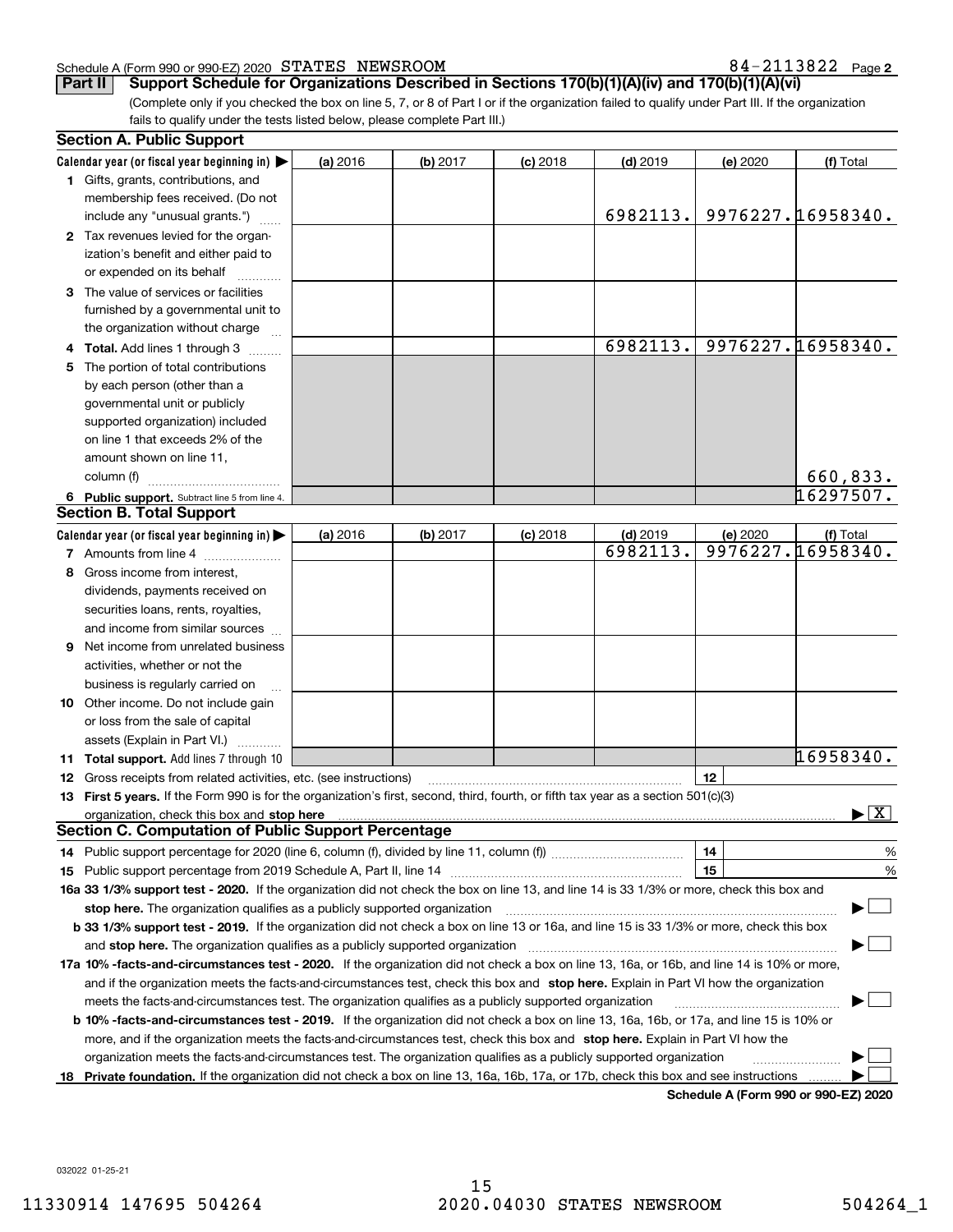#### Schedule A (Form 990 or 990-EZ) 2020 Page STATES NEWSROOM 84-2113822

#### **Part III Support Schedule for Organizations Described in Section 509(a)(2)**

**3**

(Complete only if you checked the box on line 10 of Part I or if the organization failed to qualify under Part II. If the organization fails to qualify under the tests listed below, please complete Part II.)

| <b>Section A. Public Support</b>                                                                                                                                                                                                                                                             |          |          |            |            |                 |                                      |
|----------------------------------------------------------------------------------------------------------------------------------------------------------------------------------------------------------------------------------------------------------------------------------------------|----------|----------|------------|------------|-----------------|--------------------------------------|
| Calendar year (or fiscal year beginning in) $\blacktriangleright$                                                                                                                                                                                                                            | (a) 2016 | (b) 2017 | $(c)$ 2018 | $(d)$ 2019 | <b>(e)</b> 2020 | (f) Total                            |
| 1 Gifts, grants, contributions, and                                                                                                                                                                                                                                                          |          |          |            |            |                 |                                      |
| membership fees received. (Do not                                                                                                                                                                                                                                                            |          |          |            |            |                 |                                      |
| include any "unusual grants.")                                                                                                                                                                                                                                                               |          |          |            |            |                 |                                      |
| <b>2</b> Gross receipts from admissions,<br>merchandise sold or services per-<br>formed, or facilities furnished in<br>any activity that is related to the<br>organization's tax-exempt purpose                                                                                              |          |          |            |            |                 |                                      |
| 3 Gross receipts from activities that<br>are not an unrelated trade or bus-<br>iness under section 513                                                                                                                                                                                       |          |          |            |            |                 |                                      |
| 4 Tax revenues levied for the organ-<br>ization's benefit and either paid to<br>or expended on its behalf                                                                                                                                                                                    |          |          |            |            |                 |                                      |
| 5 The value of services or facilities<br>furnished by a governmental unit to<br>the organization without charge                                                                                                                                                                              |          |          |            |            |                 |                                      |
| <b>6 Total.</b> Add lines 1 through 5                                                                                                                                                                                                                                                        |          |          |            |            |                 |                                      |
| 7a Amounts included on lines 1, 2, and<br>3 received from disqualified persons                                                                                                                                                                                                               |          |          |            |            |                 |                                      |
| <b>b</b> Amounts included on lines 2 and 3 received<br>from other than disqualified persons that<br>exceed the greater of \$5,000 or 1% of the<br>amount on line 13 for the year                                                                                                             |          |          |            |            |                 |                                      |
| c Add lines 7a and 7b                                                                                                                                                                                                                                                                        |          |          |            |            |                 |                                      |
| 8 Public support. (Subtract line 7c from line 6.)<br><b>Section B. Total Support</b>                                                                                                                                                                                                         |          |          |            |            |                 |                                      |
| Calendar year (or fiscal year beginning in) $\blacktriangleright$                                                                                                                                                                                                                            | (a) 2016 | (b) 2017 | $(c)$ 2018 | $(d)$ 2019 | (e) 2020        | (f) Total                            |
| 9 Amounts from line 6                                                                                                                                                                                                                                                                        |          |          |            |            |                 |                                      |
| <b>10a</b> Gross income from interest,<br>dividends, payments received on<br>securities loans, rents, royalties,<br>and income from similar sources                                                                                                                                          |          |          |            |            |                 |                                      |
| <b>b</b> Unrelated business taxable income<br>(less section 511 taxes) from businesses<br>acquired after June 30, 1975                                                                                                                                                                       |          |          |            |            |                 |                                      |
| c Add lines 10a and 10b                                                                                                                                                                                                                                                                      |          |          |            |            |                 |                                      |
| 11 Net income from unrelated business<br>activities not included in line 10b,<br>whether or not the business is<br>regularly carried on                                                                                                                                                      |          |          |            |            |                 |                                      |
| <b>12</b> Other income. Do not include gain<br>or loss from the sale of capital<br>assets (Explain in Part VI.)                                                                                                                                                                              |          |          |            |            |                 |                                      |
| <b>13</b> Total support. (Add lines 9, 10c, 11, and 12.)                                                                                                                                                                                                                                     |          |          |            |            |                 |                                      |
| 14 First 5 years. If the Form 990 is for the organization's first, second, third, fourth, or fifth tax year as a section 501(c)(3) organization,                                                                                                                                             |          |          |            |            |                 |                                      |
| check this box and stop here communication and content to the state of the state of the state of the state of the state of the state of the state of the state of the state of the state of the state of the state of the stat<br><b>Section C. Computation of Public Support Percentage</b> |          |          |            |            |                 |                                      |
| 15 Public support percentage for 2020 (line 8, column (f), divided by line 13, column (f))                                                                                                                                                                                                   |          |          |            |            | 15              |                                      |
| 16 Public support percentage from 2019 Schedule A, Part III, line 15                                                                                                                                                                                                                         |          |          |            |            | 16              | %<br>%                               |
| <b>Section D. Computation of Investment Income Percentage</b>                                                                                                                                                                                                                                |          |          |            |            |                 |                                      |
|                                                                                                                                                                                                                                                                                              |          |          |            |            | 17              | %                                    |
| 18 Investment income percentage from 2019 Schedule A, Part III, line 17                                                                                                                                                                                                                      |          |          |            |            | 18              | %                                    |
| 19a 33 1/3% support tests - 2020. If the organization did not check the box on line 14, and line 15 is more than 33 1/3%, and line 17 is not                                                                                                                                                 |          |          |            |            |                 |                                      |
| more than 33 1/3%, check this box and stop here. The organization qualifies as a publicly supported organization                                                                                                                                                                             |          |          |            |            |                 | $\sim$                               |
| b 33 1/3% support tests - 2019. If the organization did not check a box on line 14 or line 19a, and line 16 is more than 33 1/3%, and                                                                                                                                                        |          |          |            |            |                 |                                      |
| line 18 is not more than 33 1/3%, check this box and stop here. The organization qualifies as a publicly supported organization                                                                                                                                                              |          |          |            |            |                 |                                      |
| 20 Private foundation. If the organization did not check a box on line 14, 19a, or 19b, check this box and see instructions                                                                                                                                                                  |          |          |            |            |                 |                                      |
| 032023 01-25-21                                                                                                                                                                                                                                                                              |          |          |            |            |                 | Schedule A (Form 990 or 990-EZ) 2020 |
|                                                                                                                                                                                                                                                                                              |          | 16       |            |            |                 |                                      |

11330914 147695 504264 2020.04030 STATES NEWSROOM 504264\_1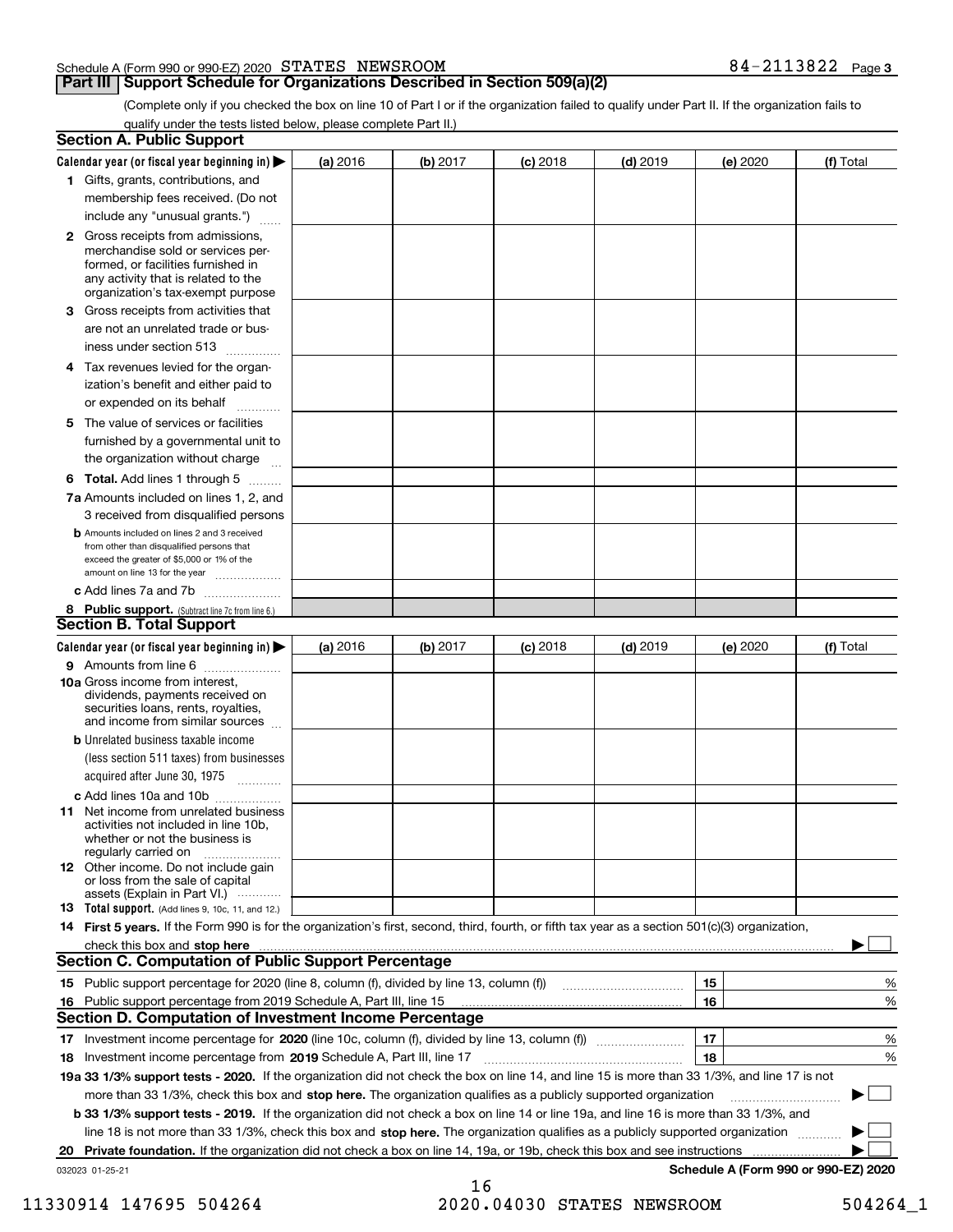**1**

**2**

**3a**

**YesNo**

### **Part IV Supporting Organizations**

(Complete only if you checked a box in line 12 on Part I. If you checked box 12a, Part I, complete Sections A and B. If you checked box 12b, Part I, complete Sections A and C. If you checked box 12c, Part I, complete Sections A, D, and E. If you checked box 12d, Part I, complete Sections A and D, and complete Part V.)

### **Section A. All Supporting Organizations**

- **1** Are all of the organization's supported organizations listed by name in the organization's governing documents? If "No," describe in **Part VI** how the supported organizations are designated. If designated by *class or purpose, describe the designation. If historic and continuing relationship, explain.*
- **2** Did the organization have any supported organization that does not have an IRS determination of status under section 509(a)(1) or (2)? If "Yes," explain in Part VI how the organization determined that the supported *organization was described in section 509(a)(1) or (2).*
- **3a** Did the organization have a supported organization described in section 501(c)(4), (5), or (6)? If "Yes," answer *lines 3b and 3c below.*
- **b** Did the organization confirm that each supported organization qualified under section 501(c)(4), (5), or (6) and satisfied the public support tests under section 509(a)(2)? If "Yes," describe in **Part VI** when and how the *organization made the determination.*
- **c**Did the organization ensure that all support to such organizations was used exclusively for section 170(c)(2)(B) purposes? If "Yes," explain in **Part VI** what controls the organization put in place to ensure such use.
- **4a***If* Was any supported organization not organized in the United States ("foreign supported organization")? *"Yes," and if you checked box 12a or 12b in Part I, answer lines 4b and 4c below.*
- **b** Did the organization have ultimate control and discretion in deciding whether to make grants to the foreign supported organization? If "Yes," describe in **Part VI** how the organization had such control and discretion *despite being controlled or supervised by or in connection with its supported organizations.*
- **c** Did the organization support any foreign supported organization that does not have an IRS determination under sections 501(c)(3) and 509(a)(1) or (2)? If "Yes," explain in **Part VI** what controls the organization used *to ensure that all support to the foreign supported organization was used exclusively for section 170(c)(2)(B) purposes.*
- **5a** Did the organization add, substitute, or remove any supported organizations during the tax year? If "Yes," answer lines 5b and 5c below (if applicable). Also, provide detail in **Part VI,** including (i) the names and EIN *numbers of the supported organizations added, substituted, or removed; (ii) the reasons for each such action; (iii) the authority under the organization's organizing document authorizing such action; and (iv) how the action was accomplished (such as by amendment to the organizing document).*
- **b** Type I or Type II only. Was any added or substituted supported organization part of a class already designated in the organization's organizing document?
- **cSubstitutions only.**  Was the substitution the result of an event beyond the organization's control?
- **6** Did the organization provide support (whether in the form of grants or the provision of services or facilities) to **Part VI.** *If "Yes," provide detail in* support or benefit one or more of the filing organization's supported organizations? anyone other than (i) its supported organizations, (ii) individuals that are part of the charitable class benefited by one or more of its supported organizations, or (iii) other supporting organizations that also
- **7**Did the organization provide a grant, loan, compensation, or other similar payment to a substantial contributor *If "Yes," complete Part I of Schedule L (Form 990 or 990-EZ).* regard to a substantial contributor? (as defined in section 4958(c)(3)(C)), a family member of a substantial contributor, or a 35% controlled entity with
- **8** Did the organization make a loan to a disqualified person (as defined in section 4958) not described in line 7? *If "Yes," complete Part I of Schedule L (Form 990 or 990-EZ).*
- **9a** Was the organization controlled directly or indirectly at any time during the tax year by one or more in section 509(a)(1) or (2))? If "Yes," *provide detail in* <code>Part VI.</code> disqualified persons, as defined in section 4946 (other than foundation managers and organizations described
- **b** Did one or more disqualified persons (as defined in line 9a) hold a controlling interest in any entity in which the supporting organization had an interest? If "Yes," provide detail in P**art VI**.
- **c**Did a disqualified person (as defined in line 9a) have an ownership interest in, or derive any personal benefit from, assets in which the supporting organization also had an interest? If "Yes," provide detail in P**art VI.**
- **10a** Was the organization subject to the excess business holdings rules of section 4943 because of section supporting organizations)? If "Yes," answer line 10b below. 4943(f) (regarding certain Type II supporting organizations, and all Type III non-functionally integrated
- **b** Did the organization have any excess business holdings in the tax year? (Use Schedule C, Form 4720, to *determine whether the organization had excess business holdings.)*

032024 01-25-21



17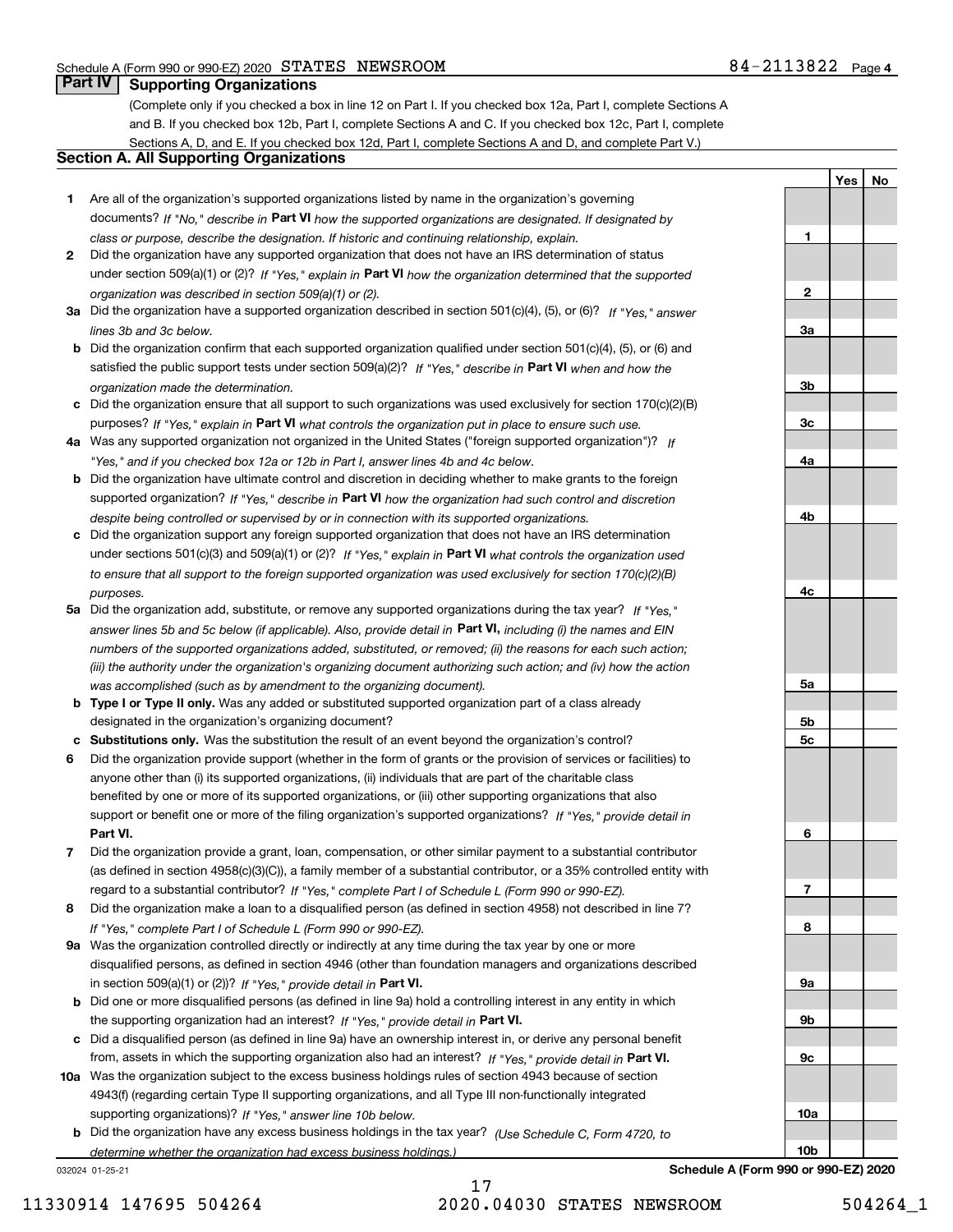|              | Part IV | <b>Supporting Organizations (continued)</b>                                                                                                                                                                                                                                                                                                                                                                                                                                                                                                                                                                                                          |                 |     |    |
|--------------|---------|------------------------------------------------------------------------------------------------------------------------------------------------------------------------------------------------------------------------------------------------------------------------------------------------------------------------------------------------------------------------------------------------------------------------------------------------------------------------------------------------------------------------------------------------------------------------------------------------------------------------------------------------------|-----------------|-----|----|
|              |         |                                                                                                                                                                                                                                                                                                                                                                                                                                                                                                                                                                                                                                                      |                 | Yes | No |
| 11           |         | Has the organization accepted a gift or contribution from any of the following persons?                                                                                                                                                                                                                                                                                                                                                                                                                                                                                                                                                              |                 |     |    |
|              |         | a A person who directly or indirectly controls, either alone or together with persons described in lines 11b and                                                                                                                                                                                                                                                                                                                                                                                                                                                                                                                                     |                 |     |    |
|              |         | 11c below, the governing body of a supported organization?                                                                                                                                                                                                                                                                                                                                                                                                                                                                                                                                                                                           | 11a             |     |    |
|              |         | <b>b</b> A family member of a person described in line 11a above?                                                                                                                                                                                                                                                                                                                                                                                                                                                                                                                                                                                    | 11 <sub>b</sub> |     |    |
|              |         | c A 35% controlled entity of a person described in line 11a or 11b above? If "Yes" to line 11a, 11b, or 11c, provide                                                                                                                                                                                                                                                                                                                                                                                                                                                                                                                                 |                 |     |    |
|              |         | detail in Part VI.                                                                                                                                                                                                                                                                                                                                                                                                                                                                                                                                                                                                                                   | 11c             |     |    |
|              |         | <b>Section B. Type I Supporting Organizations</b>                                                                                                                                                                                                                                                                                                                                                                                                                                                                                                                                                                                                    |                 |     |    |
|              |         |                                                                                                                                                                                                                                                                                                                                                                                                                                                                                                                                                                                                                                                      |                 | Yes | No |
| 1            |         | Did the governing body, members of the governing body, officers acting in their official capacity, or membership of one or<br>more supported organizations have the power to regularly appoint or elect at least a majority of the organization's officers,<br>directors, or trustees at all times during the tax year? If "No," describe in Part VI how the supported organization(s)<br>effectively operated, supervised, or controlled the organization's activities. If the organization had more than one supported<br>organization, describe how the powers to appoint and/or remove officers, directors, or trustees were allocated among the |                 |     |    |
|              |         | supported organizations and what conditions or restrictions, if any, applied to such powers during the tax year.                                                                                                                                                                                                                                                                                                                                                                                                                                                                                                                                     | 1               |     |    |
| 2            |         | Did the organization operate for the benefit of any supported organization other than the supported                                                                                                                                                                                                                                                                                                                                                                                                                                                                                                                                                  |                 |     |    |
|              |         | organization(s) that operated, supervised, or controlled the supporting organization? If "Yes," explain in                                                                                                                                                                                                                                                                                                                                                                                                                                                                                                                                           |                 |     |    |
|              |         | Part VI how providing such benefit carried out the purposes of the supported organization(s) that operated,                                                                                                                                                                                                                                                                                                                                                                                                                                                                                                                                          |                 |     |    |
|              |         | supervised, or controlled the supporting organization.                                                                                                                                                                                                                                                                                                                                                                                                                                                                                                                                                                                               | $\overline{2}$  |     |    |
|              |         | Section C. Type II Supporting Organizations                                                                                                                                                                                                                                                                                                                                                                                                                                                                                                                                                                                                          |                 |     |    |
|              |         |                                                                                                                                                                                                                                                                                                                                                                                                                                                                                                                                                                                                                                                      |                 | Yes | No |
| 1            |         | Were a majority of the organization's directors or trustees during the tax year also a majority of the directors                                                                                                                                                                                                                                                                                                                                                                                                                                                                                                                                     |                 |     |    |
|              |         | or trustees of each of the organization's supported organization(s)? If "No," describe in Part VI how control                                                                                                                                                                                                                                                                                                                                                                                                                                                                                                                                        |                 |     |    |
|              |         | or management of the supporting organization was vested in the same persons that controlled or managed                                                                                                                                                                                                                                                                                                                                                                                                                                                                                                                                               |                 |     |    |
|              |         | the supported organization(s).<br>Section D. All Type III Supporting Organizations                                                                                                                                                                                                                                                                                                                                                                                                                                                                                                                                                                   | 1               |     |    |
|              |         |                                                                                                                                                                                                                                                                                                                                                                                                                                                                                                                                                                                                                                                      |                 |     |    |
|              |         |                                                                                                                                                                                                                                                                                                                                                                                                                                                                                                                                                                                                                                                      |                 | Yes | No |
| 1            |         | Did the organization provide to each of its supported organizations, by the last day of the fifth month of the                                                                                                                                                                                                                                                                                                                                                                                                                                                                                                                                       |                 |     |    |
|              |         | organization's tax year, (i) a written notice describing the type and amount of support provided during the prior tax                                                                                                                                                                                                                                                                                                                                                                                                                                                                                                                                |                 |     |    |
|              |         | year, (ii) a copy of the Form 990 that was most recently filed as of the date of notification, and (iii) copies of the                                                                                                                                                                                                                                                                                                                                                                                                                                                                                                                               |                 |     |    |
|              |         | organization's governing documents in effect on the date of notification, to the extent not previously provided?                                                                                                                                                                                                                                                                                                                                                                                                                                                                                                                                     | 1               |     |    |
| 2            |         | Were any of the organization's officers, directors, or trustees either (i) appointed or elected by the supported                                                                                                                                                                                                                                                                                                                                                                                                                                                                                                                                     |                 |     |    |
|              |         | organization(s) or (ii) serving on the governing body of a supported organization? If "No," explain in Part VI how                                                                                                                                                                                                                                                                                                                                                                                                                                                                                                                                   | $\mathbf 2$     |     |    |
| 3            |         | the organization maintained a close and continuous working relationship with the supported organization(s).                                                                                                                                                                                                                                                                                                                                                                                                                                                                                                                                          |                 |     |    |
|              |         | By reason of the relationship described in line 2, above, did the organization's supported organizations have a<br>significant voice in the organization's investment policies and in directing the use of the organization's                                                                                                                                                                                                                                                                                                                                                                                                                        |                 |     |    |
|              |         |                                                                                                                                                                                                                                                                                                                                                                                                                                                                                                                                                                                                                                                      |                 |     |    |
|              |         | income or assets at all times during the tax year? If "Yes," describe in Part VI the role the organization's                                                                                                                                                                                                                                                                                                                                                                                                                                                                                                                                         | 3               |     |    |
|              |         | supported organizations played in this regard.<br>Section E. Type III Functionally Integrated Supporting Organizations                                                                                                                                                                                                                                                                                                                                                                                                                                                                                                                               |                 |     |    |
| 1.<br>а<br>b |         | Check the box next to the method that the organization used to satisfy the Integral Part Test during the year (see instructions).<br>The organization satisfied the Activities Test. Complete line 2 below.<br>The organization is the parent of each of its supported organizations. Complete line 3 below.                                                                                                                                                                                                                                                                                                                                         |                 |     |    |
| с            |         | The organization supported a governmental entity. Describe in Part VI how you supported a governmental entity (see instructions)                                                                                                                                                                                                                                                                                                                                                                                                                                                                                                                     |                 |     |    |
| $\mathbf{2}$ |         | Activities Test. Answer lines 2a and 2b below.                                                                                                                                                                                                                                                                                                                                                                                                                                                                                                                                                                                                       |                 | Yes | No |
| а            |         | Did substantially all of the organization's activities during the tax year directly further the exempt purposes of                                                                                                                                                                                                                                                                                                                                                                                                                                                                                                                                   |                 |     |    |
|              |         | the supported organization(s) to which the organization was responsive? If "Yes," then in Part VI identify                                                                                                                                                                                                                                                                                                                                                                                                                                                                                                                                           |                 |     |    |
|              |         | those supported organizations and explain how these activities directly furthered their exempt purposes,                                                                                                                                                                                                                                                                                                                                                                                                                                                                                                                                             |                 |     |    |
|              |         | how the organization was responsive to those supported organizations, and how the organization determined                                                                                                                                                                                                                                                                                                                                                                                                                                                                                                                                            |                 |     |    |
|              |         | that these activities constituted substantially all of its activities.                                                                                                                                                                                                                                                                                                                                                                                                                                                                                                                                                                               | 2a              |     |    |
| b            |         | Did the activities described in line 2a, above, constitute activities that, but for the organization's involvement,                                                                                                                                                                                                                                                                                                                                                                                                                                                                                                                                  |                 |     |    |
|              |         | one or more of the organization's supported organization(s) would have been engaged in? If "Yes," explain in                                                                                                                                                                                                                                                                                                                                                                                                                                                                                                                                         |                 |     |    |
|              |         | Part VI the reasons for the organization's position that its supported organization(s) would have engaged in                                                                                                                                                                                                                                                                                                                                                                                                                                                                                                                                         |                 |     |    |

- *these activities but for the organization's involvement.*
- **3** Parent of Supported Organizations. Answer lines 3a and 3b below.

**a** Did the organization have the power to regularly appoint or elect a majority of the officers, directors, or trustees of each of the supported organizations? If "Yes" or "No" provide details in **Part VI.** 

032025 01-25-21 **b** Did the organization exercise a substantial degree of direction over the policies, programs, and activities of each of its supported organizations? If "Yes," describe in Part VI the role played by the organization in this regard.

18

**Schedule A (Form 990 or 990-EZ) 2020**

**2b**

**3a**

**3b**

11330914 147695 504264 2020.04030 STATES NEWSROOM 504264\_1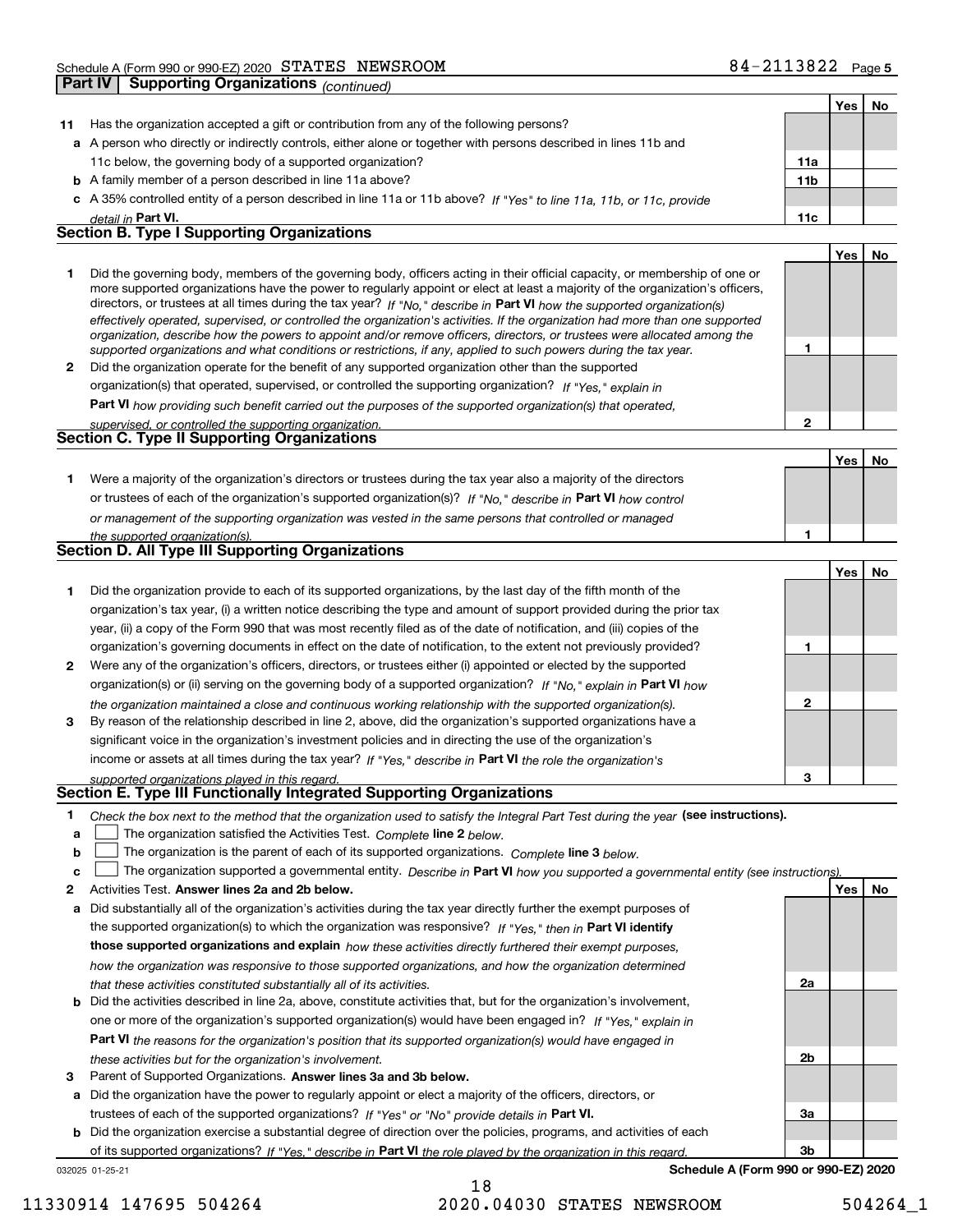|              | Section A - Adjusted Net Income                                             |                | (A) Prior Year | (B) Current Year<br>(optional) |
|--------------|-----------------------------------------------------------------------------|----------------|----------------|--------------------------------|
| 1            | Net short-term capital gain                                                 | 1              |                |                                |
| 2            | Recoveries of prior-year distributions                                      | $\mathbf{2}$   |                |                                |
| 3            | Other gross income (see instructions)                                       | 3              |                |                                |
| 4            | Add lines 1 through 3.                                                      | 4              |                |                                |
| 5            | Depreciation and depletion                                                  | 5              |                |                                |
| 6            | Portion of operating expenses paid or incurred for production or            |                |                |                                |
|              | collection of gross income or for management, conservation, or              |                |                |                                |
|              | maintenance of property held for production of income (see instructions)    | 6              |                |                                |
| 7            | Other expenses (see instructions)                                           | 7              |                |                                |
| 8            | <b>Adjusted Net Income</b> (subtract lines 5, 6, and 7 from line 4)         | 8              |                |                                |
|              | Section B - Minimum Asset Amount                                            |                | (A) Prior Year | (B) Current Year<br>(optional) |
| 1            | Aggregate fair market value of all non-exempt-use assets (see               |                |                |                                |
|              | instructions for short tax year or assets held for part of year):           |                |                |                                |
|              | a Average monthly value of securities                                       | 1a             |                |                                |
|              | <b>b</b> Average monthly cash balances                                      | 1b             |                |                                |
|              | c Fair market value of other non-exempt-use assets                          | 1c             |                |                                |
|              | <b>d</b> Total (add lines 1a, 1b, and 1c)                                   | 1d             |                |                                |
|              | e Discount claimed for blockage or other factors                            |                |                |                                |
|              | (explain in detail in Part VI):                                             |                |                |                                |
| 2            | Acquisition indebtedness applicable to non-exempt-use assets                | $\mathbf{2}$   |                |                                |
| 3            | Subtract line 2 from line 1d.                                               | $\mathbf{a}$   |                |                                |
| 4            | Cash deemed held for exempt use. Enter 0.015 of line 3 (for greater amount, |                |                |                                |
|              | see instructions).                                                          | 4              |                |                                |
| 5            | Net value of non-exempt-use assets (subtract line 4 from line 3)            | 5              |                |                                |
| 6            | Multiply line 5 by 0.035.                                                   | 6              |                |                                |
| 7            | Recoveries of prior-year distributions                                      | $\overline{7}$ |                |                                |
| 8            | Minimum Asset Amount (add line 7 to line 6)                                 | 8              |                |                                |
|              | Section C - Distributable Amount                                            |                |                | <b>Current Year</b>            |
| 1            | Adjusted net income for prior year (from Section A, line 8, column A)       | 1              |                |                                |
| $\mathbf{2}$ | Enter 0.85 of line 1.                                                       | $\mathbf{2}$   |                |                                |
| 3            | Minimum asset amount for prior year (from Section B, line 8, column A)      | 3              |                |                                |
| 4            | Enter greater of line 2 or line 3.                                          | 4              |                |                                |
| 5            | Income tax imposed in prior year                                            | 5              |                |                                |
| 6            | <b>Distributable Amount.</b> Subtract line 5 from line 4, unless subject to |                |                |                                |
|              | emergency temporary reduction (see instructions).                           | 6              |                |                                |

**1Part V Type III Non-Functionally Integrated 509(a)(3) Supporting Organizations** 

1 Check here if the organization satisfied the Integral Part Test as a qualifying trust on Nov. 20, 1970 (explain in Part VI). See instructions. All other Type III non-functionally integrated supporting organizations must complete Sections A through E.

**7**Check here if the current year is the organization's first as a non-functionally integrated Type III supporting organization (see instructions).

**Schedule A (Form 990 or 990-EZ) 2020**

032026 01-25-21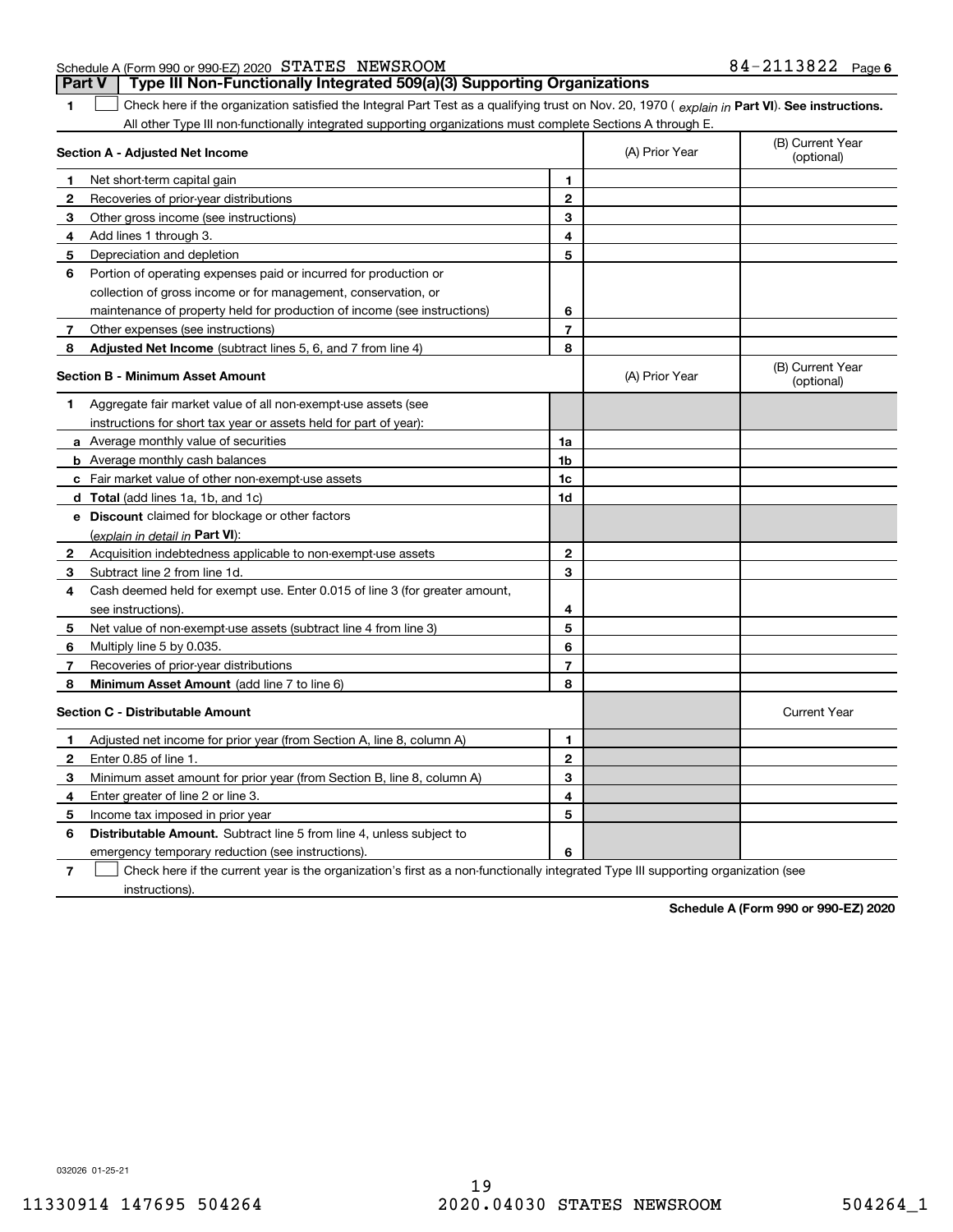Schedule A (Form 990 or 990-EZ) 2020 Page STATES NEWSROOM 84-2113822

| <b>Part V</b> | Type III Non-Functionally Integrated 509(a)(3) Supporting Organizations                    |                             | (continued)                           |    |                                         |
|---------------|--------------------------------------------------------------------------------------------|-----------------------------|---------------------------------------|----|-----------------------------------------|
|               | <b>Section D - Distributions</b>                                                           |                             |                                       |    | <b>Current Year</b>                     |
| 1             | Amounts paid to supported organizations to accomplish exempt purposes                      |                             |                                       | 1  |                                         |
| 2             | Amounts paid to perform activity that directly furthers exempt purposes of supported       |                             |                                       |    |                                         |
|               | organizations, in excess of income from activity                                           |                             |                                       |    |                                         |
| 3             | Administrative expenses paid to accomplish exempt purposes of supported organizations      |                             |                                       | 3  |                                         |
| 4             | Amounts paid to acquire exempt-use assets                                                  |                             |                                       | 4  |                                         |
| 5             | Qualified set-aside amounts (prior IRS approval required - provide details in Part VI)     |                             |                                       | 5  |                                         |
| 6             | Other distributions (describe in Part VI). See instructions.                               |                             |                                       | 6  |                                         |
| 7             | Total annual distributions. Add lines 1 through 6.                                         |                             |                                       | 7  |                                         |
| 8             | Distributions to attentive supported organizations to which the organization is responsive |                             |                                       |    |                                         |
|               | (provide details in Part VI). See instructions.                                            |                             |                                       | 8  |                                         |
| 9             | Distributable amount for 2020 from Section C, line 6                                       |                             |                                       | 9  |                                         |
| 10            | Line 8 amount divided by line 9 amount                                                     |                             |                                       | 10 |                                         |
|               |                                                                                            | (i)                         | (ii)                                  |    | (iii)                                   |
|               | <b>Section E - Distribution Allocations</b> (see instructions)                             | <b>Excess Distributions</b> | <b>Underdistributions</b><br>Pre-2020 |    | <b>Distributable</b><br>Amount for 2020 |
| 1             | Distributable amount for 2020 from Section C, line 6                                       |                             |                                       |    |                                         |
| 2             | Underdistributions, if any, for years prior to 2020 (reason-                               |                             |                                       |    |                                         |
|               | able cause required - explain in Part VI). See instructions.                               |                             |                                       |    |                                         |
| 3             | Excess distributions carryover, if any, to 2020                                            |                             |                                       |    |                                         |
|               | <b>a</b> From 2015                                                                         |                             |                                       |    |                                         |
|               | <b>b</b> From 2016                                                                         |                             |                                       |    |                                         |
|               | c From 2017                                                                                |                             |                                       |    |                                         |
|               | <b>d</b> From 2018                                                                         |                             |                                       |    |                                         |
|               | e From 2019                                                                                |                             |                                       |    |                                         |
|               | f Total of lines 3a through 3e                                                             |                             |                                       |    |                                         |
|               | g Applied to underdistributions of prior years                                             |                             |                                       |    |                                         |
|               | <b>h</b> Applied to 2020 distributable amount                                              |                             |                                       |    |                                         |
|               | Carryover from 2015 not applied (see instructions)                                         |                             |                                       |    |                                         |
|               | Remainder. Subtract lines 3g, 3h, and 3i from line 3f.                                     |                             |                                       |    |                                         |
| 4             | Distributions for 2020 from Section D,                                                     |                             |                                       |    |                                         |
|               | line $7:$                                                                                  |                             |                                       |    |                                         |
|               | a Applied to underdistributions of prior years                                             |                             |                                       |    |                                         |
|               | <b>b</b> Applied to 2020 distributable amount                                              |                             |                                       |    |                                         |
|               | c Remainder. Subtract lines 4a and 4b from line 4.                                         |                             |                                       |    |                                         |
| 5             | Remaining underdistributions for years prior to 2020, if                                   |                             |                                       |    |                                         |
|               | any. Subtract lines 3g and 4a from line 2. For result greater                              |                             |                                       |    |                                         |
|               | than zero, explain in Part VI. See instructions.                                           |                             |                                       |    |                                         |
| 6             | Remaining underdistributions for 2020. Subtract lines 3h                                   |                             |                                       |    |                                         |
|               | and 4b from line 1. For result greater than zero, explain in                               |                             |                                       |    |                                         |
|               | Part VI. See instructions.                                                                 |                             |                                       |    |                                         |
| 7             | Excess distributions carryover to 2021. Add lines 3j                                       |                             |                                       |    |                                         |
|               | and 4c.                                                                                    |                             |                                       |    |                                         |
| 8             | Breakdown of line 7:                                                                       |                             |                                       |    |                                         |
|               | a Excess from 2016                                                                         |                             |                                       |    |                                         |
|               | <b>b</b> Excess from 2017                                                                  |                             |                                       |    |                                         |
|               | c Excess from 2018                                                                         |                             |                                       |    |                                         |
|               | d Excess from 2019                                                                         |                             |                                       |    |                                         |
|               | e Excess from 2020                                                                         |                             |                                       |    |                                         |

**Schedule A (Form 990 or 990-EZ) 2020**

032027 01-25-21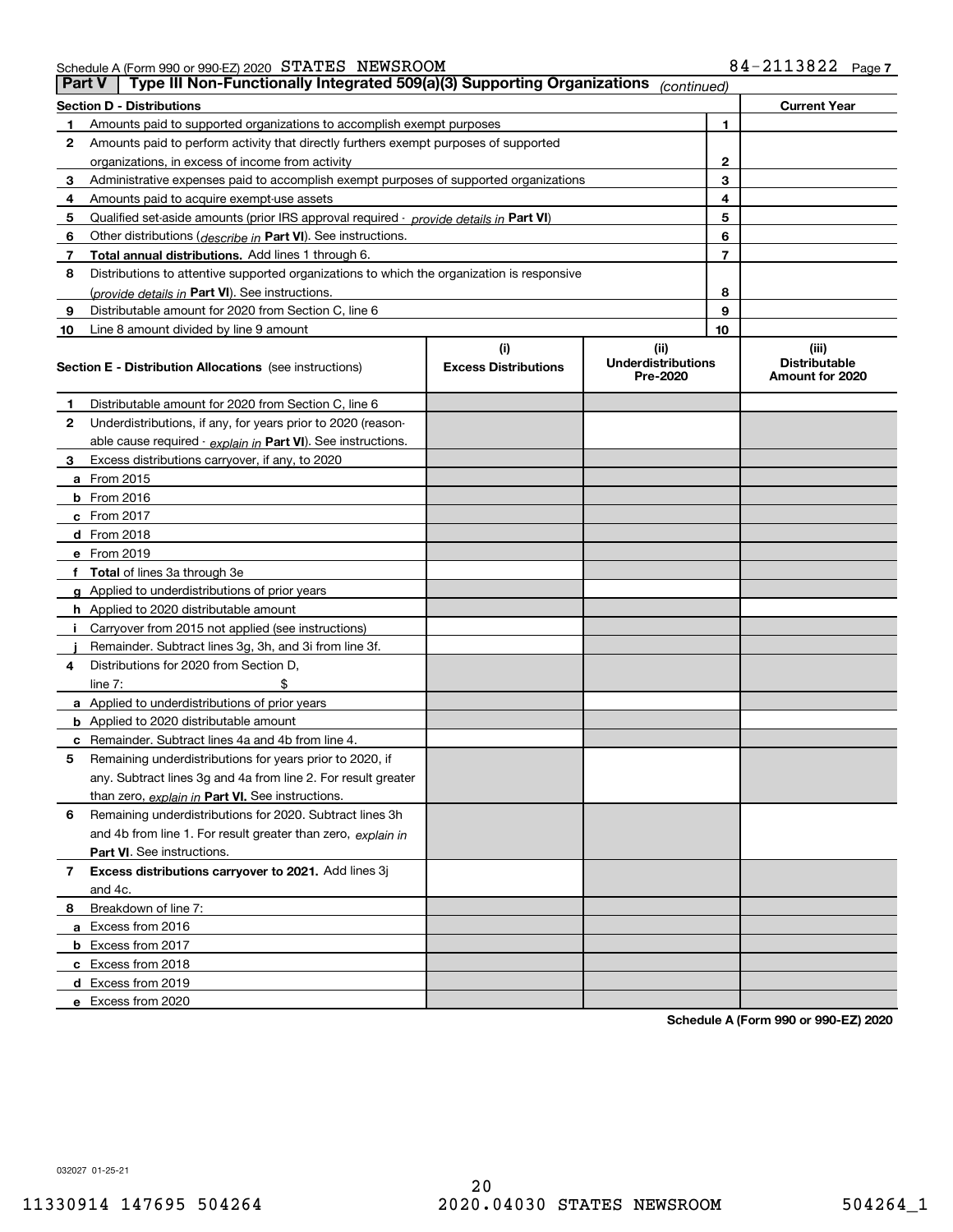#### Schedule A (Form 990 or 990-EZ) 2020 Page STATES NEWSROOM 84-2113822

| <b>Part VI</b>  | Supplemental Information. Provide the explanations required by Part II, line 10; Part II, line 17a or 17b; Part III, line 12;<br>Part IV, Section A, lines 1, 2, 3b, 3c, 4b, 4c, 5a, 6, 9a, 9b, 9c, 11a, 11b, and 11c; Part IV, Section B, lines 1 and 2; Part IV, Section C, line 1; Part IV, Section D, lines 2 and 3; Part IV, Section E, lines 1c, 2a, 2b,<br>Section D, lines 5, 6, and 8; and Part V, Section E, lines 2, 5, and 6. Also complete this part for any additional information.<br>(See instructions.) |                                      |
|-----------------|--------------------------------------------------------------------------------------------------------------------------------------------------------------------------------------------------------------------------------------------------------------------------------------------------------------------------------------------------------------------------------------------------------------------------------------------------------------------------------------------------------------------------|--------------------------------------|
|                 |                                                                                                                                                                                                                                                                                                                                                                                                                                                                                                                          |                                      |
|                 |                                                                                                                                                                                                                                                                                                                                                                                                                                                                                                                          |                                      |
|                 |                                                                                                                                                                                                                                                                                                                                                                                                                                                                                                                          |                                      |
|                 |                                                                                                                                                                                                                                                                                                                                                                                                                                                                                                                          |                                      |
|                 |                                                                                                                                                                                                                                                                                                                                                                                                                                                                                                                          |                                      |
|                 |                                                                                                                                                                                                                                                                                                                                                                                                                                                                                                                          |                                      |
|                 |                                                                                                                                                                                                                                                                                                                                                                                                                                                                                                                          |                                      |
|                 |                                                                                                                                                                                                                                                                                                                                                                                                                                                                                                                          |                                      |
|                 |                                                                                                                                                                                                                                                                                                                                                                                                                                                                                                                          |                                      |
|                 |                                                                                                                                                                                                                                                                                                                                                                                                                                                                                                                          |                                      |
|                 |                                                                                                                                                                                                                                                                                                                                                                                                                                                                                                                          |                                      |
|                 |                                                                                                                                                                                                                                                                                                                                                                                                                                                                                                                          |                                      |
|                 |                                                                                                                                                                                                                                                                                                                                                                                                                                                                                                                          |                                      |
|                 |                                                                                                                                                                                                                                                                                                                                                                                                                                                                                                                          |                                      |
|                 |                                                                                                                                                                                                                                                                                                                                                                                                                                                                                                                          |                                      |
|                 |                                                                                                                                                                                                                                                                                                                                                                                                                                                                                                                          |                                      |
|                 |                                                                                                                                                                                                                                                                                                                                                                                                                                                                                                                          |                                      |
|                 |                                                                                                                                                                                                                                                                                                                                                                                                                                                                                                                          |                                      |
|                 |                                                                                                                                                                                                                                                                                                                                                                                                                                                                                                                          |                                      |
|                 |                                                                                                                                                                                                                                                                                                                                                                                                                                                                                                                          |                                      |
|                 |                                                                                                                                                                                                                                                                                                                                                                                                                                                                                                                          |                                      |
|                 |                                                                                                                                                                                                                                                                                                                                                                                                                                                                                                                          |                                      |
|                 |                                                                                                                                                                                                                                                                                                                                                                                                                                                                                                                          |                                      |
|                 |                                                                                                                                                                                                                                                                                                                                                                                                                                                                                                                          |                                      |
|                 |                                                                                                                                                                                                                                                                                                                                                                                                                                                                                                                          |                                      |
|                 |                                                                                                                                                                                                                                                                                                                                                                                                                                                                                                                          |                                      |
|                 |                                                                                                                                                                                                                                                                                                                                                                                                                                                                                                                          |                                      |
|                 |                                                                                                                                                                                                                                                                                                                                                                                                                                                                                                                          |                                      |
|                 |                                                                                                                                                                                                                                                                                                                                                                                                                                                                                                                          |                                      |
| 032028 01-25-21 |                                                                                                                                                                                                                                                                                                                                                                                                                                                                                                                          | Schedule A (Form 990 or 990-EZ) 2020 |
|                 | 21                                                                                                                                                                                                                                                                                                                                                                                                                                                                                                                       |                                      |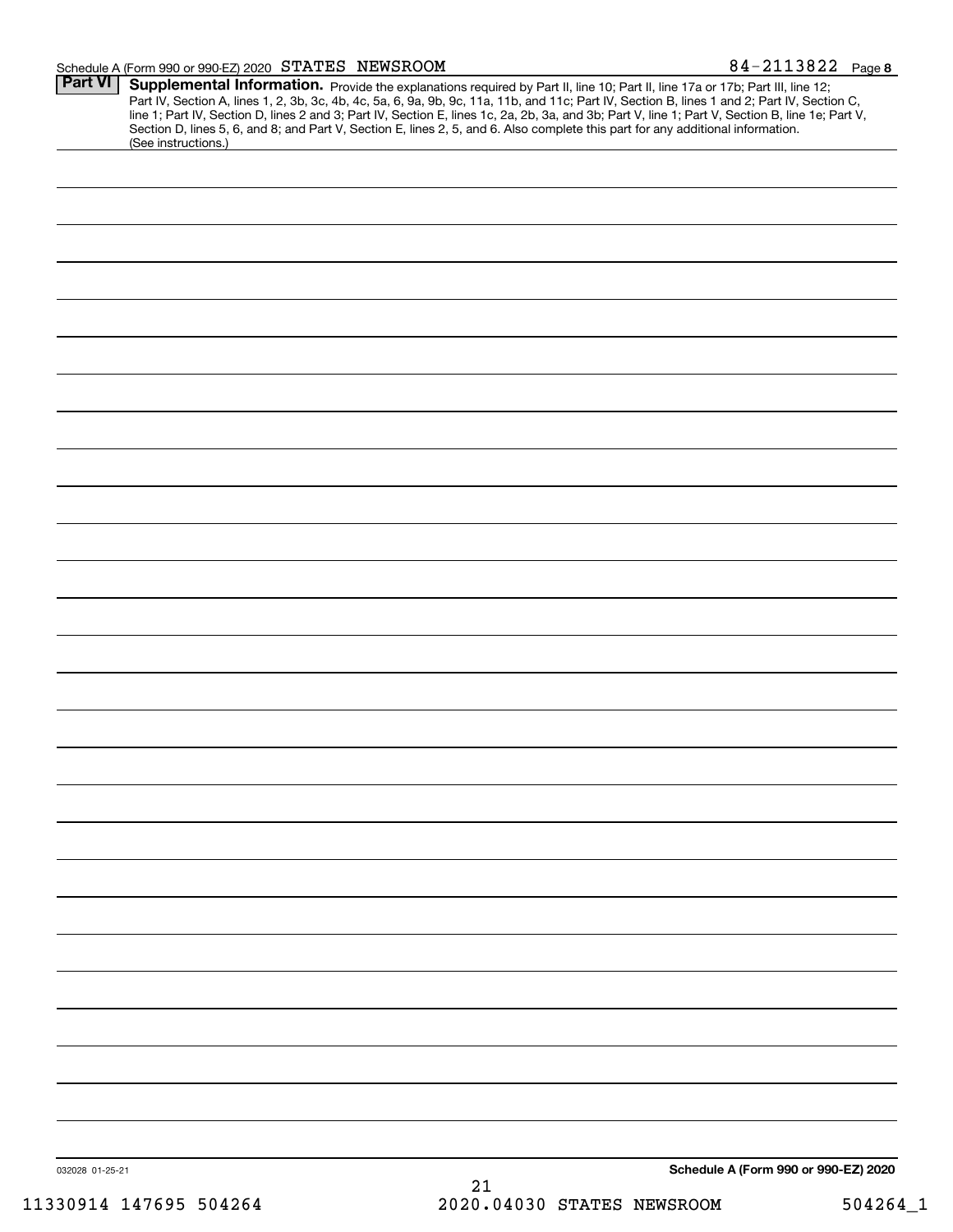| <b>SCHEDULE D</b> |  |
|-------------------|--|
|-------------------|--|

Department of the Treasury Internal Revenue Service

| (Form 990) |  |
|------------|--|
|------------|--|

# **Supplemental Financial Statements**

(Form 990)<br>
Pepartment of the Treasury<br>
Department of the Treasury<br>
Department of the Treasury<br>
Department of the Treasury<br> **Co to www.irs.gov/Form990 for instructions and the latest information.**<br> **Co to www.irs.gov/Form9** 

|  | <br>a, or 12b. |  |
|--|----------------|--|
|  |                |  |

| Name of the organization | Employer identification number |
|--------------------------|--------------------------------|
|--------------------------|--------------------------------|

OMB No. 1545-0047

**2020**

**Open to Public Inspection**

| 84-2113822 |
|------------|
|            |

|         | STATES NEWSROOM                                                                                                                                                                                                                                                      |                                                |                         | 84-2113822                                         |
|---------|----------------------------------------------------------------------------------------------------------------------------------------------------------------------------------------------------------------------------------------------------------------------|------------------------------------------------|-------------------------|----------------------------------------------------|
| Part I  | Organizations Maintaining Donor Advised Funds or Other Similar Funds or Accounts. Complete if the                                                                                                                                                                    |                                                |                         |                                                    |
|         | organization answered "Yes" on Form 990, Part IV, line 6.                                                                                                                                                                                                            |                                                |                         |                                                    |
|         |                                                                                                                                                                                                                                                                      | (a) Donor advised funds                        |                         | (b) Funds and other accounts                       |
| 1       |                                                                                                                                                                                                                                                                      |                                                |                         |                                                    |
| 2       | Aggregate value of contributions to (during year)                                                                                                                                                                                                                    |                                                |                         |                                                    |
| з       |                                                                                                                                                                                                                                                                      |                                                |                         |                                                    |
| 4       |                                                                                                                                                                                                                                                                      |                                                |                         |                                                    |
| 5       | Did the organization inform all donors and donor advisors in writing that the assets held in donor advised funds                                                                                                                                                     |                                                |                         |                                                    |
|         |                                                                                                                                                                                                                                                                      |                                                |                         | — ∣ Yes<br>No                                      |
| 6       | Did the organization inform all grantees, donors, and donor advisors in writing that grant funds can be used only                                                                                                                                                    |                                                |                         |                                                    |
|         | for charitable purposes and not for the benefit of the donor or donor advisor, or for any other purpose conferring                                                                                                                                                   |                                                |                         |                                                    |
|         | impermissible private benefit?                                                                                                                                                                                                                                       |                                                |                         | Yes                                                |
| Part II | Conservation Easements. Complete if the organization answered "Yes" on Form 990, Part IV, line 7.                                                                                                                                                                    |                                                |                         | No                                                 |
|         |                                                                                                                                                                                                                                                                      |                                                |                         |                                                    |
| 1.      | Purpose(s) of conservation easements held by the organization (check all that apply).                                                                                                                                                                                |                                                |                         |                                                    |
|         | Preservation of land for public use (for example, recreation or education)                                                                                                                                                                                           |                                                |                         | Preservation of a historically important land area |
|         | Protection of natural habitat                                                                                                                                                                                                                                        | Preservation of a certified historic structure |                         |                                                    |
|         | Preservation of open space                                                                                                                                                                                                                                           |                                                |                         |                                                    |
| 2       | Complete lines 2a through 2d if the organization held a qualified conservation contribution in the form of a conservation easement on the last                                                                                                                       |                                                |                         |                                                    |
|         | day of the tax year.                                                                                                                                                                                                                                                 |                                                |                         | Held at the End of the Tax Year                    |
|         | a Total number of conservation easements                                                                                                                                                                                                                             |                                                | 2a                      |                                                    |
|         | <b>b</b> Total acreage restricted by conservation easements                                                                                                                                                                                                          |                                                | 2 <sub>b</sub>          |                                                    |
|         | c Number of conservation easements on a certified historic structure included in (a)                                                                                                                                                                                 |                                                | 2c                      |                                                    |
|         | d Number of conservation easements included in (c) acquired after 7/25/06, and not on a historic structure                                                                                                                                                           |                                                |                         |                                                    |
|         | listed in the National Register [11, 1200] [12] The National Register [11, 1200] [12] The National Register [11, 1200] [12] The National Register [11, 1200] [12] The National Register [11, 1200] [12] The National Register                                        |                                                | 2d                      |                                                    |
| 3       | Number of conservation easements modified, transferred, released, extinguished, or terminated by the organization during the tax                                                                                                                                     |                                                |                         |                                                    |
|         | $\vee$ ear $\blacktriangleright$                                                                                                                                                                                                                                     |                                                |                         |                                                    |
| 4       | Number of states where property subject to conservation easement is located >                                                                                                                                                                                        |                                                |                         |                                                    |
| 5       | Does the organization have a written policy regarding the periodic monitoring, inspection, handling of                                                                                                                                                               |                                                |                         |                                                    |
|         | violations, and enforcement of the conservation easements it holds?                                                                                                                                                                                                  |                                                |                         | Yes<br>No                                          |
| 6       | Staff and volunteer hours devoted to monitoring, inspecting, handling of violations, and enforcing conservation easements during the year                                                                                                                            |                                                |                         |                                                    |
|         |                                                                                                                                                                                                                                                                      |                                                |                         |                                                    |
| 7.      | Amount of expenses incurred in monitoring, inspecting, handling of violations, and enforcing conservation easements during the year                                                                                                                                  |                                                |                         |                                                    |
|         | ▶ \$                                                                                                                                                                                                                                                                 |                                                |                         |                                                    |
| 8       | Does each conservation easement reported on line 2(d) above satisfy the requirements of section 170(h)(4)(B)(i)                                                                                                                                                      |                                                |                         |                                                    |
|         | and section 170(h)(4)(B)(ii)?                                                                                                                                                                                                                                        |                                                |                         | Yes<br>No                                          |
| 9       | In Part XIII, describe how the organization reports conservation easements in its revenue and expense statement and                                                                                                                                                  |                                                |                         |                                                    |
|         | balance sheet, and include, if applicable, the text of the footnote to the organization's financial statements that describes the                                                                                                                                    |                                                |                         |                                                    |
|         | organization's accounting for conservation easements.<br>Organizations Maintaining Collections of Art, Historical Treasures, or Other Similar Assets.<br>Part III                                                                                                    |                                                |                         |                                                    |
|         | Complete if the organization answered "Yes" on Form 990, Part IV, line 8.                                                                                                                                                                                            |                                                |                         |                                                    |
|         |                                                                                                                                                                                                                                                                      |                                                |                         |                                                    |
|         | 1a If the organization elected, as permitted under FASB ASC 958, not to report in its revenue statement and balance sheet works<br>of art, historical treasures, or other similar assets held for public exhibition, education, or research in furtherance of public |                                                |                         |                                                    |
|         |                                                                                                                                                                                                                                                                      |                                                |                         |                                                    |
|         | service, provide in Part XIII the text of the footnote to its financial statements that describes these items.<br><b>b</b> If the organization elected, as permitted under FASB ASC 958, to report in its revenue statement and balance sheet works of               |                                                |                         |                                                    |
|         | art, historical treasures, or other similar assets held for public exhibition, education, or research in furtherance of public service,                                                                                                                              |                                                |                         |                                                    |
|         |                                                                                                                                                                                                                                                                      |                                                |                         |                                                    |
|         | provide the following amounts relating to these items:                                                                                                                                                                                                               |                                                |                         |                                                    |
|         |                                                                                                                                                                                                                                                                      |                                                |                         | \$                                                 |
|         | (ii) Assets included in Form 990, Part X                                                                                                                                                                                                                             |                                                | $\blacktriangleright$ s |                                                    |
| 2       | If the organization received or held works of art, historical treasures, or other similar assets for financial gain, provide                                                                                                                                         |                                                |                         |                                                    |
|         | the following amounts required to be reported under FASB ASC 958 relating to these items:                                                                                                                                                                            |                                                |                         |                                                    |
|         |                                                                                                                                                                                                                                                                      |                                                |                         | \$                                                 |
|         |                                                                                                                                                                                                                                                                      |                                                | $\blacktriangleright$ s |                                                    |
|         | LHA For Paperwork Reduction Act Notice, see the Instructions for Form 990.<br>032051 12-01-20                                                                                                                                                                        |                                                |                         | Schedule D (Form 990) 2020                         |
|         |                                                                                                                                                                                                                                                                      |                                                |                         |                                                    |

28 11330914 147695 504264 2020.04030 STATES NEWSROOM 504264\_1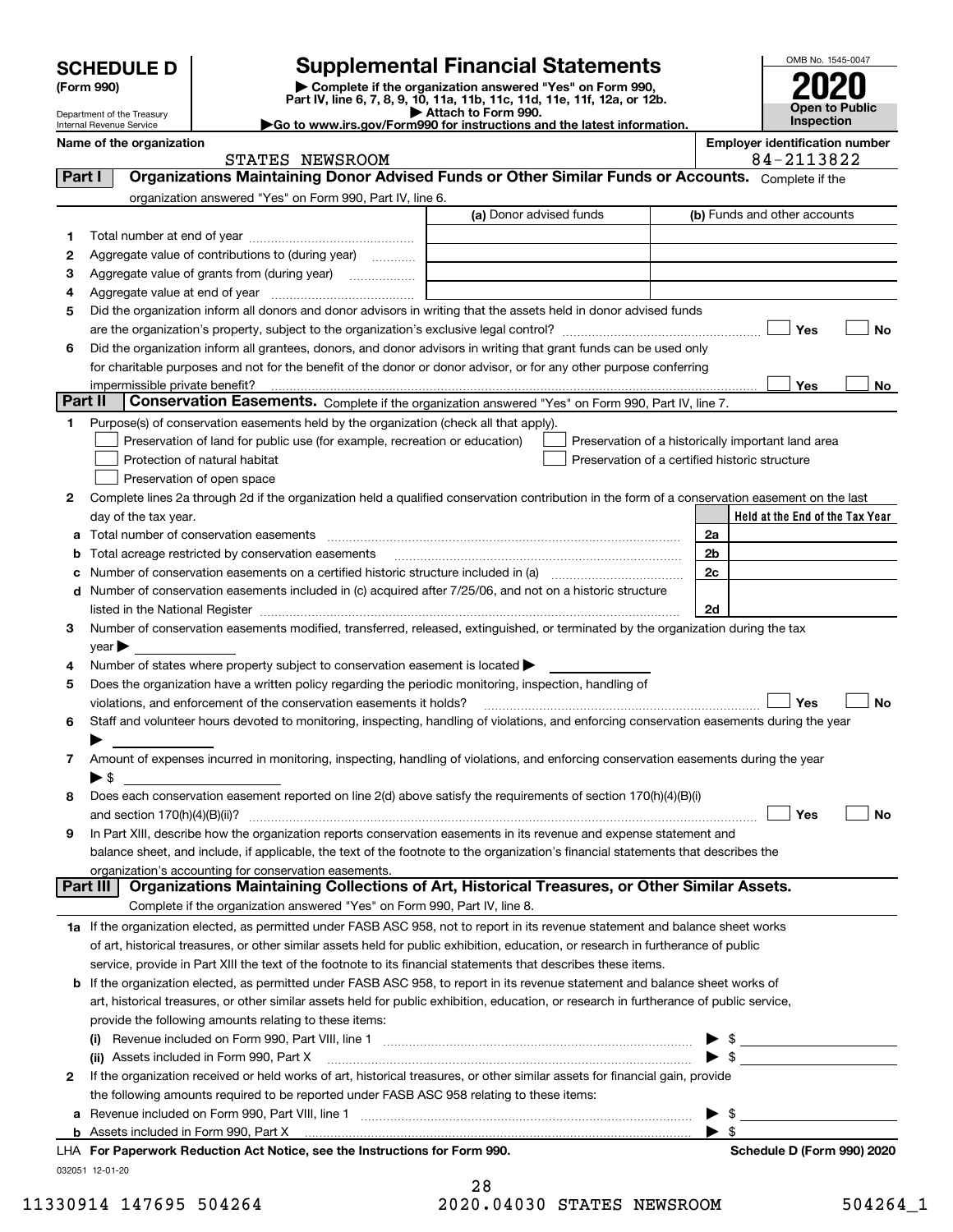| Part III<br>Organizations Maintaining Collections of Art, Historical Treasures, or Other Similar Assets (continued)<br>Using the organization's acquisition, accession, and other records, check any of the following that make significant use of its<br>3<br>collection items (check all that apply):<br>Public exhibition<br>Loan or exchange program<br>a<br>Other and the contract of the contract of the contract of the contract of the contract of the contract of the contract of the contract of the contract of the contract of the contract of the contract of the contract of the<br>Scholarly research<br>b<br>Preservation for future generations<br>с<br>Provide a description of the organization's collections and explain how they further the organization's exempt purpose in Part XIII.<br>4<br>During the year, did the organization solicit or receive donations of art, historical treasures, or other similar assets<br>5<br>to be sold to raise funds rather than to be maintained as part of the organization's collection?<br>Yes<br><b>Part IV</b><br>Escrow and Custodial Arrangements. Complete if the organization answered "Yes" on Form 990, Part IV, line 9, or<br>reported an amount on Form 990, Part X, line 21.<br>1a Is the organization an agent, trustee, custodian or other intermediary for contributions or other assets not included<br>Yes |    |
|--------------------------------------------------------------------------------------------------------------------------------------------------------------------------------------------------------------------------------------------------------------------------------------------------------------------------------------------------------------------------------------------------------------------------------------------------------------------------------------------------------------------------------------------------------------------------------------------------------------------------------------------------------------------------------------------------------------------------------------------------------------------------------------------------------------------------------------------------------------------------------------------------------------------------------------------------------------------------------------------------------------------------------------------------------------------------------------------------------------------------------------------------------------------------------------------------------------------------------------------------------------------------------------------------------------------------------------------------------------------------------------------|----|
|                                                                                                                                                                                                                                                                                                                                                                                                                                                                                                                                                                                                                                                                                                                                                                                                                                                                                                                                                                                                                                                                                                                                                                                                                                                                                                                                                                                            |    |
|                                                                                                                                                                                                                                                                                                                                                                                                                                                                                                                                                                                                                                                                                                                                                                                                                                                                                                                                                                                                                                                                                                                                                                                                                                                                                                                                                                                            |    |
|                                                                                                                                                                                                                                                                                                                                                                                                                                                                                                                                                                                                                                                                                                                                                                                                                                                                                                                                                                                                                                                                                                                                                                                                                                                                                                                                                                                            |    |
|                                                                                                                                                                                                                                                                                                                                                                                                                                                                                                                                                                                                                                                                                                                                                                                                                                                                                                                                                                                                                                                                                                                                                                                                                                                                                                                                                                                            |    |
|                                                                                                                                                                                                                                                                                                                                                                                                                                                                                                                                                                                                                                                                                                                                                                                                                                                                                                                                                                                                                                                                                                                                                                                                                                                                                                                                                                                            |    |
|                                                                                                                                                                                                                                                                                                                                                                                                                                                                                                                                                                                                                                                                                                                                                                                                                                                                                                                                                                                                                                                                                                                                                                                                                                                                                                                                                                                            |    |
|                                                                                                                                                                                                                                                                                                                                                                                                                                                                                                                                                                                                                                                                                                                                                                                                                                                                                                                                                                                                                                                                                                                                                                                                                                                                                                                                                                                            |    |
|                                                                                                                                                                                                                                                                                                                                                                                                                                                                                                                                                                                                                                                                                                                                                                                                                                                                                                                                                                                                                                                                                                                                                                                                                                                                                                                                                                                            |    |
|                                                                                                                                                                                                                                                                                                                                                                                                                                                                                                                                                                                                                                                                                                                                                                                                                                                                                                                                                                                                                                                                                                                                                                                                                                                                                                                                                                                            | No |
|                                                                                                                                                                                                                                                                                                                                                                                                                                                                                                                                                                                                                                                                                                                                                                                                                                                                                                                                                                                                                                                                                                                                                                                                                                                                                                                                                                                            |    |
|                                                                                                                                                                                                                                                                                                                                                                                                                                                                                                                                                                                                                                                                                                                                                                                                                                                                                                                                                                                                                                                                                                                                                                                                                                                                                                                                                                                            |    |
|                                                                                                                                                                                                                                                                                                                                                                                                                                                                                                                                                                                                                                                                                                                                                                                                                                                                                                                                                                                                                                                                                                                                                                                                                                                                                                                                                                                            |    |
| on Form 990, Part X? [11] matter contracts and contracts and contracts are contracted as a form 990, Part X?                                                                                                                                                                                                                                                                                                                                                                                                                                                                                                                                                                                                                                                                                                                                                                                                                                                                                                                                                                                                                                                                                                                                                                                                                                                                               | No |
| <b>b</b> If "Yes," explain the arrangement in Part XIII and complete the following table:                                                                                                                                                                                                                                                                                                                                                                                                                                                                                                                                                                                                                                                                                                                                                                                                                                                                                                                                                                                                                                                                                                                                                                                                                                                                                                  |    |
| Amount                                                                                                                                                                                                                                                                                                                                                                                                                                                                                                                                                                                                                                                                                                                                                                                                                                                                                                                                                                                                                                                                                                                                                                                                                                                                                                                                                                                     |    |
| Beginning balance <u>manual membershare communication</u> and the set of the set of the set of the set of the set of the set of the set of the set of the set of the set of the set of the set of the set of the set of the set of<br>1c<br>c                                                                                                                                                                                                                                                                                                                                                                                                                                                                                                                                                                                                                                                                                                                                                                                                                                                                                                                                                                                                                                                                                                                                              |    |
| 1d                                                                                                                                                                                                                                                                                                                                                                                                                                                                                                                                                                                                                                                                                                                                                                                                                                                                                                                                                                                                                                                                                                                                                                                                                                                                                                                                                                                         |    |
| Distributions during the year manufactured and an account of the state of the state of the state of the state o<br>1e<br>е                                                                                                                                                                                                                                                                                                                                                                                                                                                                                                                                                                                                                                                                                                                                                                                                                                                                                                                                                                                                                                                                                                                                                                                                                                                                 |    |
| 1f                                                                                                                                                                                                                                                                                                                                                                                                                                                                                                                                                                                                                                                                                                                                                                                                                                                                                                                                                                                                                                                                                                                                                                                                                                                                                                                                                                                         |    |
| 2a Did the organization include an amount on Form 990, Part X, line 21, for escrow or custodial account liability?<br>Yes                                                                                                                                                                                                                                                                                                                                                                                                                                                                                                                                                                                                                                                                                                                                                                                                                                                                                                                                                                                                                                                                                                                                                                                                                                                                  | No |
| <b>b</b> If "Yes," explain the arrangement in Part XIII. Check here if the explanation has been provided on Part XIII<br>Part V<br>Endowment Funds. Complete if the organization answered "Yes" on Form 990, Part IV, line 10.                                                                                                                                                                                                                                                                                                                                                                                                                                                                                                                                                                                                                                                                                                                                                                                                                                                                                                                                                                                                                                                                                                                                                             |    |
| (c) Two years back $\vert$ (d) Three years back $\vert$<br>(a) Current year<br>(b) Prior year<br>(e) Four years back                                                                                                                                                                                                                                                                                                                                                                                                                                                                                                                                                                                                                                                                                                                                                                                                                                                                                                                                                                                                                                                                                                                                                                                                                                                                       |    |
|                                                                                                                                                                                                                                                                                                                                                                                                                                                                                                                                                                                                                                                                                                                                                                                                                                                                                                                                                                                                                                                                                                                                                                                                                                                                                                                                                                                            |    |
| 1a Beginning of year balance                                                                                                                                                                                                                                                                                                                                                                                                                                                                                                                                                                                                                                                                                                                                                                                                                                                                                                                                                                                                                                                                                                                                                                                                                                                                                                                                                               |    |
| b<br>Net investment earnings, gains, and losses                                                                                                                                                                                                                                                                                                                                                                                                                                                                                                                                                                                                                                                                                                                                                                                                                                                                                                                                                                                                                                                                                                                                                                                                                                                                                                                                            |    |
|                                                                                                                                                                                                                                                                                                                                                                                                                                                                                                                                                                                                                                                                                                                                                                                                                                                                                                                                                                                                                                                                                                                                                                                                                                                                                                                                                                                            |    |
| e Other expenditures for facilities                                                                                                                                                                                                                                                                                                                                                                                                                                                                                                                                                                                                                                                                                                                                                                                                                                                                                                                                                                                                                                                                                                                                                                                                                                                                                                                                                        |    |
| and programs                                                                                                                                                                                                                                                                                                                                                                                                                                                                                                                                                                                                                                                                                                                                                                                                                                                                                                                                                                                                                                                                                                                                                                                                                                                                                                                                                                               |    |
| f Administrative expenses                                                                                                                                                                                                                                                                                                                                                                                                                                                                                                                                                                                                                                                                                                                                                                                                                                                                                                                                                                                                                                                                                                                                                                                                                                                                                                                                                                  |    |
| End of year balance <i>manually contained</i><br>g                                                                                                                                                                                                                                                                                                                                                                                                                                                                                                                                                                                                                                                                                                                                                                                                                                                                                                                                                                                                                                                                                                                                                                                                                                                                                                                                         |    |
| Provide the estimated percentage of the current year end balance (line 1g, column (a)) held as:<br>2                                                                                                                                                                                                                                                                                                                                                                                                                                                                                                                                                                                                                                                                                                                                                                                                                                                                                                                                                                                                                                                                                                                                                                                                                                                                                       |    |
| Board designated or quasi-endowment<br>%<br>а                                                                                                                                                                                                                                                                                                                                                                                                                                                                                                                                                                                                                                                                                                                                                                                                                                                                                                                                                                                                                                                                                                                                                                                                                                                                                                                                              |    |
| Permanent endowment ><br>%<br>b                                                                                                                                                                                                                                                                                                                                                                                                                                                                                                                                                                                                                                                                                                                                                                                                                                                                                                                                                                                                                                                                                                                                                                                                                                                                                                                                                            |    |
| Term endowment $\blacktriangleright$<br>%<br>c                                                                                                                                                                                                                                                                                                                                                                                                                                                                                                                                                                                                                                                                                                                                                                                                                                                                                                                                                                                                                                                                                                                                                                                                                                                                                                                                             |    |
| The percentages on lines 2a, 2b, and 2c should equal 100%.                                                                                                                                                                                                                                                                                                                                                                                                                                                                                                                                                                                                                                                                                                                                                                                                                                                                                                                                                                                                                                                                                                                                                                                                                                                                                                                                 |    |
| 3a Are there endowment funds not in the possession of the organization that are held and administered for the organization                                                                                                                                                                                                                                                                                                                                                                                                                                                                                                                                                                                                                                                                                                                                                                                                                                                                                                                                                                                                                                                                                                                                                                                                                                                                 |    |
| Yes<br>by:                                                                                                                                                                                                                                                                                                                                                                                                                                                                                                                                                                                                                                                                                                                                                                                                                                                                                                                                                                                                                                                                                                                                                                                                                                                                                                                                                                                 | No |
| 3a(i)<br>(i)                                                                                                                                                                                                                                                                                                                                                                                                                                                                                                                                                                                                                                                                                                                                                                                                                                                                                                                                                                                                                                                                                                                                                                                                                                                                                                                                                                               |    |
| 3a(ii)                                                                                                                                                                                                                                                                                                                                                                                                                                                                                                                                                                                                                                                                                                                                                                                                                                                                                                                                                                                                                                                                                                                                                                                                                                                                                                                                                                                     |    |
| 3b                                                                                                                                                                                                                                                                                                                                                                                                                                                                                                                                                                                                                                                                                                                                                                                                                                                                                                                                                                                                                                                                                                                                                                                                                                                                                                                                                                                         |    |
| Describe in Part XIII the intended uses of the organization's endowment funds.                                                                                                                                                                                                                                                                                                                                                                                                                                                                                                                                                                                                                                                                                                                                                                                                                                                                                                                                                                                                                                                                                                                                                                                                                                                                                                             |    |
| Land, Buildings, and Equipment.<br>Part VI                                                                                                                                                                                                                                                                                                                                                                                                                                                                                                                                                                                                                                                                                                                                                                                                                                                                                                                                                                                                                                                                                                                                                                                                                                                                                                                                                 |    |
| Complete if the organization answered "Yes" on Form 990, Part IV, line 11a. See Form 990, Part X, line 10.                                                                                                                                                                                                                                                                                                                                                                                                                                                                                                                                                                                                                                                                                                                                                                                                                                                                                                                                                                                                                                                                                                                                                                                                                                                                                 |    |
| Description of property<br>(a) Cost or other<br>(b) Cost or other<br>(c) Accumulated<br>(d) Book value<br>basis (investment)<br>basis (other)<br>depreciation                                                                                                                                                                                                                                                                                                                                                                                                                                                                                                                                                                                                                                                                                                                                                                                                                                                                                                                                                                                                                                                                                                                                                                                                                              |    |
|                                                                                                                                                                                                                                                                                                                                                                                                                                                                                                                                                                                                                                                                                                                                                                                                                                                                                                                                                                                                                                                                                                                                                                                                                                                                                                                                                                                            |    |
| b                                                                                                                                                                                                                                                                                                                                                                                                                                                                                                                                                                                                                                                                                                                                                                                                                                                                                                                                                                                                                                                                                                                                                                                                                                                                                                                                                                                          |    |
|                                                                                                                                                                                                                                                                                                                                                                                                                                                                                                                                                                                                                                                                                                                                                                                                                                                                                                                                                                                                                                                                                                                                                                                                                                                                                                                                                                                            |    |
| 67,966.<br>77,999.<br>10,033.                                                                                                                                                                                                                                                                                                                                                                                                                                                                                                                                                                                                                                                                                                                                                                                                                                                                                                                                                                                                                                                                                                                                                                                                                                                                                                                                                              |    |
|                                                                                                                                                                                                                                                                                                                                                                                                                                                                                                                                                                                                                                                                                                                                                                                                                                                                                                                                                                                                                                                                                                                                                                                                                                                                                                                                                                                            |    |
| 67,966.<br>▶                                                                                                                                                                                                                                                                                                                                                                                                                                                                                                                                                                                                                                                                                                                                                                                                                                                                                                                                                                                                                                                                                                                                                                                                                                                                                                                                                                               |    |

**Schedule D (Form 990) 2020**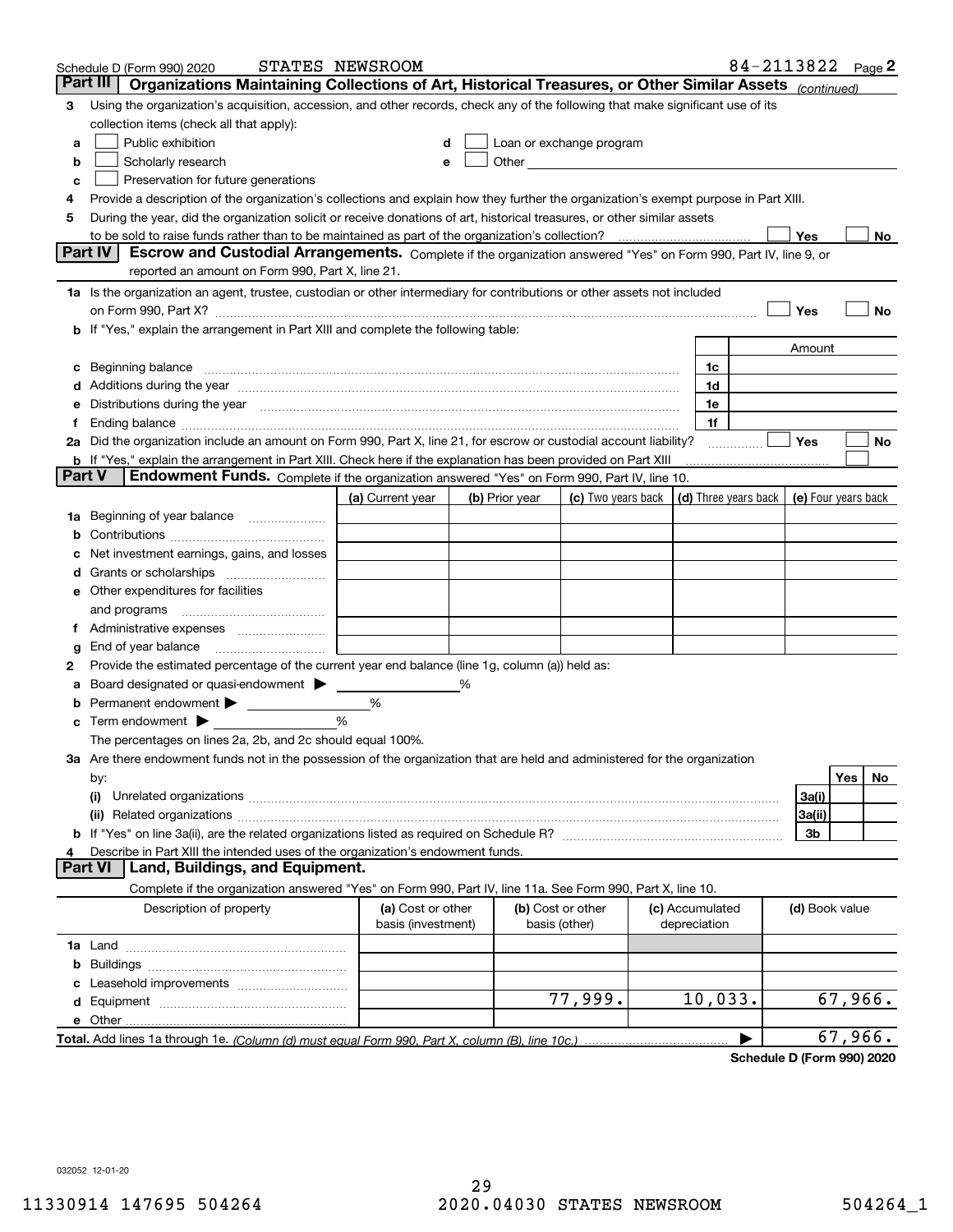| STATES NEWSROOM<br>Schedule D (Form 990) 2020                                                                                 |                |                                                           | $84 - 2113822$ Page 3 |
|-------------------------------------------------------------------------------------------------------------------------------|----------------|-----------------------------------------------------------|-----------------------|
| Part VII Investments - Other Securities.                                                                                      |                |                                                           |                       |
| Complete if the organization answered "Yes" on Form 990, Part IV, line 11b. See Form 990, Part X, line 12.                    |                |                                                           |                       |
| (a) Description of security or category (including name of security)                                                          | (b) Book value | (c) Method of valuation: Cost or end-of-year market value |                       |
|                                                                                                                               |                |                                                           |                       |
|                                                                                                                               |                |                                                           |                       |
| $(3)$ Other                                                                                                                   |                |                                                           |                       |
| (A)                                                                                                                           |                |                                                           |                       |
| (B)                                                                                                                           |                |                                                           |                       |
| (C)                                                                                                                           |                |                                                           |                       |
| (D)                                                                                                                           |                |                                                           |                       |
| (E)                                                                                                                           |                |                                                           |                       |
| (F)                                                                                                                           |                |                                                           |                       |
| (G)                                                                                                                           |                |                                                           |                       |
| (H)                                                                                                                           |                |                                                           |                       |
| Total. (Col. (b) must equal Form 990, Part X, col. (B) line 12.) $\blacktriangleright$                                        |                |                                                           |                       |
| Part VIII Investments - Program Related.                                                                                      |                |                                                           |                       |
| Complete if the organization answered "Yes" on Form 990, Part IV, line 11c. See Form 990, Part X, line 13.                    |                |                                                           |                       |
| (a) Description of investment                                                                                                 | (b) Book value | (c) Method of valuation: Cost or end-of-year market value |                       |
| (1)                                                                                                                           |                |                                                           |                       |
| (2)                                                                                                                           |                |                                                           |                       |
| (3)                                                                                                                           |                |                                                           |                       |
| (4)                                                                                                                           |                |                                                           |                       |
| (5)                                                                                                                           |                |                                                           |                       |
| (6)                                                                                                                           |                |                                                           |                       |
| (7)                                                                                                                           |                |                                                           |                       |
| (8)                                                                                                                           |                |                                                           |                       |
| (9)                                                                                                                           |                |                                                           |                       |
| Total. (Col. (b) must equal Form 990, Part X, col. (B) line $13.$ )                                                           |                |                                                           |                       |
| Part IX<br><b>Other Assets.</b>                                                                                               |                |                                                           |                       |
| Complete if the organization answered "Yes" on Form 990, Part IV, line 11d. See Form 990, Part X, line 15.                    |                |                                                           |                       |
| (a) Description                                                                                                               |                |                                                           | (b) Book value        |
| (1)                                                                                                                           |                |                                                           |                       |
| (2)                                                                                                                           |                |                                                           |                       |
| (3)                                                                                                                           |                |                                                           |                       |
| (4)                                                                                                                           |                |                                                           |                       |
| (5)                                                                                                                           |                |                                                           |                       |
| (6)                                                                                                                           |                |                                                           |                       |
| (7)                                                                                                                           |                |                                                           |                       |
| (8)                                                                                                                           |                |                                                           |                       |
| (9)                                                                                                                           |                |                                                           |                       |
| Total. (Column (b) must equal Form 990. Part X, col. (B) line 15.)                                                            |                |                                                           |                       |
| <b>Other Liabilities.</b><br>Part X                                                                                           |                |                                                           |                       |
| Complete if the organization answered "Yes" on Form 990, Part IV, line 11e or 11f. See Form 990, Part X, line 25.             |                |                                                           |                       |
| (a) Description of liability<br>1.                                                                                            |                |                                                           | (b) Book value        |
| (1)<br>Federal income taxes                                                                                                   |                |                                                           |                       |
| (2)                                                                                                                           |                |                                                           |                       |
| (3)                                                                                                                           |                |                                                           |                       |
| (4)                                                                                                                           |                |                                                           |                       |
|                                                                                                                               |                |                                                           |                       |
| (5)                                                                                                                           |                |                                                           |                       |
| (6)                                                                                                                           |                |                                                           |                       |
| (7)                                                                                                                           |                |                                                           |                       |
| (8)                                                                                                                           |                |                                                           |                       |
| (9)                                                                                                                           |                |                                                           |                       |
| Total. (Column (b) must equal Form 990. Part X, col. (B) line 25.)<br>upoortoin tax pooitions. In Dart VIII, provide the taxt |                |                                                           |                       |

**2.** Liability for uncertain tax positions. In Part XIII, provide the text of the footnote to the organization's financial statements that reports the organization's liability for uncertain tax positions under FASB ASC 740. Check here if the text of the footnote has been provided in Part XIII

**Schedule D (Form 990) 2020**

032053 12-01-20

 $\boxed{\text{X}}$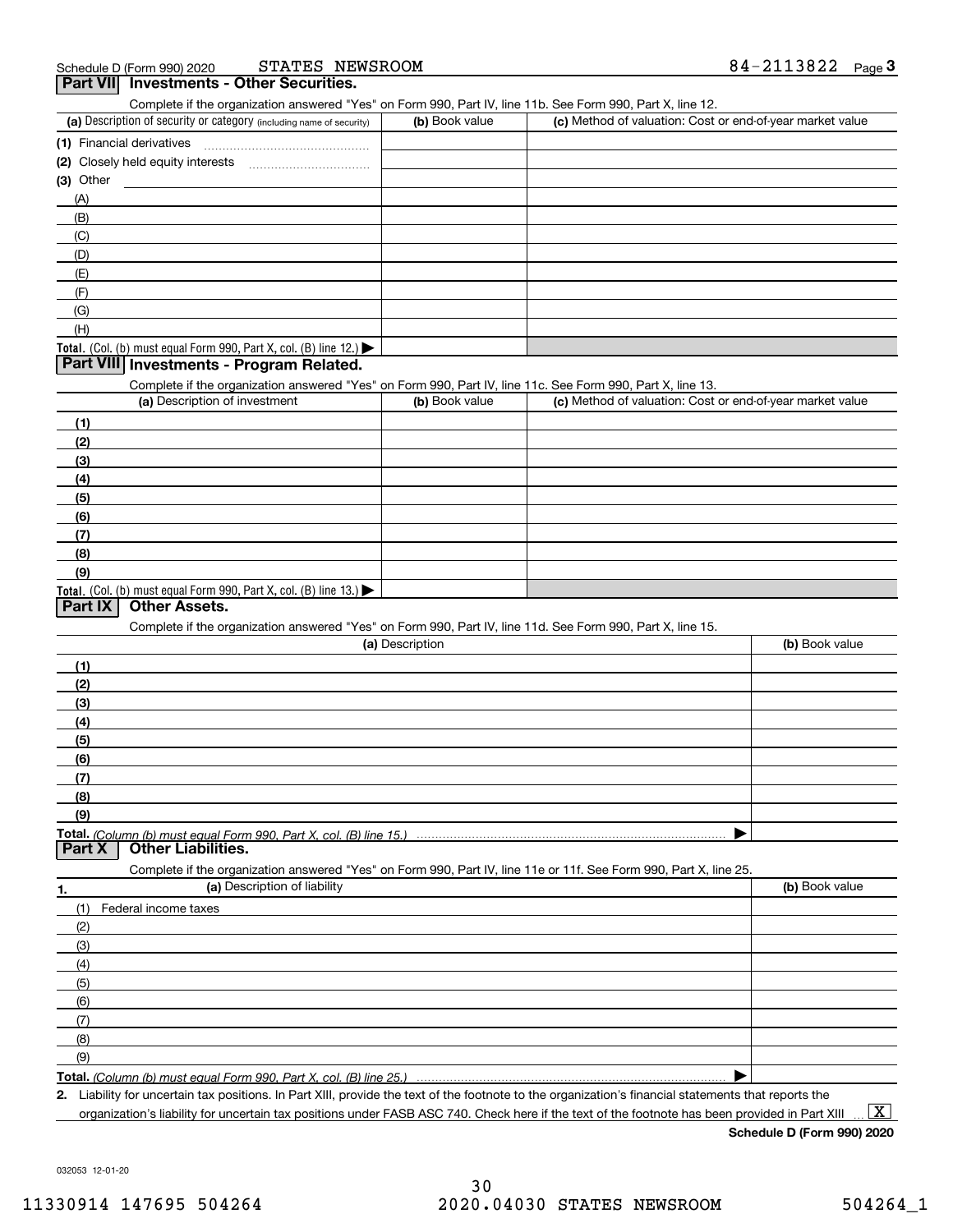|    | STATES NEWSROOM<br>Schedule D (Form 990) 2020                                                                                                                                                                                        |                |                         | 84-2113822 Page 4 |
|----|--------------------------------------------------------------------------------------------------------------------------------------------------------------------------------------------------------------------------------------|----------------|-------------------------|-------------------|
|    | Reconciliation of Revenue per Audited Financial Statements With Revenue per Return.<br><b>Part XI</b>                                                                                                                                |                |                         |                   |
|    | Complete if the organization answered "Yes" on Form 990, Part IV, line 12a.                                                                                                                                                          |                |                         |                   |
| 1  | Total revenue, gains, and other support per audited financial statements                                                                                                                                                             |                | 1 <sup>1</sup>          | 9,976,227.        |
| 2  | Amounts included on line 1 but not on Form 990, Part VIII, line 12:                                                                                                                                                                  |                |                         |                   |
| a  | Net unrealized gains (losses) on investments [11] matter contracts and the unrealized gains (losses) on investments                                                                                                                  | 2a             |                         |                   |
| b  |                                                                                                                                                                                                                                      | 2 <sub>b</sub> |                         |                   |
| c  | Recoveries of prior year grants [11,111] [12] Recoveries of prior year grants [11] [12] [12] [12] [12] [12] [1                                                                                                                       | 2c             |                         |                   |
| d  | Other (Describe in Part XIII.)                                                                                                                                                                                                       | 2d             |                         |                   |
| е  | Add lines 2a through 2d                                                                                                                                                                                                              |                | <b>2e</b>               |                   |
| 3  |                                                                                                                                                                                                                                      |                | $\mathbf{3}$            | 9,976,227.        |
| 4  | Amounts included on Form 990, Part VIII, line 12, but not on line 1:                                                                                                                                                                 |                |                         |                   |
| a  | Investment expenses not included on Form 990, Part VIII, line 7b                                                                                                                                                                     | 4a             |                         |                   |
| b  | Other (Describe in Part XIII.) <b>Construction Contract Construction</b> Construction Construction Construction Const                                                                                                                | 4 <sub>b</sub> |                         |                   |
| C. | Add lines 4a and 4b                                                                                                                                                                                                                  |                | 4с                      |                   |
| 5  |                                                                                                                                                                                                                                      |                | $5\phantom{a}$          | 9,976,227.        |
|    | Part XII   Reconciliation of Expenses per Audited Financial Statements With Expenses per Return.                                                                                                                                     |                |                         |                   |
|    | Complete if the organization answered "Yes" on Form 990, Part IV, line 12a.                                                                                                                                                          |                |                         |                   |
| 1  |                                                                                                                                                                                                                                      |                | $\blacksquare$          | 9,679,997.        |
| 2  | Amounts included on line 1 but not on Form 990, Part IX, line 25:                                                                                                                                                                    |                |                         |                   |
| a  |                                                                                                                                                                                                                                      | 2a             |                         |                   |
|    |                                                                                                                                                                                                                                      | 2 <sub>b</sub> |                         |                   |
| c  |                                                                                                                                                                                                                                      | 2c             |                         |                   |
| d  |                                                                                                                                                                                                                                      | 2d             |                         |                   |
|    | Add lines 2a through 2d <b>contained a contained a contained a contained a contained a contained a contained a contained a contact a contact a contact a contact a contact a contact a contact a contact a contact a contact a c</b> |                | 2e                      |                   |
| 3  |                                                                                                                                                                                                                                      |                | $\overline{\mathbf{3}}$ | 9,679,997.        |
| 4  | Amounts included on Form 990, Part IX, line 25, but not on line 1:                                                                                                                                                                   |                |                         |                   |
|    | Investment expenses not included on Form 990, Part VIII, line 7b [1000000000000000000000000000000000                                                                                                                                 | 4a             |                         |                   |
| b  | Other (Describe in Part XIII.) <b>Construction Construction</b> Chern Construction Chern Chern Chern Chern Chern Chern                                                                                                               | 4b.            |                         |                   |
|    | c Add lines 4a and 4b                                                                                                                                                                                                                |                | 4c                      |                   |
|    |                                                                                                                                                                                                                                      |                | 5                       | 9,679,997.        |
|    | Part XIII Supplemental Information.                                                                                                                                                                                                  |                |                         |                   |

Provide the descriptions required for Part II, lines 3, 5, and 9; Part III, lines 1a and 4; Part IV, lines 1b and 2b; Part V, line 4; Part X, line 2; Part XI, lines 2d and 4b; and Part XII, lines 2d and 4b. Also complete this part to provide any additional information.

PART X, LINE 2:

THE ORGANIZATION IS EXEMPT FROM FEDERAL INCOME TAXES UNDER SECTION

501(C)(3) OF THE INTERNAL REVENUE CODE. HOWEVER, INCOME FROM CERTAIN

ACTIVITIES NOT DIRECTLY RELATED TO THE ORGANIZATION'S TAX-EXEMPT PURPOSE

IS SUBJECT TO TAXATION ON UNRELATED BUSINESS INCOME.

032054 12-01-20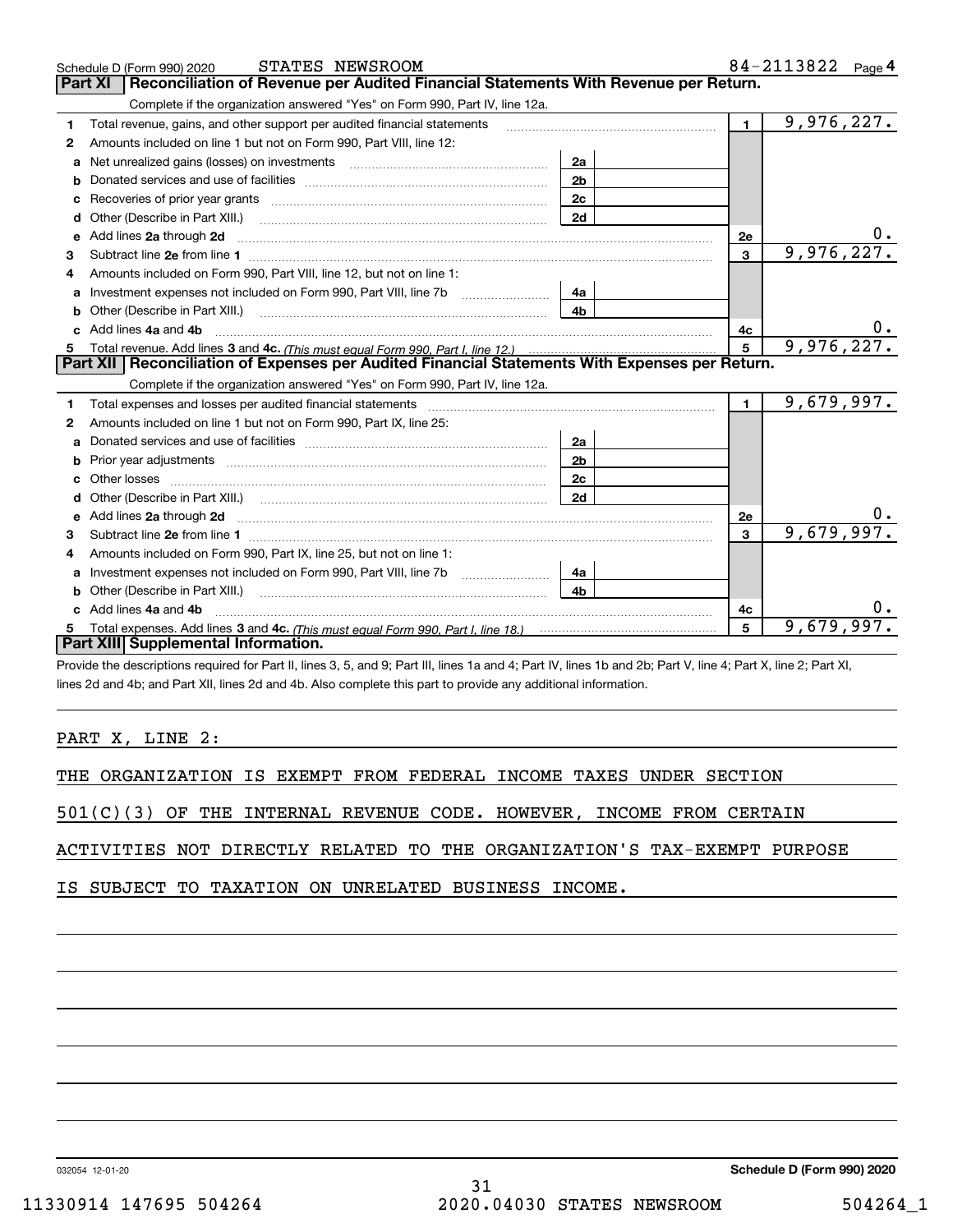| <b>SCHEDULE I</b><br><b>Grants and Other Assistance to Organizations,</b><br>(Form 990)<br>Governments, and Individuals in the United States<br>Complete if the organization answered "Yes" on Form 990, Part IV, line 21 or 22.<br>Attach to Form 990.<br>Department of the Treasury                                     |                |                                    |                                                       |                                         |                                                                |                                          |                                                                      |
|---------------------------------------------------------------------------------------------------------------------------------------------------------------------------------------------------------------------------------------------------------------------------------------------------------------------------|----------------|------------------------------------|-------------------------------------------------------|-----------------------------------------|----------------------------------------------------------------|------------------------------------------|----------------------------------------------------------------------|
| Internal Revenue Service                                                                                                                                                                                                                                                                                                  |                |                                    | Go to www.irs.gov/Form990 for the latest information. |                                         |                                                                |                                          | Inspection                                                           |
| Name of the organization<br>STATES NEWSROOM                                                                                                                                                                                                                                                                               |                |                                    |                                                       |                                         |                                                                |                                          | <b>Employer identification number</b><br>84-2113822                  |
| Part I<br><b>General Information on Grants and Assistance</b>                                                                                                                                                                                                                                                             |                |                                    |                                                       |                                         |                                                                |                                          |                                                                      |
| Does the organization maintain records to substantiate the amount of the grants or assistance, the grantees' eligibility for the grants or assistance, and the selection<br>$\mathbf{1}$<br>Describe in Part IV the organization's procedures for monitoring the use of grant funds in the United States.<br>$\mathbf{2}$ |                |                                    |                                                       |                                         |                                                                |                                          | $\boxed{\text{X}}$ Yes<br>  No                                       |
| Part II<br>Grants and Other Assistance to Domestic Organizations and Domestic Governments. Complete if the organization answered "Yes" on Form 990, Part IV, line 21, for any                                                                                                                                             |                |                                    |                                                       |                                         |                                                                |                                          |                                                                      |
| recipient that received more than \$5,000. Part II can be duplicated if additional space is needed.                                                                                                                                                                                                                       |                |                                    |                                                       |                                         |                                                                |                                          |                                                                      |
| 1 (a) Name and address of organization<br>or government                                                                                                                                                                                                                                                                   | $(b)$ EIN      | (c) IRC section<br>(if applicable) | (d) Amount of<br>cash grant                           | (e) Amount of<br>non-cash<br>assistance | (f) Method of<br>valuation (book,<br>FMV, appraisal,<br>other) | (g) Description of<br>noncash assistance | (h) Purpose of grant<br>or assistance                                |
| NORTH CAROLINA JUSTICE CENTER<br>P.O. BOX 28068<br>RALEIGH, NC 276118068                                                                                                                                                                                                                                                  | 56-1348186     |                                    | 310,000.                                              | $\mathbf{0}$                            |                                                                |                                          | SUBGRANT TO SPONSOR<br>ACTIVITIES CARRIED OUT BY<br>THE ORGANIZATION |
| <b>MARYLAND MATTERS</b><br>P.O. BOX 11121<br>TAKOMA PARK, MD 20913                                                                                                                                                                                                                                                        | 83-0949175     |                                    | 250,000,                                              | $\mathbf{0}$ .                          |                                                                |                                          | SUBGRANT TO SPONSOR<br>ACTIVITIES CARRIED OUT BY<br>THE ORGANIZATION |
| MAINE PEOPLE'S RESOURCE CENTER<br>565 CONGRESS ST., SUITE 200<br>PORTLAND, ME 04101                                                                                                                                                                                                                                       | $22 - 2586108$ |                                    | 225,000.                                              | $\mathbf{0}$ .                          |                                                                |                                          | SUBGRANT TO SPONSOR<br>ACTIVITIES CARRIED OUT BY<br>THE ORGANIZATION |
|                                                                                                                                                                                                                                                                                                                           |                |                                    |                                                       |                                         |                                                                |                                          |                                                                      |
|                                                                                                                                                                                                                                                                                                                           |                |                                    |                                                       |                                         |                                                                |                                          |                                                                      |
|                                                                                                                                                                                                                                                                                                                           |                |                                    |                                                       |                                         |                                                                |                                          |                                                                      |
|                                                                                                                                                                                                                                                                                                                           |                |                                    |                                                       |                                         |                                                                |                                          |                                                                      |
| Enter total number of section 501(c)(3) and government organizations listed in the line 1 table<br>2                                                                                                                                                                                                                      |                |                                    |                                                       |                                         |                                                                |                                          | 3.<br>$\overline{3}$ .                                               |
| Enter total number of other organizations listed in the line 1 table<br>3                                                                                                                                                                                                                                                 |                |                                    |                                                       |                                         |                                                                |                                          |                                                                      |

**For Paperwork Reduction Act Notice, see the Instructions for Form 990. Schedule I (Form 990) 2020** LHA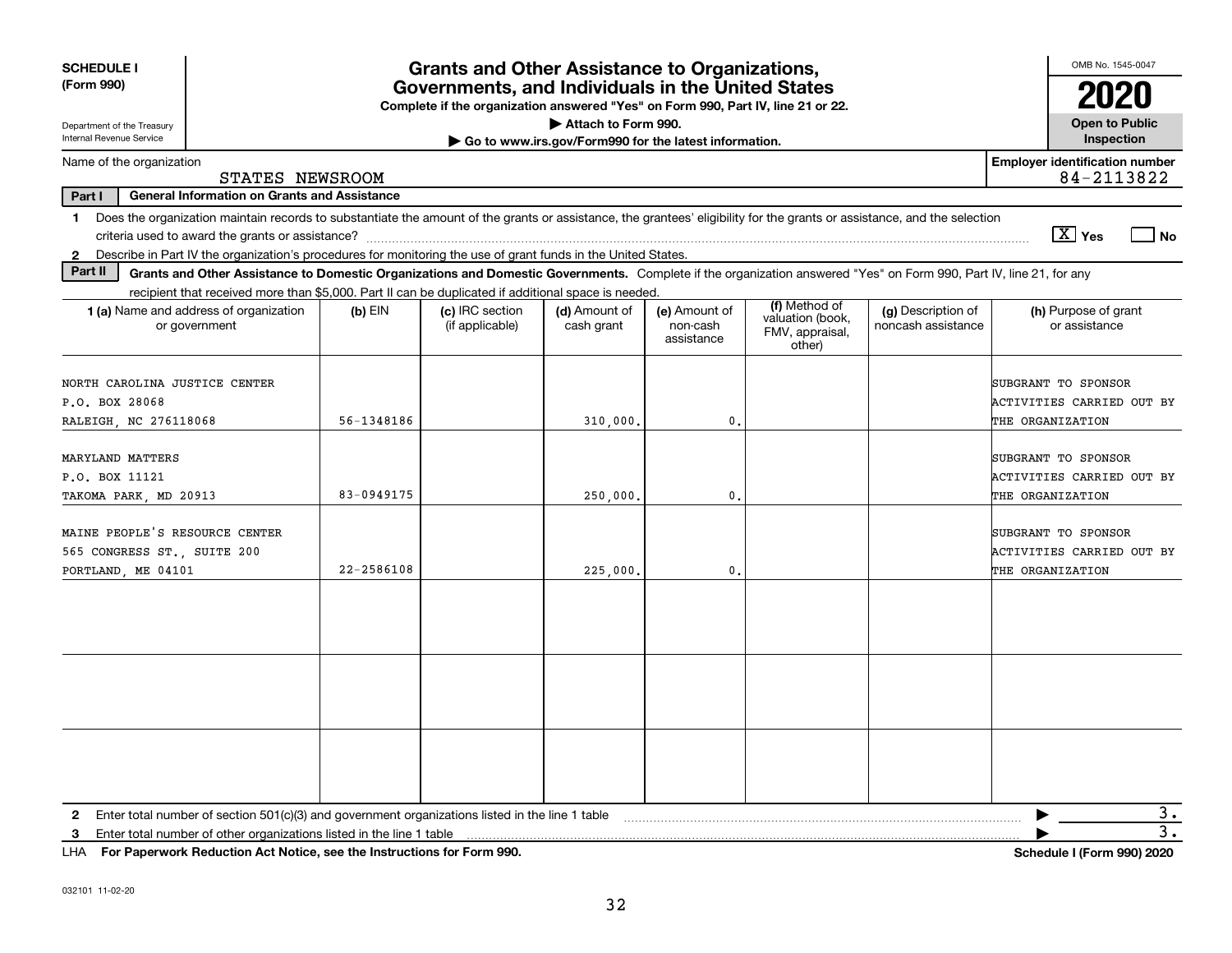| (a) Type of grant or assistance                                                                                                                      | (b) Number of<br>recipients | (c) Amount of<br>cash grant | (d) Amount of non-<br>cash assistance | (e) Method of valuation<br>(book, FMV, appraisal, other) | (f) Description of noncash assistance |  |  |  |
|------------------------------------------------------------------------------------------------------------------------------------------------------|-----------------------------|-----------------------------|---------------------------------------|----------------------------------------------------------|---------------------------------------|--|--|--|
|                                                                                                                                                      |                             |                             |                                       |                                                          |                                       |  |  |  |
|                                                                                                                                                      |                             |                             |                                       |                                                          |                                       |  |  |  |
|                                                                                                                                                      |                             |                             |                                       |                                                          |                                       |  |  |  |
|                                                                                                                                                      |                             |                             |                                       |                                                          |                                       |  |  |  |
|                                                                                                                                                      |                             |                             |                                       |                                                          |                                       |  |  |  |
|                                                                                                                                                      |                             |                             |                                       |                                                          |                                       |  |  |  |
|                                                                                                                                                      |                             |                             |                                       |                                                          |                                       |  |  |  |
|                                                                                                                                                      |                             |                             |                                       |                                                          |                                       |  |  |  |
|                                                                                                                                                      |                             |                             |                                       |                                                          |                                       |  |  |  |
|                                                                                                                                                      |                             |                             |                                       |                                                          |                                       |  |  |  |
| Part IV<br>Supplemental Information. Provide the information required in Part I, line 2; Part III, column (b); and any other additional information. |                             |                             |                                       |                                                          |                                       |  |  |  |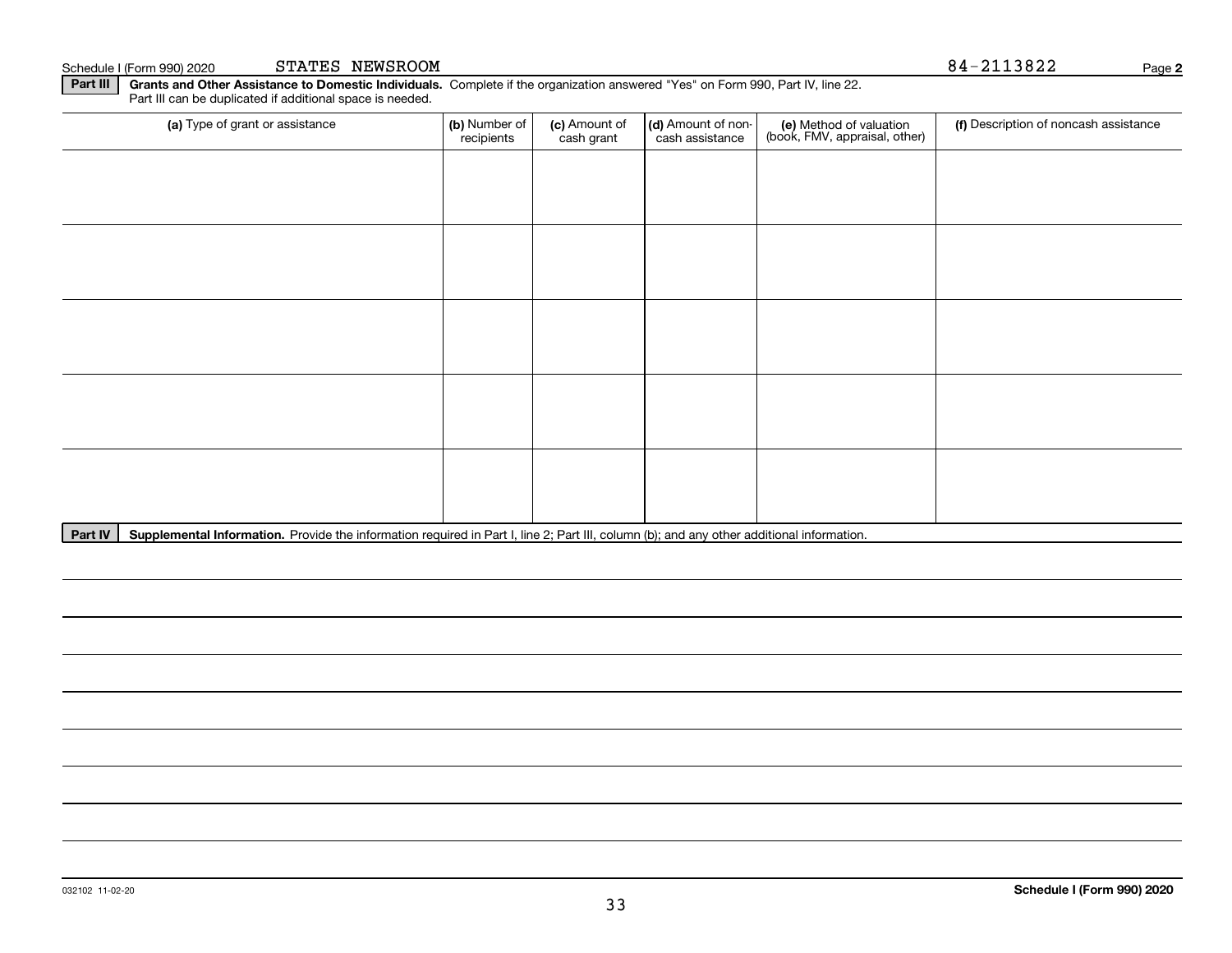| <b>SCHEDULE J</b>                                                                                                                |                                                                                                                                                                                                                                     | <b>Compensation Information</b>                                      |                                       | OMB No. 1545-0047          |      |                  |  |
|----------------------------------------------------------------------------------------------------------------------------------|-------------------------------------------------------------------------------------------------------------------------------------------------------------------------------------------------------------------------------------|----------------------------------------------------------------------|---------------------------------------|----------------------------|------|------------------|--|
| (Form 990)                                                                                                                       | For certain Officers, Directors, Trustees, Key Employees, and Highest                                                                                                                                                               |                                                                      |                                       |                            |      |                  |  |
|                                                                                                                                  | <b>Compensated Employees</b>                                                                                                                                                                                                        |                                                                      |                                       |                            | 2020 |                  |  |
|                                                                                                                                  | Complete if the organization answered "Yes" on Form 990, Part IV, line 23.<br><b>Open to Public</b>                                                                                                                                 |                                                                      |                                       |                            |      |                  |  |
| Department of the Treasury<br>Internal Revenue Service                                                                           | Attach to Form 990.<br>Inspection<br>Go to www.irs.gov/Form990 for instructions and the latest information.                                                                                                                         |                                                                      |                                       |                            |      |                  |  |
| Name of the organization                                                                                                         |                                                                                                                                                                                                                                     |                                                                      | <b>Employer identification number</b> |                            |      |                  |  |
|                                                                                                                                  | STATES NEWSROOM                                                                                                                                                                                                                     |                                                                      |                                       | 84-2113822                 |      |                  |  |
| Part I                                                                                                                           | <b>Questions Regarding Compensation</b>                                                                                                                                                                                             |                                                                      |                                       |                            |      |                  |  |
|                                                                                                                                  |                                                                                                                                                                                                                                     |                                                                      |                                       |                            | Yes  | No               |  |
|                                                                                                                                  | Check the appropriate box(es) if the organization provided any of the following to or for a person listed on Form 990,                                                                                                              |                                                                      |                                       |                            |      |                  |  |
|                                                                                                                                  | Part VII, Section A, line 1a. Complete Part III to provide any relevant information regarding these items.                                                                                                                          |                                                                      |                                       |                            |      |                  |  |
|                                                                                                                                  | First-class or charter travel                                                                                                                                                                                                       | Housing allowance or residence for personal use                      |                                       |                            |      |                  |  |
| Travel for companions                                                                                                            |                                                                                                                                                                                                                                     | Payments for business use of personal residence                      |                                       |                            |      |                  |  |
|                                                                                                                                  | Tax indemnification and gross-up payments                                                                                                                                                                                           | Health or social club dues or initiation fees                        |                                       |                            |      |                  |  |
|                                                                                                                                  | Discretionary spending account                                                                                                                                                                                                      | Personal services (such as maid, chauffeur, chef)                    |                                       |                            |      |                  |  |
|                                                                                                                                  |                                                                                                                                                                                                                                     |                                                                      |                                       |                            |      |                  |  |
|                                                                                                                                  | <b>b</b> If any of the boxes on line 1a are checked, did the organization follow a written policy regarding payment or                                                                                                              |                                                                      |                                       |                            |      |                  |  |
|                                                                                                                                  | reimbursement or provision of all of the expenses described above? If "No," complete Part III to explain                                                                                                                            |                                                                      |                                       | 1b                         |      |                  |  |
| 2                                                                                                                                | Did the organization require substantiation prior to reimbursing or allowing expenses incurred by all directors,                                                                                                                    |                                                                      |                                       |                            |      |                  |  |
|                                                                                                                                  |                                                                                                                                                                                                                                     |                                                                      |                                       | $\mathbf{2}$               |      |                  |  |
|                                                                                                                                  |                                                                                                                                                                                                                                     |                                                                      |                                       |                            |      |                  |  |
| з                                                                                                                                | Indicate which, if any, of the following the organization used to establish the compensation of the organization's                                                                                                                  |                                                                      |                                       |                            |      |                  |  |
|                                                                                                                                  | CEO/Executive Director. Check all that apply. Do not check any boxes for methods used by a related organization to                                                                                                                  |                                                                      |                                       |                            |      |                  |  |
|                                                                                                                                  | establish compensation of the CEO/Executive Director, but explain in Part III.                                                                                                                                                      |                                                                      |                                       |                            |      |                  |  |
| $ \mathbf{X} $ Compensation committee                                                                                            |                                                                                                                                                                                                                                     | $X$ Written employment contract                                      |                                       |                            |      |                  |  |
|                                                                                                                                  | Independent compensation consultant                                                                                                                                                                                                 | Compensation survey or study                                         |                                       |                            |      |                  |  |
|                                                                                                                                  | Form 990 of other organizations                                                                                                                                                                                                     | $\boxed{\textbf{X}}$ Approval by the board or compensation committee |                                       |                            |      |                  |  |
|                                                                                                                                  |                                                                                                                                                                                                                                     |                                                                      |                                       |                            |      |                  |  |
| 4                                                                                                                                | During the year, did any person listed on Form 990, Part VII, Section A, line 1a, with respect to the filing                                                                                                                        |                                                                      |                                       |                            |      |                  |  |
|                                                                                                                                  | organization or a related organization:                                                                                                                                                                                             |                                                                      |                                       |                            |      |                  |  |
| а                                                                                                                                | Receive a severance payment or change-of-control payment?                                                                                                                                                                           |                                                                      |                                       | 4a                         |      | х                |  |
| b                                                                                                                                | Participate in or receive payment from a supplemental nonqualified retirement plan?                                                                                                                                                 |                                                                      |                                       | 4b                         |      | X                |  |
| с                                                                                                                                | Participate in or receive payment from an equity-based compensation arrangement?                                                                                                                                                    |                                                                      |                                       | 4c                         |      | X                |  |
| If "Yes" to any of lines 4a-c, list the persons and provide the applicable amounts for each item in Part III.                    |                                                                                                                                                                                                                                     |                                                                      |                                       |                            |      |                  |  |
|                                                                                                                                  |                                                                                                                                                                                                                                     |                                                                      |                                       |                            |      |                  |  |
|                                                                                                                                  | Only section 501(c)(3), 501(c)(4), and 501(c)(29) organizations must complete lines 5-9.                                                                                                                                            |                                                                      |                                       |                            |      |                  |  |
|                                                                                                                                  | For persons listed on Form 990, Part VII, Section A, line 1a, did the organization pay or accrue any compensation                                                                                                                   |                                                                      |                                       |                            |      |                  |  |
| contingent on the revenues of:                                                                                                   |                                                                                                                                                                                                                                     |                                                                      |                                       |                            |      |                  |  |
| a                                                                                                                                | The organization? <b>Process and Construction Construction</b> and Construction and Construction and Construction and Construction and Construction and Construction and Construction and Construction and Construction and Constru |                                                                      |                                       | 5a                         |      | X                |  |
|                                                                                                                                  |                                                                                                                                                                                                                                     |                                                                      |                                       | 5b                         |      | Χ                |  |
|                                                                                                                                  | If "Yes" on line 5a or 5b, describe in Part III.                                                                                                                                                                                    |                                                                      |                                       |                            |      |                  |  |
|                                                                                                                                  | 6 For persons listed on Form 990, Part VII, Section A, line 1a, did the organization pay or accrue any compensation                                                                                                                 |                                                                      |                                       |                            |      |                  |  |
|                                                                                                                                  | contingent on the net earnings of:                                                                                                                                                                                                  |                                                                      |                                       |                            |      |                  |  |
| The organization? <b>With the organization</b> ? <b>With the organization with the organization? With the organization?</b><br>a |                                                                                                                                                                                                                                     |                                                                      |                                       | 6a                         |      | X<br>$\mathbf X$ |  |
|                                                                                                                                  |                                                                                                                                                                                                                                     |                                                                      |                                       | 6b                         |      |                  |  |
|                                                                                                                                  | If "Yes" on line 6a or 6b, describe in Part III.                                                                                                                                                                                    |                                                                      |                                       |                            |      |                  |  |
|                                                                                                                                  | 7 For persons listed on Form 990, Part VII, Section A, line 1a, did the organization provide any nonfixed payments                                                                                                                  |                                                                      |                                       |                            |      |                  |  |
|                                                                                                                                  |                                                                                                                                                                                                                                     |                                                                      |                                       | $\overline{7}$             |      | x                |  |
|                                                                                                                                  | Were any amounts reported on Form 990, Part VII, paid or accrued pursuant to a contract that was subject to the<br>8                                                                                                                |                                                                      |                                       |                            |      |                  |  |
| initial contract exception described in Regulations section 53.4958-4(a)(3)? If "Yes," describe in Part III<br>8                 |                                                                                                                                                                                                                                     |                                                                      |                                       |                            |      | х                |  |
| If "Yes" on line 8, did the organization also follow the rebuttable presumption procedure described in<br>9                      |                                                                                                                                                                                                                                     |                                                                      |                                       |                            |      |                  |  |
|                                                                                                                                  |                                                                                                                                                                                                                                     |                                                                      |                                       | 9                          |      |                  |  |
|                                                                                                                                  | LHA For Paperwork Reduction Act Notice, see the Instructions for Form 990.                                                                                                                                                          |                                                                      |                                       | Schedule J (Form 990) 2020 |      |                  |  |

032111 12-07-20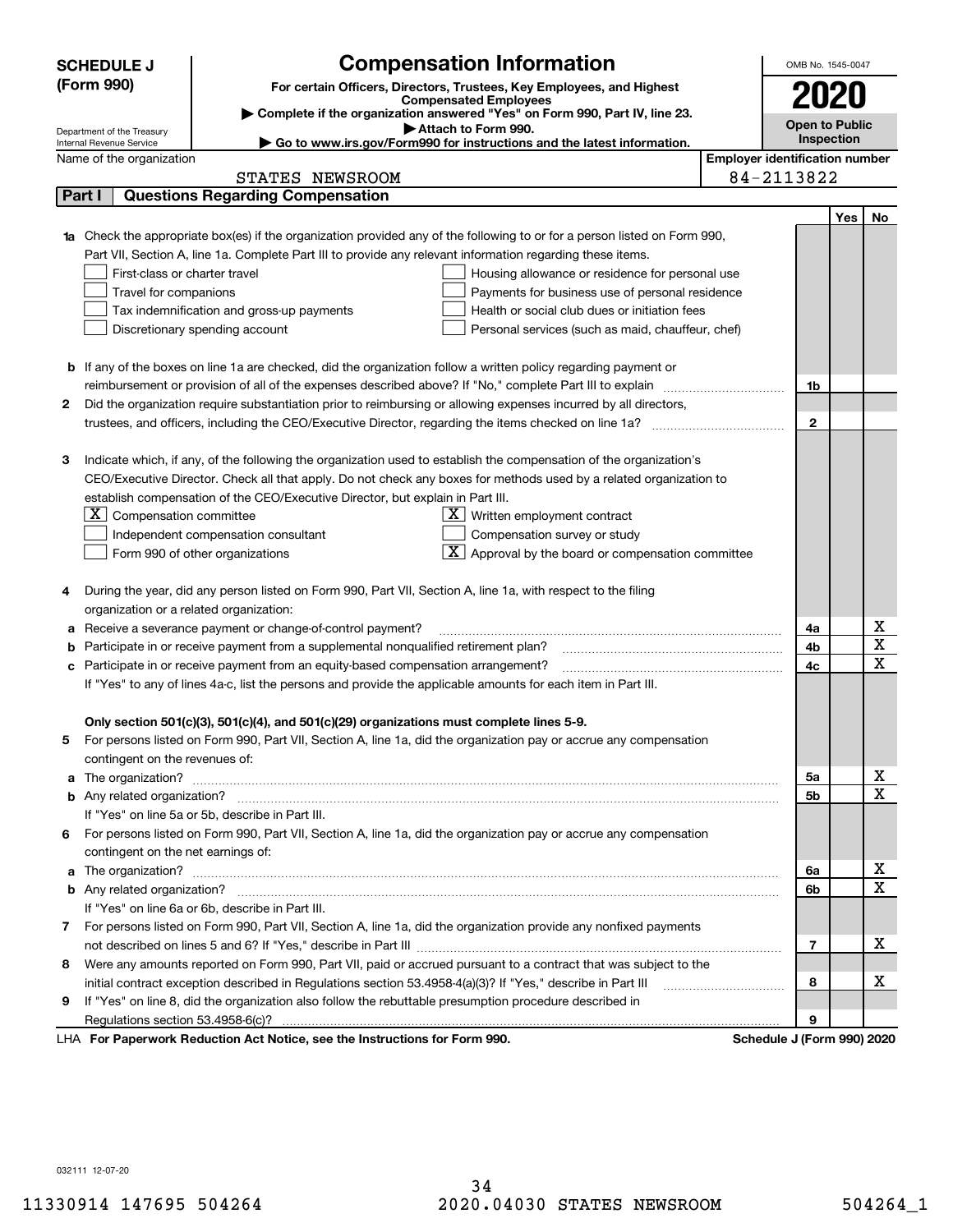#### 84-2113822

# **Part II Officers, Directors, Trustees, Key Employees, and Highest Compensated Employees.**  Schedule J (Form 990) 2020 Page Use duplicate copies if additional space is needed.

For each individual whose compensation must be reported on Schedule J, report compensation from the organization on row (i) and from related organizations, described in the instructions, on row (ii). Do not list any individuals that aren't listed on Form 990, Part VII.

**Note:**  The sum of columns (B)(i)-(iii) for each listed individual must equal the total amount of Form 990, Part VII, Section A, line 1a, applicable column (D) and (E) amounts for that individual.

|                           |                           |                          | (B) Breakdown of W-2 and/or 1099-MISC compensation |                                           | (C) Retirement and<br>other deferred | (D) Nontaxable   | (E) Total of columns | (F) Compensation                                           |
|---------------------------|---------------------------|--------------------------|----------------------------------------------------|-------------------------------------------|--------------------------------------|------------------|----------------------|------------------------------------------------------------|
| (A) Name and Title        |                           | (i) Base<br>compensation | (ii) Bonus &<br>incentive<br>compensation          | (iii) Other<br>reportable<br>compensation | compensation                         | benefits         | $(B)(i)-(D)$         | in column (B)<br>reported as deferred<br>on prior Form 990 |
| (1) CHRISTOPHER FITZSIMON | (i)                       | 183,500.                 | $\overline{0}$ .                                   | $\overline{0}$ .                          | 5,577.                               | 19,683.          | 208,760.             | 0.                                                         |
| PRESIDENT & DIRECTOR      | <u>(ii)</u>               | $\overline{0}$ .         | $\overline{0}$ .                                   | $\overline{0}$ .                          | $\overline{0}$ .                     | $\overline{0}$ . | $\overline{0}$ .     | $\overline{0}$ .                                           |
|                           | (i)                       |                          |                                                    |                                           |                                      |                  |                      |                                                            |
|                           | <u>(ii)</u>               |                          |                                                    |                                           |                                      |                  |                      |                                                            |
|                           | (i)                       |                          |                                                    |                                           |                                      |                  |                      |                                                            |
|                           | <u>(ii)</u>               |                          |                                                    |                                           |                                      |                  |                      |                                                            |
|                           | (i)                       |                          |                                                    |                                           |                                      |                  |                      |                                                            |
|                           | (ii)                      |                          |                                                    |                                           |                                      |                  |                      |                                                            |
|                           | $(\sf{i})$                |                          |                                                    |                                           |                                      |                  |                      |                                                            |
|                           | (ii)                      |                          |                                                    |                                           |                                      |                  |                      |                                                            |
|                           | $(\sf{i})$                |                          |                                                    |                                           |                                      |                  |                      |                                                            |
|                           | (ii)                      |                          |                                                    |                                           |                                      |                  |                      |                                                            |
|                           | $(\sf{i})$<br><u>(ii)</u> |                          |                                                    |                                           |                                      |                  |                      |                                                            |
|                           | $(\sf{i})$                |                          |                                                    |                                           |                                      |                  |                      |                                                            |
|                           | <u>(ii)</u>               |                          |                                                    |                                           |                                      |                  |                      |                                                            |
|                           | $(\sf{i})$                |                          |                                                    |                                           |                                      |                  |                      |                                                            |
|                           | <u>(ii)</u>               |                          |                                                    |                                           |                                      |                  |                      |                                                            |
|                           | (i)                       |                          |                                                    |                                           |                                      |                  |                      |                                                            |
|                           | (ii)                      |                          |                                                    |                                           |                                      |                  |                      |                                                            |
|                           | (i)                       |                          |                                                    |                                           |                                      |                  |                      |                                                            |
|                           | (ii)                      |                          |                                                    |                                           |                                      |                  |                      |                                                            |
|                           | (i)                       |                          |                                                    |                                           |                                      |                  |                      |                                                            |
|                           | (ii)                      |                          |                                                    |                                           |                                      |                  |                      |                                                            |
|                           | (i)                       |                          |                                                    |                                           |                                      |                  |                      |                                                            |
|                           | (ii)                      |                          |                                                    |                                           |                                      |                  |                      |                                                            |
|                           | (i)                       |                          |                                                    |                                           |                                      |                  |                      |                                                            |
|                           | (ii)                      |                          |                                                    |                                           |                                      |                  |                      |                                                            |
|                           | (i)                       |                          |                                                    |                                           |                                      |                  |                      |                                                            |
|                           | <u>(ii)</u>               |                          |                                                    |                                           |                                      |                  |                      |                                                            |
|                           | (i)                       |                          |                                                    |                                           |                                      |                  |                      |                                                            |
|                           | $\overline{}}$            |                          |                                                    |                                           |                                      |                  |                      |                                                            |

**Schedule J (Form 990) 2020**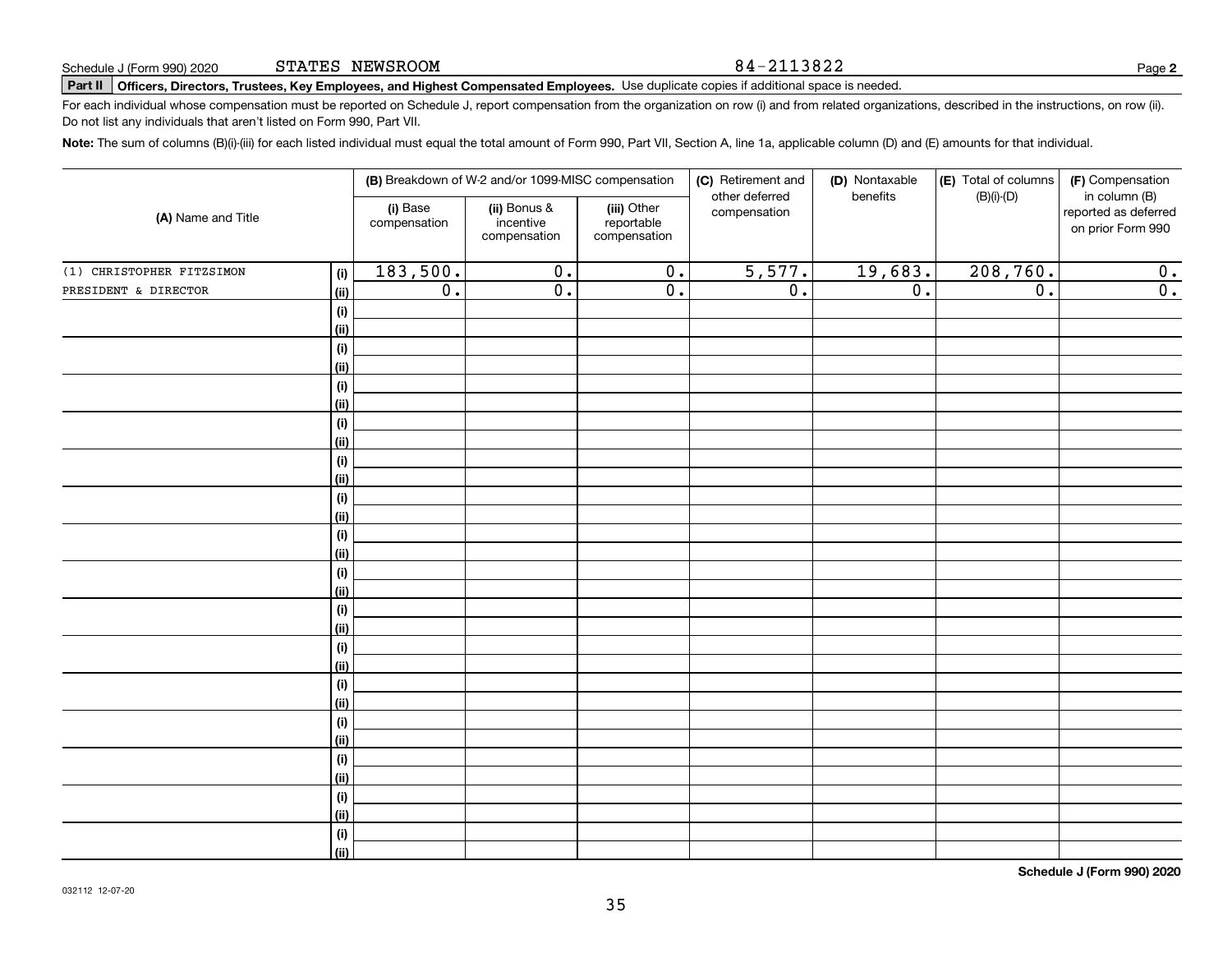#### **Part III Supplemental Information**

Schedule J (Form 990) 2020 STATES NEWSROOM 84-2113822<br>Part III Supplemental Information<br>Provide the information, explanation, or descriptions required for Part I, lines 1a, 1b, 3, 4a, 4b, 4c, 5a, 5b, 6a, 6b, 7, and 8, and

**Schedule J (Form 990) 2020**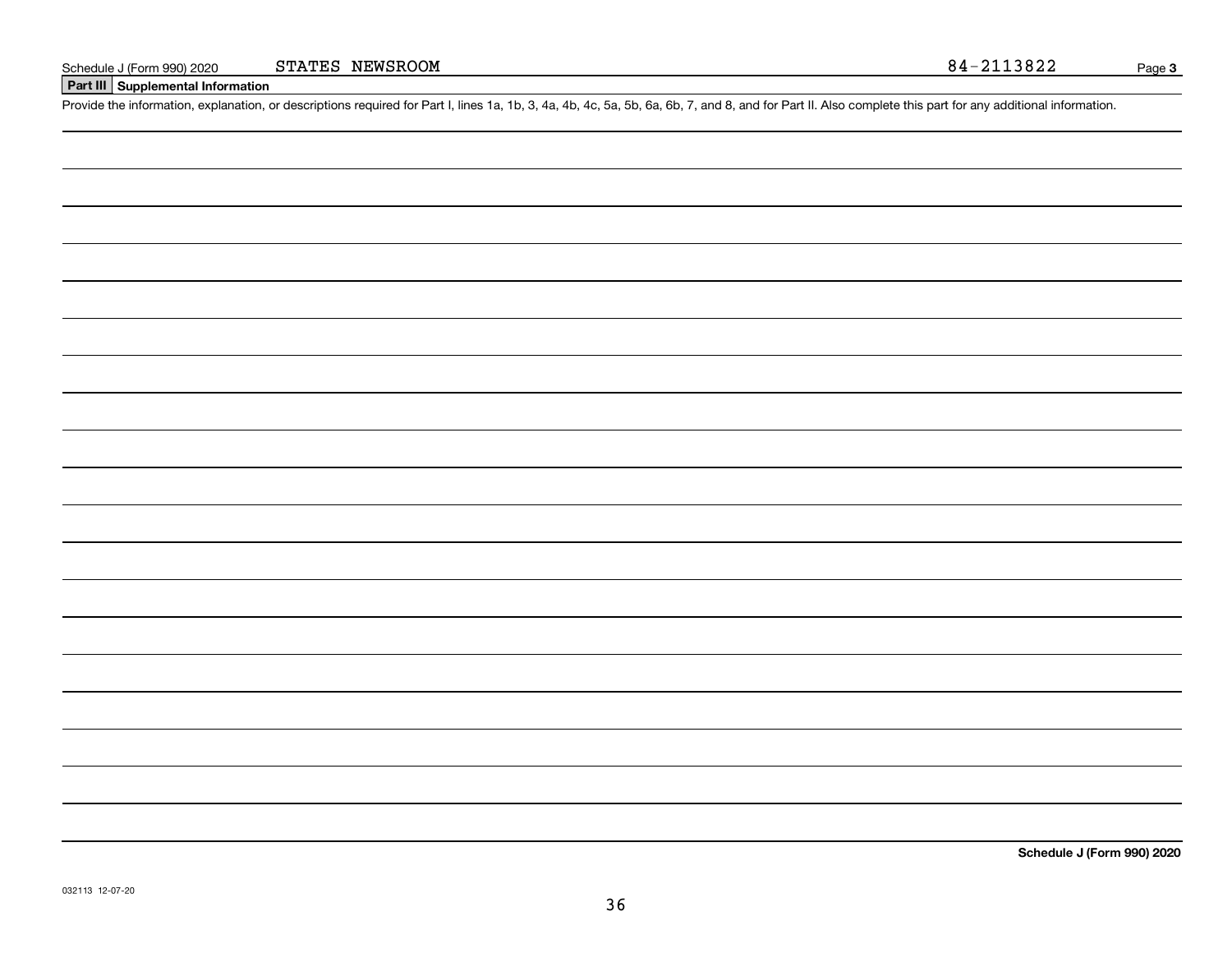| <b>SCHEDULE O</b> |  |
|-------------------|--|
|-------------------|--|

**(Form 990 or 990-EZ)**

# **Supplemental Information to Form 990 or 990-EZ**

**Complete to provide information for responses to specific questions on Form 990 or 990-EZ or to provide any additional information. | Attach to Form 990 or 990-EZ. | Go to www.irs.gov/Form990 for the latest information.**



STATES NEWSROOM 84-2113822

### FORM 990, PART I, DOING BUSINESS AS:

FLORIDA PHOENIX

GEORGIA RECORDER

IOWA CAPITAL DISPATCH

MICHIGAN ADVANCE

MINNESOTA REFORMER

NEVADA CURRENT

OHIO CAPITAL JOURNAL

PENNSYLVANIA CAPITAL-STAR

VIRGINIA MERCURY

WISCONSIN EXAMINER

COLORADO NEWSLINE

IDAHO CAPITAL SUN

KANSAS REFLECTOR

032211 11-20-20 LHA For Paperwork Reduction Act Notice, see the Instructions for Form 990 or 990-EZ. Schedule O (Form 990 or 990-EZ) 2020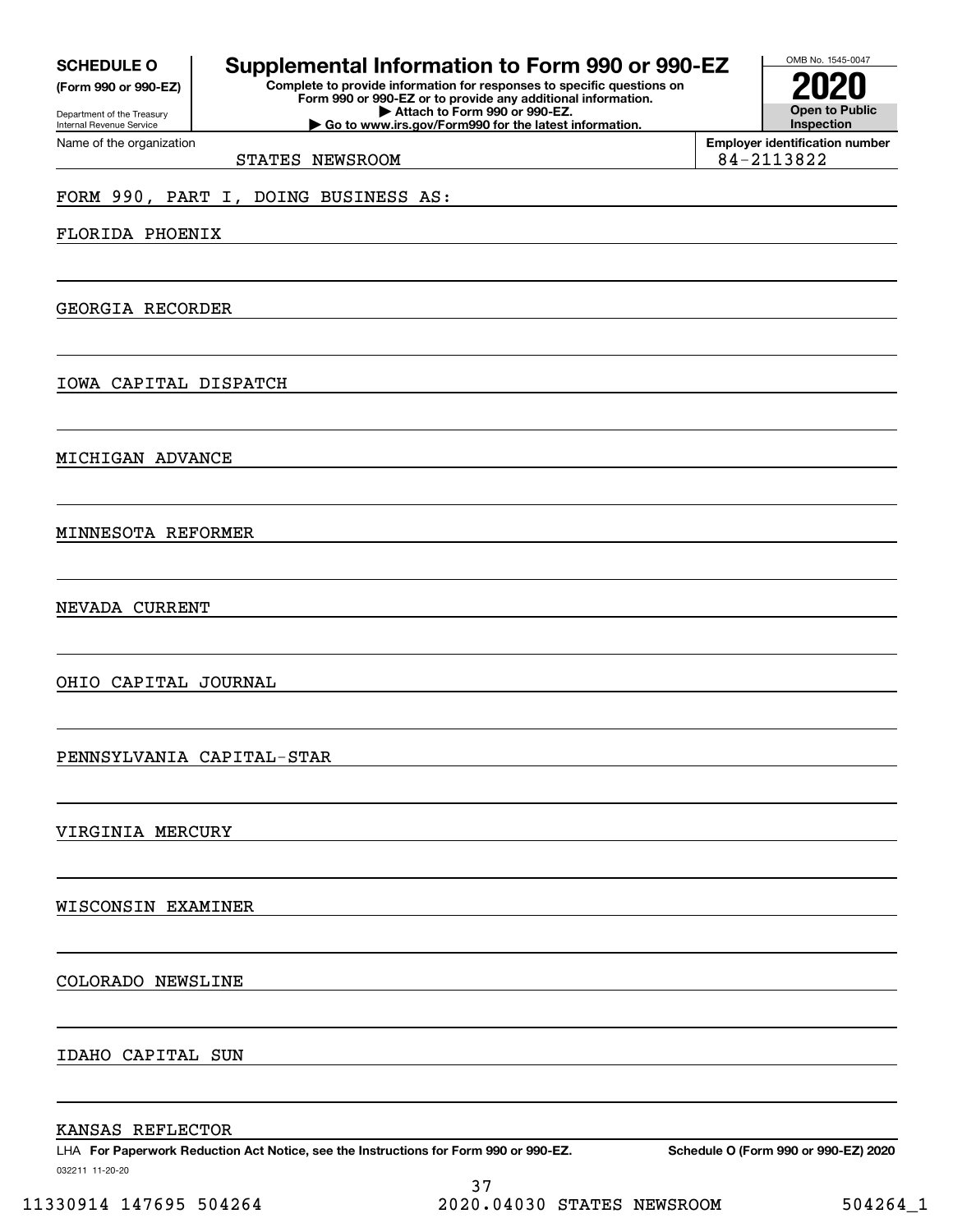| Schedule O (Form 990 or 990-EZ) 2020 | Page 2                                |
|--------------------------------------|---------------------------------------|
| Name of the organization             | <b>Emplover identification number</b> |
| STATES NEWSROOM                      | 84-2113822                            |

### LOUISIANA ILLUMINATOR

MISSOURI INDEPENDENT

DAILY MONTANAN

TENNESSEE LOOKOUT

NEW HAMPSHIRE BULLETIN

FORM 990, PART I, LINE 1, DESCRIPTION OF ORGANIZATION MISSION:

ESSENTIAL TO THE HEALTH OF OUR DEMOCRACY. STATES NEWSROOM JOURNALISTS

ARE COMMITTED TO CENTERING REAL PEOPLE IN PUBLIC POLICY DEBATES.

FORM 990, PART III, LINE 1, DESCRIPTION OF ORGANIZATION MISSION:

REPORTERS. THE WASHINGTON DC BUREAU REPORTS ON CONGRESSIONAL DELEGATES

AND KEY SUPREME COURT AND ADMINISTRATIVE DECISIONS THAT AFFECT THE

STATES. STATES NEWSROOM BELIEVES THAT NO MATTER WHO YOU ARE OR WHERE

YOU LIVE, YOU NEED ACCESS TO HIGH-QUALITY, NON-PARTISAN REPORTING ON

THE CRUCIAL ISSUES OF OUR TIME. STATES NEWSROOM PROVIDES LEADING

REPORTERS AND EDITORS WITH THE RESOURCES THEY NEED TO COVER THEIR

COMMUNITIES

FORM 990, PART VI, SECTION A, LINE 8B:

THE EXECUTIVE COMMITTEES DO NOT HAVE THE AUTHORITY TO ACT ON BEHALF OF THE

GOVERNING BOARD. INFORMATION DISCUSSED AT THE EXECUTIVE MEETINGS IS

032212 11-20-20 PRESENTED TO THE BOARD OF DIRECTORS AND APPROVAL IS OBTAINED IF NEEDED.

38

11330914 147695 504264 2020.04030 STATES NEWSROOM 504264\_1